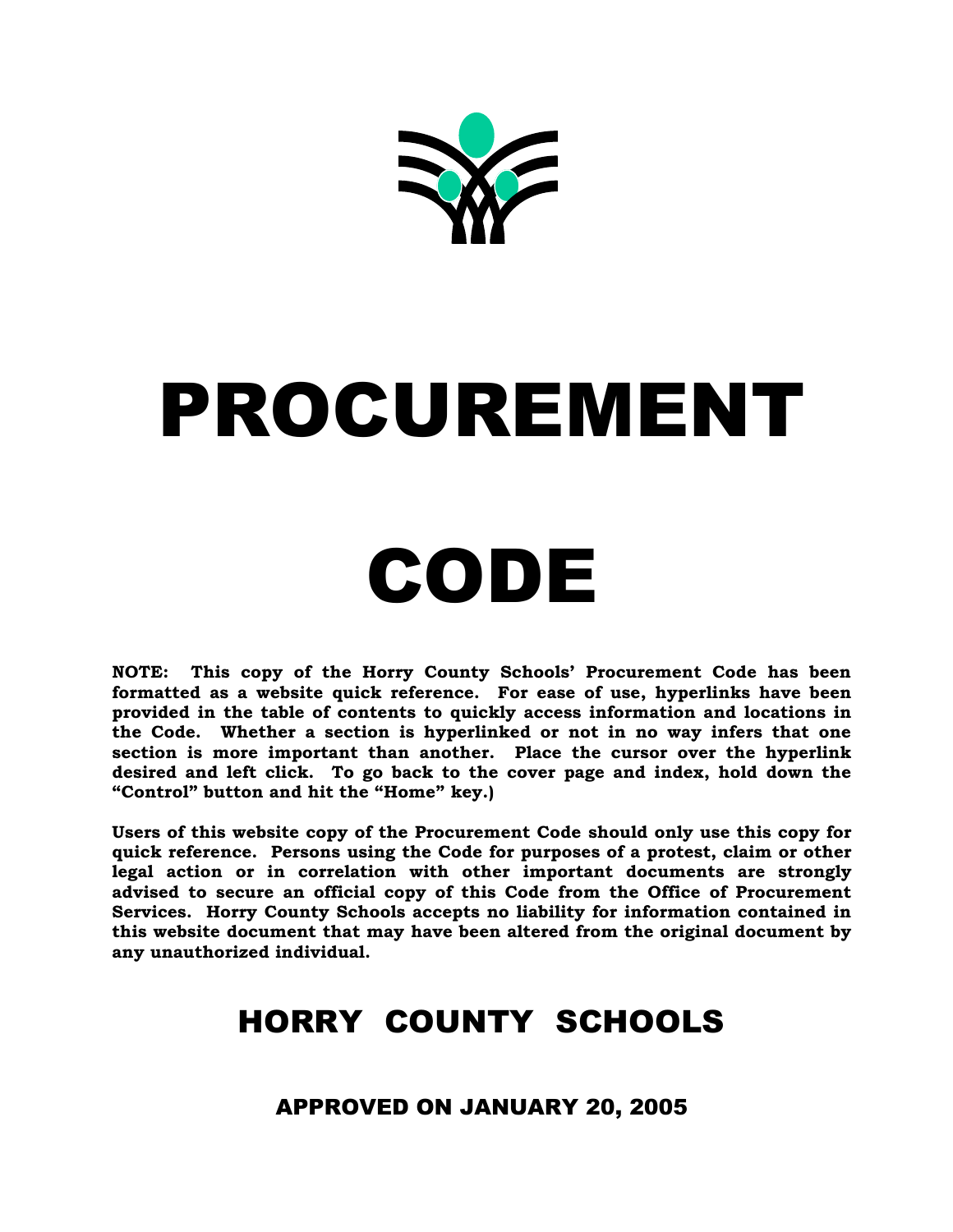## **TABLE OF CONTENTS**

|      |                                                                                                                                                                                                                                                                                                                                                                                                                                                                    | Page           |
|------|--------------------------------------------------------------------------------------------------------------------------------------------------------------------------------------------------------------------------------------------------------------------------------------------------------------------------------------------------------------------------------------------------------------------------------------------------------------------|----------------|
| ı.   | <b>General Provisions</b>                                                                                                                                                                                                                                                                                                                                                                                                                                          |                |
|      |                                                                                                                                                                                                                                                                                                                                                                                                                                                                    | 6              |
|      |                                                                                                                                                                                                                                                                                                                                                                                                                                                                    | $6\,$          |
|      |                                                                                                                                                                                                                                                                                                                                                                                                                                                                    | 6              |
|      |                                                                                                                                                                                                                                                                                                                                                                                                                                                                    | 6              |
|      | 2.                                                                                                                                                                                                                                                                                                                                                                                                                                                                 | 6              |
|      | 3.                                                                                                                                                                                                                                                                                                                                                                                                                                                                 | $\overline{7}$ |
|      | 4. Use of Public Funds<br>$\begin{minipage}{.4\linewidth} \begin{tabular}{l} \hline \textbf{1} & \textbf{1} & \textbf{1} & \textbf{1} & \textbf{1} & \textbf{1} & \textbf{1} & \textbf{1} & \textbf{1} & \textbf{1} & \textbf{1} & \textbf{1} & \textbf{1} & \textbf{1} & \textbf{1} & \textbf{1} & \textbf{1} & \textbf{1} & \textbf{1} & \textbf{1} & \textbf{1} & \textbf{1} & \textbf{1} & \textbf{1} & \textbf{1} & \textbf{1} & \textbf{1} & \textbf{1} & \$ | $\overline{7}$ |
|      | D. Purchase from Entity Employing Prison Inmates of Another State                                                                                                                                                                                                                                                                                                                                                                                                  | $\overline{7}$ |
|      |                                                                                                                                                                                                                                                                                                                                                                                                                                                                    | $\overline{7}$ |
|      |                                                                                                                                                                                                                                                                                                                                                                                                                                                                    | $\overline{7}$ |
|      |                                                                                                                                                                                                                                                                                                                                                                                                                                                                    | $\overline{7}$ |
|      |                                                                                                                                                                                                                                                                                                                                                                                                                                                                    | $\overline{7}$ |
|      | 3.                                                                                                                                                                                                                                                                                                                                                                                                                                                                 | $\overline{7}$ |
|      |                                                                                                                                                                                                                                                                                                                                                                                                                                                                    | $\overline{7}$ |
|      |                                                                                                                                                                                                                                                                                                                                                                                                                                                                    |                |
| Ш.   | <b>Definitions of Terms</b>                                                                                                                                                                                                                                                                                                                                                                                                                                        |                |
|      |                                                                                                                                                                                                                                                                                                                                                                                                                                                                    | 8              |
|      |                                                                                                                                                                                                                                                                                                                                                                                                                                                                    |                |
| III. | <b>Procurement Organization</b>                                                                                                                                                                                                                                                                                                                                                                                                                                    |                |
|      |                                                                                                                                                                                                                                                                                                                                                                                                                                                                    |                |
|      |                                                                                                                                                                                                                                                                                                                                                                                                                                                                    | 12             |
|      |                                                                                                                                                                                                                                                                                                                                                                                                                                                                    | 12             |
|      |                                                                                                                                                                                                                                                                                                                                                                                                                                                                    |                |
|      | 2.                                                                                                                                                                                                                                                                                                                                                                                                                                                                 | 12             |
|      | 3.                                                                                                                                                                                                                                                                                                                                                                                                                                                                 | 12             |
|      |                                                                                                                                                                                                                                                                                                                                                                                                                                                                    | 12             |
|      |                                                                                                                                                                                                                                                                                                                                                                                                                                                                    | 12             |
|      |                                                                                                                                                                                                                                                                                                                                                                                                                                                                    | 12             |
|      | 1.                                                                                                                                                                                                                                                                                                                                                                                                                                                                 | 12             |
|      | 2.                                                                                                                                                                                                                                                                                                                                                                                                                                                                 | 12             |
|      | 3.                                                                                                                                                                                                                                                                                                                                                                                                                                                                 | 13             |
|      | 4.                                                                                                                                                                                                                                                                                                                                                                                                                                                                 | 13             |
|      | 5.                                                                                                                                                                                                                                                                                                                                                                                                                                                                 | 13             |
|      |                                                                                                                                                                                                                                                                                                                                                                                                                                                                    | 13             |
|      |                                                                                                                                                                                                                                                                                                                                                                                                                                                                    | 13             |
|      | 8.                                                                                                                                                                                                                                                                                                                                                                                                                                                                 | 13             |
|      | 9.                                                                                                                                                                                                                                                                                                                                                                                                                                                                 | 13             |
|      |                                                                                                                                                                                                                                                                                                                                                                                                                                                                    | 13             |
|      |                                                                                                                                                                                                                                                                                                                                                                                                                                                                    | 13             |
|      |                                                                                                                                                                                                                                                                                                                                                                                                                                                                    | 13             |
|      |                                                                                                                                                                                                                                                                                                                                                                                                                                                                    | 13             |
|      |                                                                                                                                                                                                                                                                                                                                                                                                                                                                    | 13             |
|      |                                                                                                                                                                                                                                                                                                                                                                                                                                                                    |                |
|      |                                                                                                                                                                                                                                                                                                                                                                                                                                                                    | 13             |
|      |                                                                                                                                                                                                                                                                                                                                                                                                                                                                    | 13             |
|      |                                                                                                                                                                                                                                                                                                                                                                                                                                                                    | 14             |
|      |                                                                                                                                                                                                                                                                                                                                                                                                                                                                    | 14             |
|      |                                                                                                                                                                                                                                                                                                                                                                                                                                                                    | 14             |
|      |                                                                                                                                                                                                                                                                                                                                                                                                                                                                    | 14             |
|      |                                                                                                                                                                                                                                                                                                                                                                                                                                                                    | 14             |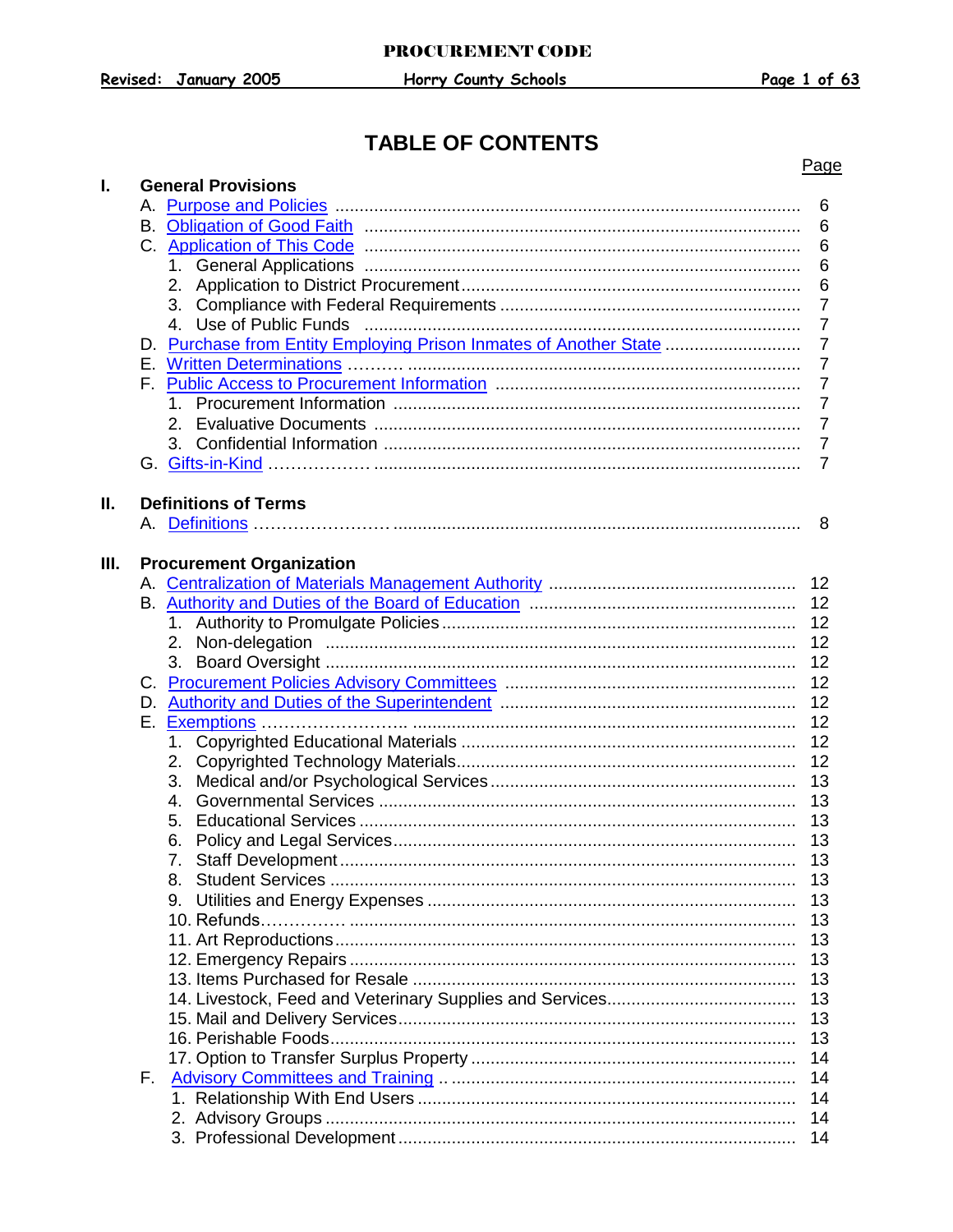Revised: January 2005

|     | G.      |                                                                   |             |
|-----|---------|-------------------------------------------------------------------|-------------|
|     |         |                                                                   | <u>Page</u> |
|     |         |                                                                   |             |
|     |         |                                                                   | 15          |
|     |         |                                                                   | 15          |
|     |         |                                                                   |             |
|     |         |                                                                   | 15          |
|     | H. .    |                                                                   |             |
|     |         | 1. Authority to Contract for Auditing and Accounting Services  15 |             |
|     |         |                                                                   |             |
|     |         |                                                                   |             |
|     |         |                                                                   |             |
| IV. |         | <b>Source Selection and Contract Formation</b>                    |             |
|     |         |                                                                   |             |
|     |         | 1.                                                                |             |
|     |         | 2.                                                                |             |
|     |         | 3.                                                                |             |
|     |         | 4.                                                                |             |
|     |         | 5.                                                                |             |
|     |         | 6.                                                                |             |
|     |         | 7.                                                                |             |
|     |         | 8.                                                                |             |
|     |         | 9.                                                                |             |
|     |         |                                                                   |             |
|     |         |                                                                   |             |
|     |         |                                                                   |             |
|     |         |                                                                   |             |
|     |         |                                                                   |             |
|     |         |                                                                   |             |
|     |         |                                                                   |             |
|     |         |                                                                   |             |
|     |         |                                                                   |             |
|     | $C_{1}$ |                                                                   |             |
|     |         |                                                                   |             |
|     |         |                                                                   |             |
|     |         |                                                                   | 31          |
|     |         |                                                                   | 31          |
|     |         |                                                                   |             |
|     |         |                                                                   |             |
|     |         |                                                                   |             |
| V.  |         | <b>Contracts</b>                                                  |             |
|     |         |                                                                   | 33          |
|     |         |                                                                   |             |
|     |         |                                                                   |             |
|     |         |                                                                   |             |
|     |         |                                                                   |             |
|     |         |                                                                   |             |
|     |         |                                                                   |             |
|     |         |                                                                   | 34          |
|     |         |                                                                   | 34          |
|     |         |                                                                   | 34          |
|     |         |                                                                   |             |
|     |         |                                                                   |             |
|     |         |                                                                   |             |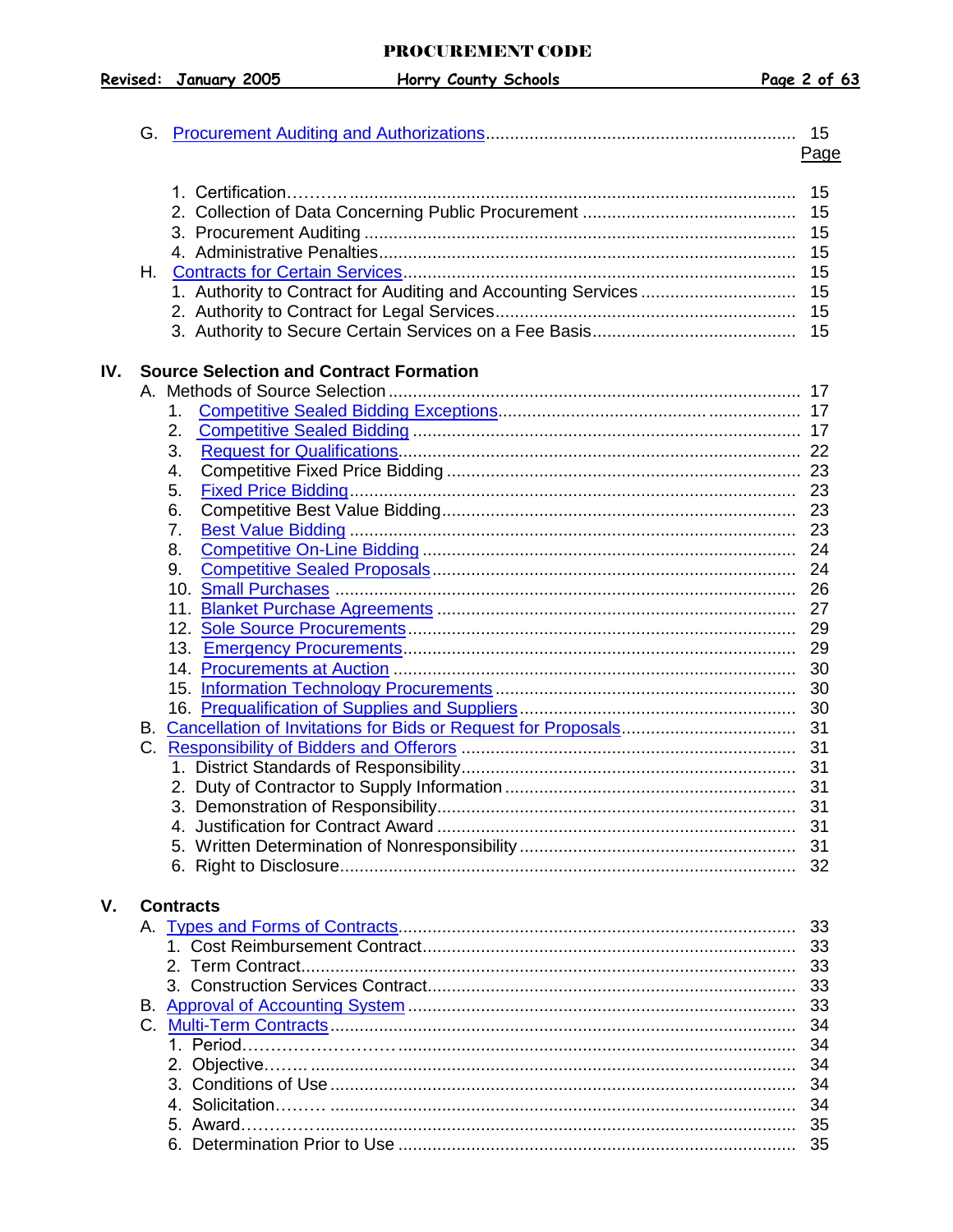## PROCUREMENT CODE

**Revised: January 2005 Horry County Schools Page 3 of 63**

#### <u>Page and the contract of the contract of the contract of the contract of the contract of the contract of the con</u>

|      | 7. Cancellation Due to Unavailability of Funds in Succeeding Fiscal Periods  35  |          |
|------|----------------------------------------------------------------------------------|----------|
| VI.  | <b>Inspection of Plant and Audit of Records</b>                                  |          |
|      |                                                                                  | 36       |
|      |                                                                                  |          |
|      |                                                                                  |          |
| VII. | <b>Determinations and Reports</b>                                                |          |
|      |                                                                                  | 37       |
|      |                                                                                  |          |
|      |                                                                                  |          |
|      |                                                                                  |          |
|      |                                                                                  |          |
|      |                                                                                  |          |
|      |                                                                                  |          |
|      | <b>VIII. Specifications</b>                                                      | 38       |
|      |                                                                                  |          |
|      |                                                                                  |          |
|      |                                                                                  |          |
|      |                                                                                  |          |
|      |                                                                                  | 38       |
|      |                                                                                  |          |
|      |                                                                                  |          |
| IX.  | Modifications and Terminations of Contracts for Supplies, Equipment and Services |          |
|      |                                                                                  | 39       |
|      |                                                                                  |          |
|      |                                                                                  |          |
|      |                                                                                  |          |
|      |                                                                                  |          |
| Х.   |                                                                                  |          |
|      | <b>Major Construction</b>                                                        |          |
|      |                                                                                  | 40       |
|      |                                                                                  |          |
|      |                                                                                  |          |
|      |                                                                                  |          |
|      |                                                                                  | 40       |
|      |                                                                                  | 40       |
|      |                                                                                  | 40       |
|      |                                                                                  | 40       |
|      |                                                                                  | 41       |
|      |                                                                                  | 41       |
|      | 7. Exception for Small Architect, Engineer, and Land Surveying Services          | 41       |
|      |                                                                                  | 41       |
|      |                                                                                  | 42       |
|      |                                                                                  | 42       |
|      |                                                                                  | 42       |
|      |                                                                                  | 42       |
|      |                                                                                  | 43<br>43 |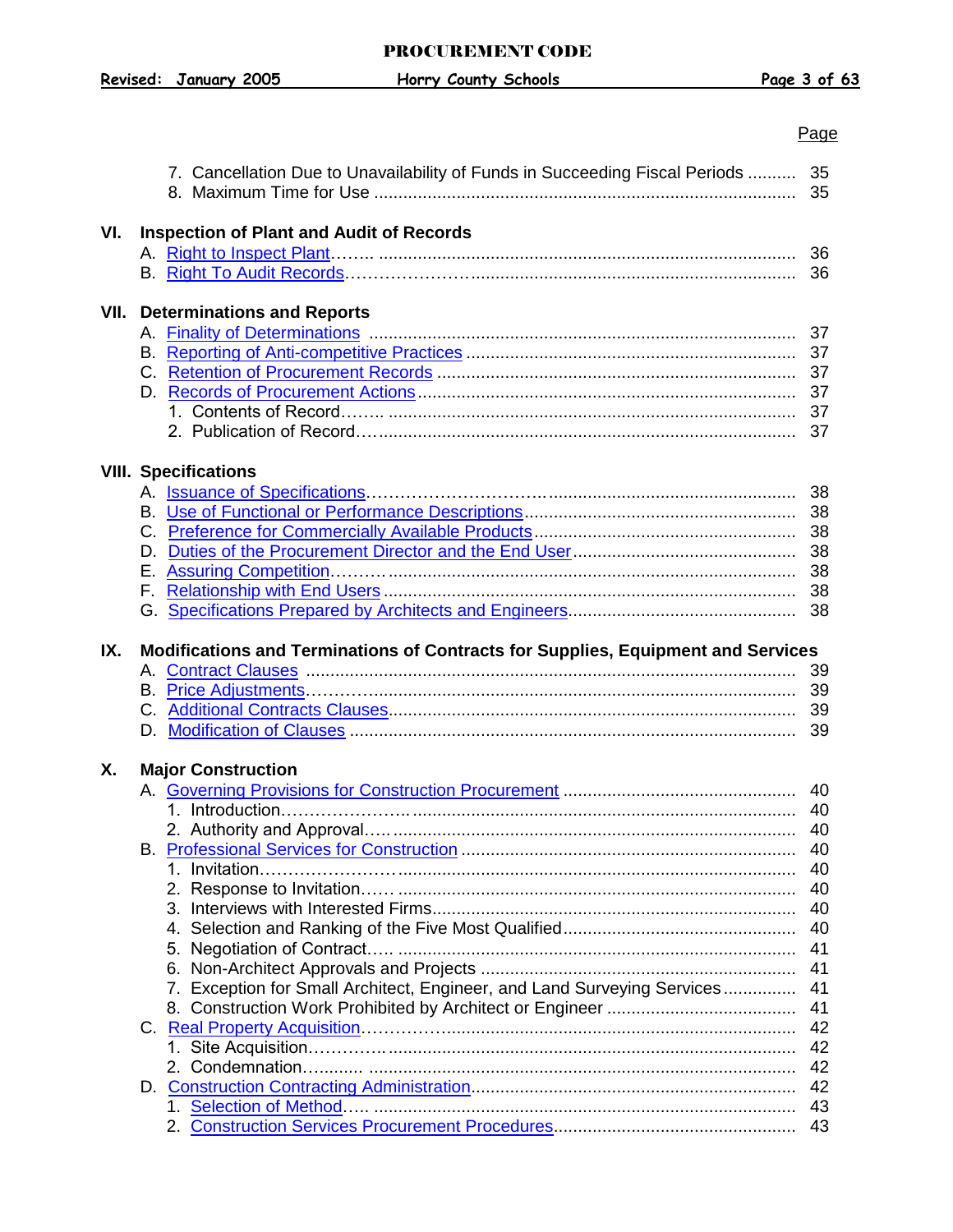## Page

|      |    |                                       | 47 |
|------|----|---------------------------------------|----|
|      |    |                                       | 47 |
|      |    |                                       | 47 |
|      |    |                                       | 48 |
|      |    |                                       |    |
|      |    |                                       | 48 |
|      |    |                                       | 48 |
|      |    |                                       | 49 |
|      |    |                                       | 49 |
|      |    |                                       | 49 |
|      |    |                                       | 49 |
|      |    |                                       | 50 |
|      |    |                                       |    |
|      |    |                                       | 50 |
|      | I. |                                       |    |
|      | J. |                                       |    |
|      |    |                                       |    |
|      |    |                                       |    |
|      |    |                                       |    |
| XI.  |    | <b>Disposal of Property</b>           |    |
|      |    |                                       |    |
|      |    |                                       |    |
|      |    |                                       |    |
|      |    |                                       |    |
|      |    |                                       |    |
|      |    |                                       |    |
|      |    |                                       | 51 |
|      |    |                                       | 51 |
|      |    |                                       | 52 |
|      |    |                                       | 52 |
|      |    |                                       |    |
|      |    |                                       |    |
|      |    |                                       |    |
|      |    |                                       |    |
|      |    |                                       | 52 |
|      |    |                                       |    |
| XII. |    | <b>Legal and Contractual Remedies</b> |    |
|      |    |                                       |    |
|      |    |                                       | 53 |
|      |    |                                       | 53 |
|      |    |                                       | 53 |
|      |    |                                       |    |
|      |    |                                       | 53 |
|      |    |                                       | 53 |
|      |    |                                       | 53 |
|      |    |                                       | 53 |
|      |    |                                       | 54 |
|      |    |                                       | 54 |
|      |    |                                       | 54 |
|      |    |                                       | 54 |
|      |    |                                       |    |
|      |    |                                       | 54 |
|      |    |                                       | 55 |
|      |    |                                       | 55 |
|      |    |                                       | 55 |
|      |    |                                       | 55 |
|      |    |                                       |    |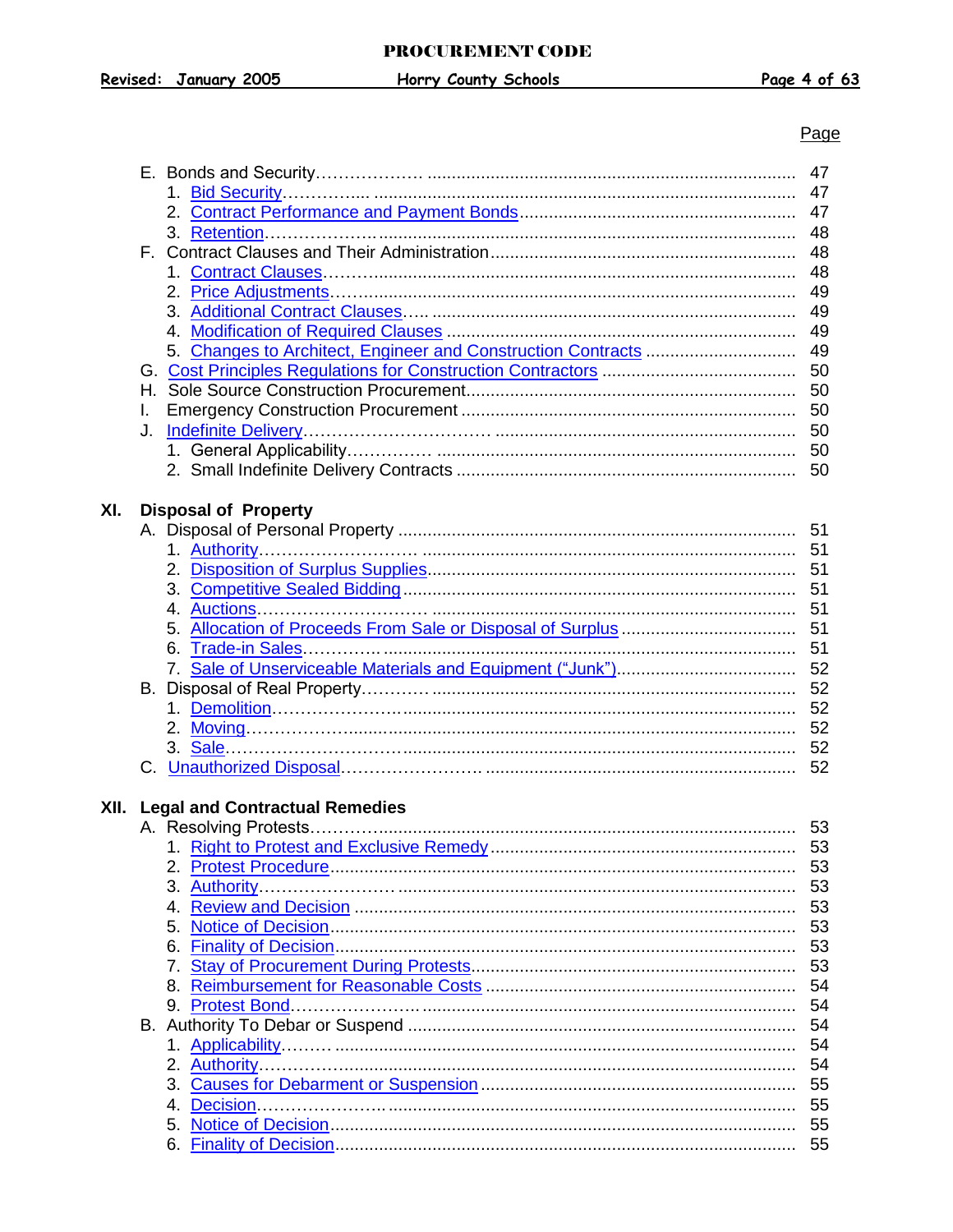## <u>Page and the contract of the contract of the contract of the contract of the contract of the contract of the con</u>

|    | C. Authority To Resolve Contract and Breach of Contract Controversies  | 55 |
|----|------------------------------------------------------------------------|----|
|    |                                                                        | 55 |
|    |                                                                        | 55 |
|    |                                                                        | 56 |
|    |                                                                        | 56 |
|    |                                                                        | 56 |
|    |                                                                        | 56 |
|    |                                                                        | 56 |
|    |                                                                        | 56 |
|    |                                                                        | 57 |
|    |                                                                        | 57 |
|    |                                                                        | 57 |
|    |                                                                        | 57 |
|    |                                                                        | 57 |
|    |                                                                        | 57 |
|    |                                                                        | 58 |
|    |                                                                        | 58 |
|    |                                                                        | 58 |
|    |                                                                        | 58 |
|    |                                                                        |    |
|    | <b>XIII. Intergovernmental Relations</b>                               | 59 |
|    |                                                                        |    |
|    |                                                                        | 59 |
|    | C. Sale, Acquisition or Use of Supplies by a Public Procurement Unit   | 59 |
|    |                                                                        | 59 |
| Е. |                                                                        |    |
|    |                                                                        | 59 |
|    |                                                                        | 59 |
|    |                                                                        | 59 |
|    |                                                                        | 59 |
|    |                                                                        | 60 |
|    | G. Use of Payments Received by a Supplying Public Procurement Unit  60 |    |
|    |                                                                        |    |
|    |                                                                        | 60 |
|    |                                                                        |    |
|    | <b>XIV. Assistance to Minority Businesses</b>                          |    |
|    |                                                                        | 61 |
|    |                                                                        | 61 |
|    |                                                                        | 61 |
|    |                                                                        | 61 |
|    |                                                                        | 61 |
|    |                                                                        | 61 |
|    | C. Regulations for Negotiation with District and State Minority Firms  | 61 |
| D. |                                                                        | 61 |
|    |                                                                        | 62 |
|    |                                                                        | 62 |
|    |                                                                        | 62 |
|    |                                                                        | 63 |
|    |                                                                        |    |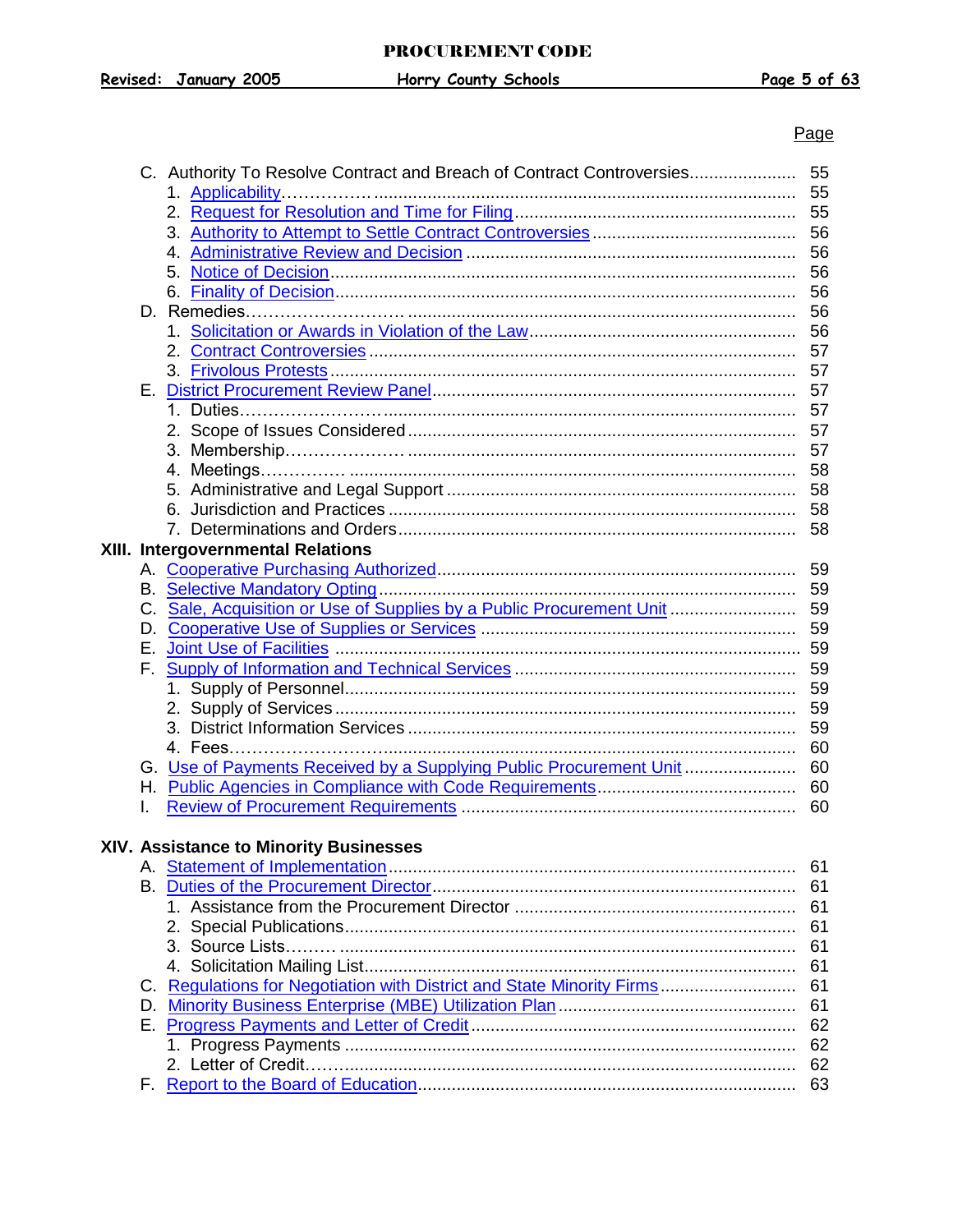## **ARTICLE I GENERAL PROVISIONS**

- <span id="page-6-1"></span><span id="page-6-0"></span>A. Purpose and Policies. (SC Code §§ 11-35-20, -70; SC Reg. § 19-445-2000) The underlying purposes and policies of this code are:
	- 1. To provide increased economy in District procurement activities and to maximize to the fullest extent practicable the purchasing values of funds while ensuring that procurements are the most advantageous to the District and in compliance with the provisions of the Ethics Government Accountability and Campaign Reform Act, as may be amended.
	- 2. To foster effective broad-based competition for public procurement within the free enterprise system.
	- 3. To develop procurement capability responsive to appropriate user needs.
	- 4. To require the adoption of competitive procurement practices by the District.
	- 5. To ensure the fair and equitable treatment of all persons who deal with the procurement system of the District which will promote increased public confidence in the procedure followed in public procurement.
	- 6. To provide safeguards for the maintenance of a procurement system of quality and integrity with clearly defined rules for ethical behavior on the part of all persons engaged in the public procurement process.
	- 7. To develop an efficient and effective means of delegating roles and responsibilities.
	- 8. To train procurement officials in the techniques and methods of public procurement.
	- 9. To mandate the existence of a structured system of auditing and monitoring in order to assure adherence to the provision of this code.
	- 10. To provide for the coordination and control of information technology activities by the District so as to promote the efficient and effective management and procurement of information technology.
	- 11. To establish policies and procedures relating to the procurement, management, control, and disposal of supplies, services, equipment, information technology, and construction, as applicable, under the authority of the South Carolina Consolidated Procurement Code, Title 59 of the South Carolina Code of Laws, and regulations of the State Board of Education. To promote certainty and efficiency, it is the intent of the District to have this Code interpreted as consistently as possible with official interpretations of parallel provisions of the State Consolidated Procurement Code, except in cases of demonstrably unique circumstances or conflicting or ambiguous legal authority affecting the District inapplicable to the State.

Nothing contained in this Code shall be construed to waive any rights, remedies or defenses the District might have under any of the laws of the State of South Carolina or any other State, or under any of the laws or treaties of the United States.

<span id="page-6-2"></span>B. Obligation of Good Faith. (SC Code § 11-35-30)

Every contract or duty within this code imposes an obligation of good faith in its negotiation, performance or enforcement. "Good faith" means honesty in fact in the conduct or transaction concerned and the observance of reasonable commercial standards of fair dealing.

- <span id="page-6-3"></span>C. Application of This Code. (SC Code §§ 11-35-40, -50, -70)
	- 1. General Application. This code applies only to contracts solicited or entered into after the effective date of this code unless the parties agree to its application to a contract entered into prior to its effective date.
	- 2. Application to District Procurement. This code shall apply to every expenditure of funds by the District under contract acting through a governmental body as herein defined irrespective of the source of the funds, including federal assistance monies, except as specified in "Compliance with Federal Requirements." It shall also apply to the disposal of District supplies as provided in Supply Management except real property as defined in Board policy. The provisions of this code shall apply to all procurements of information technology elements irrespective of the source funds whether appropriated or not.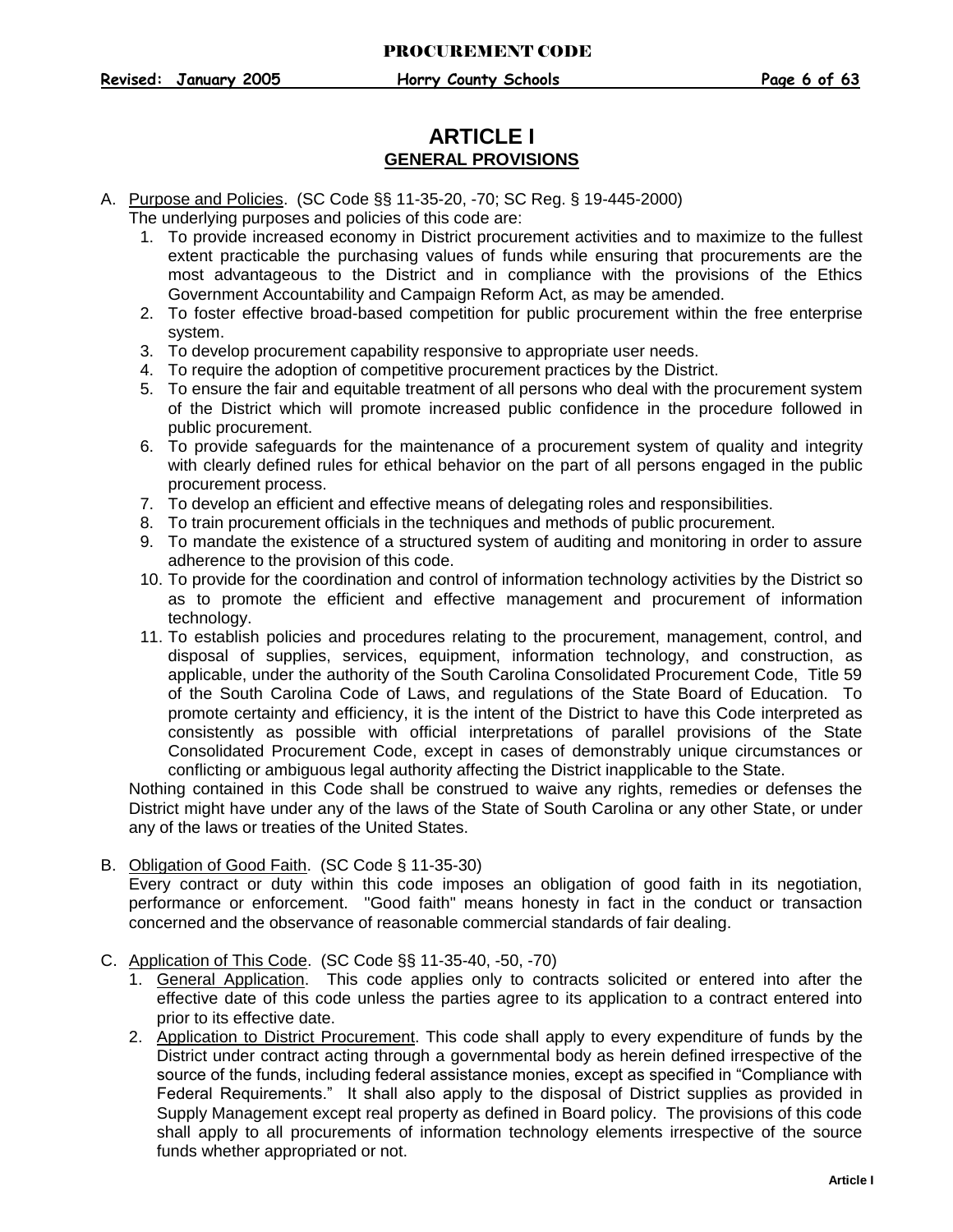**Revised: January 2005 Horry County Schools Page 7 of 63**

- 3. Compliance with Federal Requirements. Where procurement involves the expenditure of federal assistance or contract funds, the District shall also comply with such federal law and authorized regulations as are mandatorily applicable and which are not presently reflected in the code. Notwithstanding, where federal assistance or contract funds are used in procurement by the District, requirements that are more restrictive than federal requirements shall be followed.
- 4. Use of Public Funds. The acquisition of any facility or capital improvement by a foundation or eleemosynary organization on behalf of or for the use of the District which involves the use of public funds in the acquisition, financing, construction, or current or subsequent leasing of the facility or capital improvement is subject to the provisions of this Code in the same manner as any governmental body. The definition and application of the terms "acquisition", "financing", "construction", and "leasing" are governed by standards and principles established by the State Auditor.
- D. Purchase from Entity Employing Prison Inmates of Another State. (SC Code § 11-35-55)

<span id="page-7-0"></span>The District may not accept any proposals from or procure any goods or services from an entity, which employs or uses inmates of a correctional system of another state who are not paid at least the required federal minimum wage for work performed in the manufacturing, processing, or supplying of those goods or services.

- <span id="page-7-1"></span>E. Written Determinations. (SC Code § 11-35-210) Written determinations and findings required by the code shall be retained in an official contract file by the District. Such determinations shall be documented in sufficient detail to satisfy the requirements of audit.
- <span id="page-7-2"></span>F. Public Access to Procurement Information. (SC Code § 11-35-410)
	- 1. Procurement Information. Procurement information shall be a public record to the extent required by Chapter 4 of Title 30 (The Freedom of Information Act) with the exception that commercial or financial information obtained in response to a "Request for Proposals" or any type of bid solicitation, which is privileged and confidential, need not be disclosed. Privileged and confidential information is information in specific detail not customarily released to the general public, the release of which might cause harm to the competitive position of the party supplying the information. Examples of this type of information would include:
		- Customer lists.
		- Design recommendations and identification of prospective problem areas under an RFP.
		- Design concepts, including methods and procedures.
		- Biographical data on key employees of the Bidder.
	- 2. Evaluative Documents. Evaluative documents pre-decisional in nature such as inter- or intraagency memoranda containing technical evaluations and recommendations are exempted so long as the contract award does not expressly adopt or incorporate the inter- or intra-agency memoranda reflecting the pre-decisional deliberations.
	- 3. Confidential Information. At the time of submitting a proposal or bid, the party supplying a bid or proposal must identify any portions of the proposal or bid considered by the party to be a trade secret and thus eligible to be withheld from public inspection and copying. If the information identified by the party is a trade secret, it may be withheld from public inspection and copying. If the party fails to identify information as a trade secret, the entire bid or proposal is to be made available for public inspection and copying.
- G. Gifts-in-Kind. (SC Code § 11-35-475)

<span id="page-7-3"></span>The District may accept gifts-in-kind of architectural or engineering services, or both, and items of construction of value less than two hundred fifty thousand dollars (\$250,000), provided that these gifts may not be made or accepted if these gifts are offered with intent of influencing the judgment of any governmental body. No other approvals or procedural requirements, including the provisions this Code, may be imposed on the acceptance of these gifts.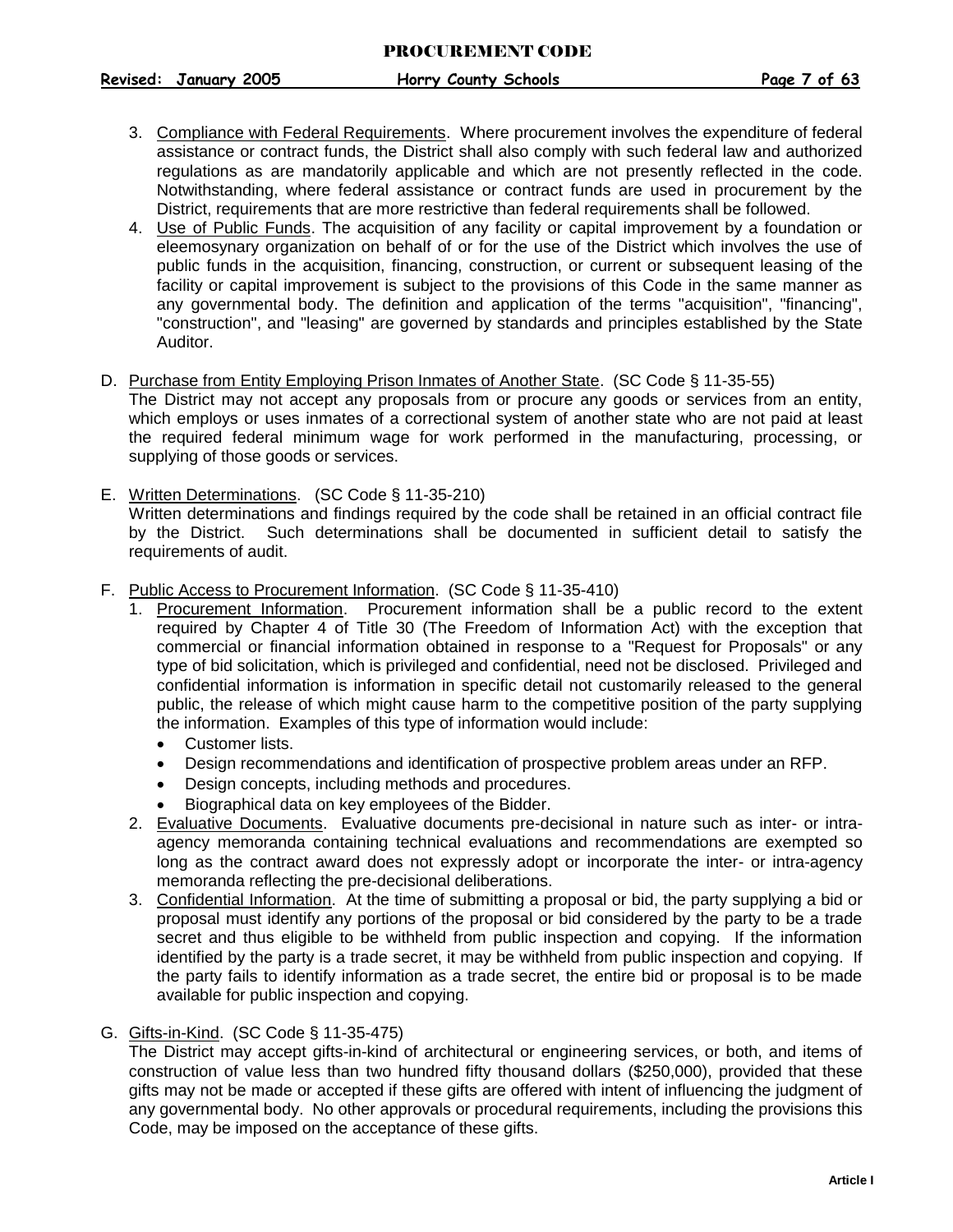## **ARTICLE II DEFINITIONS OF TERMS**

<span id="page-8-0"></span>A. Definitions. (SC Code § 11-35-310; 11-35-1410; 11-35-2610; 11-35-2910; 11-35-4610; 11-35-5010; SC Reg. § 19-445.2150; 19-445.2160)

Terms used in this code, unless the context clearly indicates otherwise, shall mean:

- 1. Architect, Engineer and Land Surveying Services means those professional services associated with the practice of architecture, professional engineering, land surveying, landscape architecture and interior design pertaining to construction, as defined by the laws of the State of South Carolina, as well as incidental services that members of these professions and those in their employ may logically or justifiably perform, including studies, investigations, surveys, evaluations, consultants, planning, programming conceptual designs, plans and specifications, cost estimates, inspections, shop drawing reviews, sample recommendations, preparation of operating and maintenance manuals and other related services.
- 2. Board means the Board of Education of the Horry County Schools.
- 3. Brand Name Specification means a specification limited to one (1) or more items by the manufacturer's name or catalog number.
- 4. Brand Name or Equal Specification means a specification which uses one (1) or more manufacturer's name or catalog numbers to describe the standard of quality, performance, and other characteristics needed to meet District requirements, and which provide for the submission of equivalent products.
- 5. Business means any corporation, partnership, individual, sole proprietorship, joint- stock company, joint venture or any other legal entity.
- 6. Change order means any written alteration in specifications, delivery point, rate of delivery, period of performance, price, quantity, or other provisions of any contract accomplished by mutual agreement of the parties to the contract
- 7. Construction means the process of building, altering, repairing, remodeling, improving or demolishing any public structure or building or other public improvements of any kind to any public real property. It does not include the routine operation, routine repair or routine maintenance of existing structures, buildings or real property.
- 8. Construction Management Services means those professional services associated with a system in which the using agency directly contracts with a professional construction manager to provide that group of management activities required to plan, schedule, coordinate, and manage the design and construction plan of a District project in a manner that contributes to the control of time, cost, and quality of construction as specified in the construction management contract.
- 9. Contract means all types of District agreements, regardless of what they may be called, for the procurement or disposal of supplies, services, equipment or construction.
- 10. Contract modification means a written order signed by the Procurement Director, directing the Contractor to make changes, which the changes clause of the contract authorizes the Procurement Director to order without the consent of the Contractor.
- 11. Contractor means any person having a contract with the Horry County Schools.
- 12. Cooperative Purchasing means procurement conducted by, or on behalf of, more than one (1) public procurement unit.
- 13. Cost Reimbursement Contract means a contract under which a Contractor is reimbursed for costs, which are allowable and allocable in accordance with the cost principals and a fee, if any.
- 14. Cost effectiveness means the ability of a particular product or service to efficiently provide goods or services to the District. In determining the cost effectiveness of a particular product or service, the Procurement Director shall list the relevant factors in the bid notice or solicitation and use only those listed relevant factors in determining the award.
- 15. Catalog Price means the price included in a catalog, price list, schedule or other form that:
	- Is regularly maintained by a manufacturer or vendor of an item.
	- Is either published or otherwise available for inspection by customers.
	- States prices at which sales are currently or were last made to a significant number of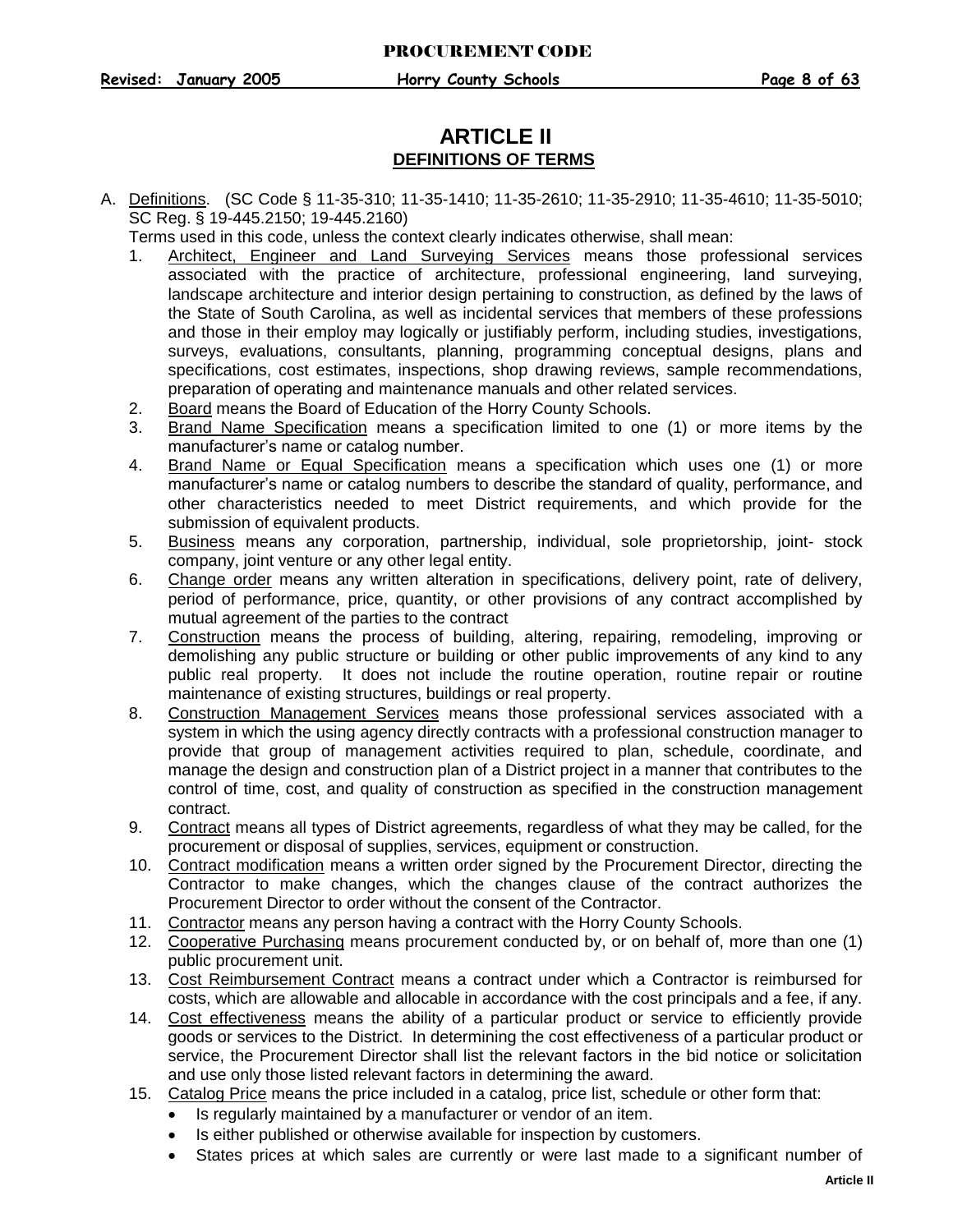**Revised: January 2005 Horry County Schools Page 9 of 63**

buyers constituting the general buying public for the supplies or services involved.

- 16. Data means recorded information, regardless of form or characteristics.
- 17. Day means calendar days. In computing any period of time prescribed by this code or by any order of the Procurement Review Panel, the day of the event from which the designated period of time begins to run is not included. If the final day of the designated period falls on a Saturday, Sunday or a legal holiday for the District, then the period shall run to the end of the next business day.
- 18. Debarment means the disqualification of a person to receive invitations for bids, or requests for proposals, or the award of a contract by the District, for a specified period of time commensurate with the seriousness of the offense or the failure or inadequacy of performance.
- 19. Designee means a duly authorized representative of a person with formal responsibilities under the code.
- 20. District means a governmental entity governed by an elected Board of Education, which appoints a Superintendent to carry out policies established by the Board. This refers to the Horry County Schools hereinafter referred to as the "District".
- 21. Economically Disadvantaged Individuals means those socially disadvantaged individuals whose ability to compete in the free enterprise system has been impaired due to diminished capital and credit opportunities as compared to others in the same business area that are not socially disadvantaged.
- 22. Eligible Non-Profit Health or Educational Institution means tax-exempt entities duly incorporated as such by the State.
- 23. Employee means an individual receiving a salary from the District and any non-salaried individual performing personal services for the District.
- 24. External Procurement Activity means any buying organization not located in this State, which would qualify as a public procurement unit, or buying by the United States government.
- 25. Grant means the furnishing by the State or the United States government of assistance, whether financial or otherwise, to any person to support a program authorized by law. It does not include an award the primary purpose of which is to procure specified end products, whether in the form of supplies, services, equipment or construction. A contract resulting from such an award shall not be deemed a grant but a procurement contract
- 26. Information Technology (IT) means data processing, telecommunications and office systems technologies and services:
	- a. Data processing means the automated collection, storage, manipulation and retrieval of data including: central processing units for micro, mini and mainframe computers; related peripheral equipment such as terminals, document scanners, word processors, intelligent copiers, offline memory storage and printing systems, data transmission equipment; and related software such as operating systems, library and maintenance routines and applications programs.
	- b. Telecommunications means voice, data, message and video transmissions, and include the transmission and switching facilities of public telecommunications systems, as well as operating and network software.
	- c. Office systems technology means office equipment such as typewriters, duplicating and photocopy machines, paper forms and records, microfilm and microfiche equipment and printing equipment and services.
	- d. Service means the providing of consultant assistance for any aspect of information technology, systems, and networks.
- 27. Invitation for Bids means a written or published solicitation, including all documents whether attached or incorporated by reference, utilized for soliciting bids and issued by the Procurement Director or Buyer to contract for the procurement or disposal of stated supplies, services, equipment or construction, which will ordinarily result in the award of the contract to the responsible Bidder making the lowest responsive bid.
- 28. Junk means District-owned supplies and equipment having no remaining useful life in public service or the cost to repair or to refurbish the property in order to return it to public use would exceed the value of like used equipment with remaining useful life.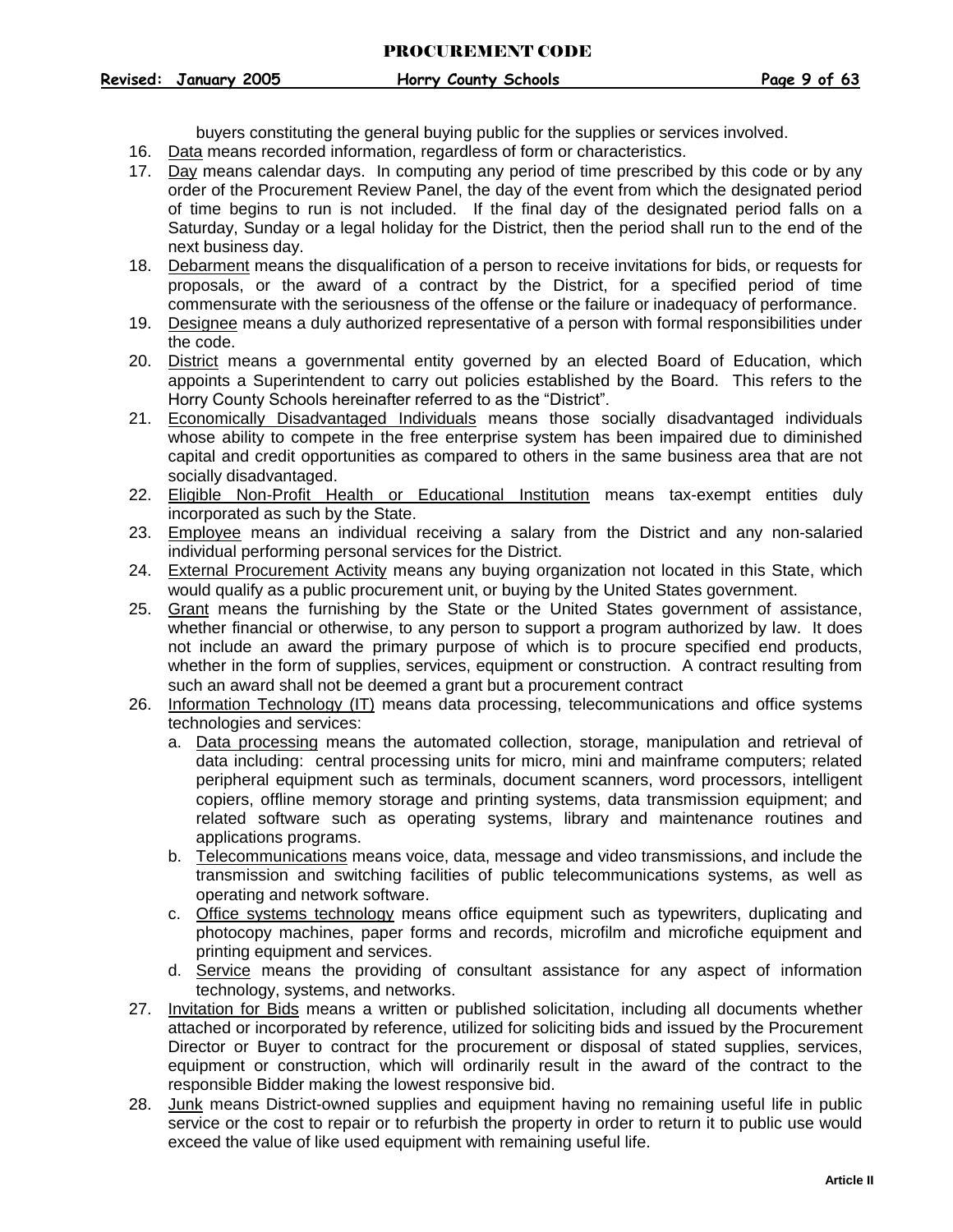#### PROCUREMENT CODE

**Revised: January 2005 Horry County Schools Page 10 of 63**

- 29. Local Public Procurement Unit means any political subdivision or unit thereof, which expends public funds for the procurement of supplies, services, equipment or construction.
- 30. Mandatory Opting means the requirement for a local procurement unit to choose whether to utilize a state contract before it is established as prescribed in regulation by the State.
- 31. Minority Business Enterprise is a business, which has been certified as a socially and economically disadvantaged small business.
- 32. Minority Person means a United States citizen who is economically and socially disadvantaged.
- 33. OSMBA means the Office of Small and Minority Business Assistance.
- 34. Political Subdivision includes counties, municipalities, school districts, public service or special purpose districts.
- 35. Procurement means buying, purchasing, renting, leasing or otherwise acquiring any supplies, services, equipment or construction. It also includes all functions that pertain to the obtaining of any supply, service, equipment or construction, including description of requirements, selection and solicitation of sources, preparation and award of contracts, and all phases of contract administration.
- 36. Procurement Department means the procurement unit of the District.
- 37. Procurement Director means the person holding the primary management position for the District's procurement services.
- 38. Procurement Official or "Buyer" mean any person acting within the scope of his authority and duly authorized by the District to enter into and administer contracts and make written determinations and findings with respect thereto.
- 39. Public Procurement Unit means either a local public procurement unit or a state public procurement unit.
- 40. Purchase Description means specifications or any other document describing the supplies, services, equipment or construction to be procured.
- 41. Qualified Products List means an approved list of supplies, services, equipment or construction items described by model or catalog number, which prior to the competitive solicitation, the district has determined will meet the applicable specification requirements.
- 42. Real Property means any land, all things growing on or attached thereto, and all improvements made thereto-including buildings and structures located thereon.
- 43. Request for Proposals (RFP) means a written or published solicitation, including all documents whether attached or incorporated by reference, utilized for soliciting proposals and issued by the Procurement Director or Buyer for proposals to provide supplies, services, equipment or construction, which will ordinarily result in the award of the contract to the responsible Bidder making the proposal determined to be most advantageous to the District. The award of the contract shall be made on the basis of evaluation factors, which must be stated in the RFP.
- 44. Responsible Bidder or Offeror means a vendor who has the capability in all respects to perform fully the contract requirements, and the integrity and reliability to assure good faith performance, which may be substantiated by past performance.
- 45. Responsive Bidder means a vendor who has submitted a bid, which conforms in all material aspects to the invitation for bids.
- 46. Services means the furnishing of labor, time, or effort by a Contractor not required to deliver a specific end product, other than reports which are merely incidental to required performance. This term includes consultant services other than architectural, engineering, land surveying, construction management and related services. This term shall not include employment agreements or services for information technology within paragraph 1(d) of these definitions.
- 47. Small Business means a concern, including it affiliates, that is independently owned and operated, not dominant in the field of operation in which it is bidding on government contracts, and qualified as a small business under the criteria and size standards in 13 C.F.R Section 121 (1989). Such a concern is "not dominant in its field of operation" when it does not exercise a controlling or major influence on a national basis in a kind of business activity in which a number of business concerns are primarily engaged. In determining whether dominance exists, consideration shall be given to all appropriate factors, including volume of business, number of employees, financial resources, competitive status or position, ownership or control of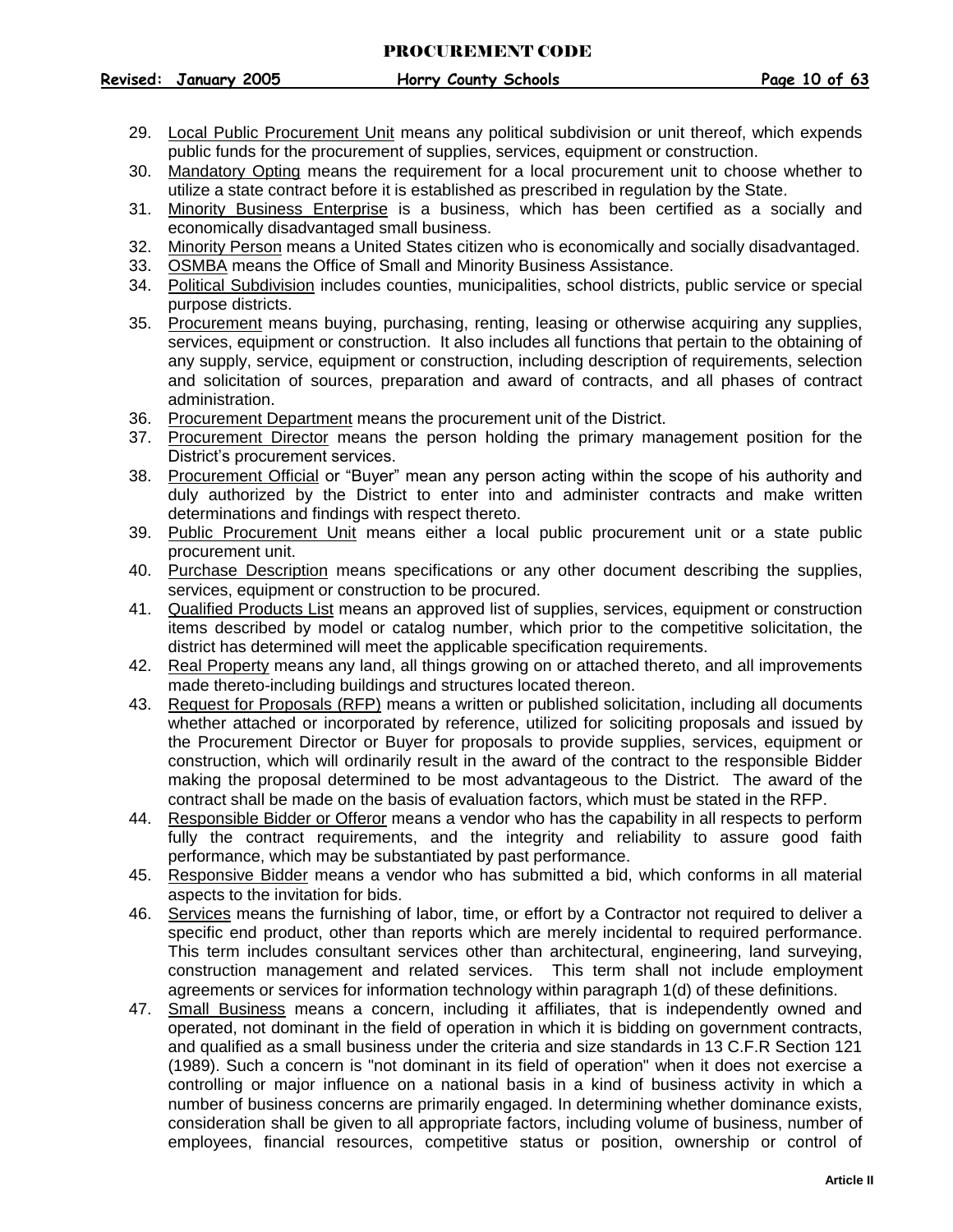materials, processes, patents, license agreements, facilities, sales territory, and nature of business activity.

- 48. Socially and Economically Disadvantaged Small Business means any small business concern which:
	- a. Is at least fifty-one percent (51%) owned by one (1) or more citizens of the United States who are determined to be socially and economically disadvantaged.
	- b. In the case of a concern, which is a corporation, fifty-one percent (51%) of all classes of voting stock or such corporation must be owned by an individual determined to be socially and economically disadvantaged.
	- c. In the case of a concern, which is a partnership, an individual must own fifty-one percent (51%) of the partnership interest or individuals determined to be socially and economically disadvantaged and whose management and daily business operations are controlled by individuals determined to be socially and economically disadvantaged. Such individuals must be involved in the daily management and operations of the business concerned.
- 49. Socially Disadvantaged Individuals mean those individuals who have been subject to racial or ethnic prejudice or cultural bias because of their identification as members of a certain group, without regard to their individual qualities. Such groups include but are not limited to Black Americans, Hispanic Americans, Native Americans (including American Indians, Eskimos, Aleuts and Native Hawaiians), Asian Pacific Americans, Asians and women regardless of race or origin.
- 50. Specification means any description of the physical, functional, or performance characteristics or of the nature of a supply, service, equipment or construction item. A specification includes, as appropriate, requirements for inspecting, testing or preparing a supply, service, equipment or construction item for delivery. Unless the context requires otherwise, the terms "specification" and "purchase description" are used interchangeable throughout this Code.
- 51. Specification for a common or General Use Item means a specification, which has been developed and approved for repeated use in procurements.
- 52. State Public Procurement Unit means the offices of the chief procurement officers and any other purchasing agency of this state.
- 53. Subcontractor means any person having a contract to perform work or render a particular service for a prime Contractor as a part of the prime Contractor's agreement with the District.
- 54. Supplies means all personal property, including but not limited to equipment, materials, printing, and insurance.
- 55. Surplus Property means all supplies and equipment, not in actual public use, with remaining useful life and available for disposal. This definition excludes the disposal of solid and hazardous wastes as defined by any federal, state or local statutes and regulations. Property so defined as solid or hazardous waste shall not be relocated, nor title assumed under the authority of these regulations.
- 56. Suspension means the disqualification of a vendor to receive invitations for bids, requests for proposals, or the award of a contract by the District, for a temporary period pending the completion of an investigation and any legal proceedings that may ensue because a vendor is suspected upon probable cause of engaging in criminal, fraudulent or seriously improper conduct or failure or inadequacy of performance which may lead to debarment.
- 57. Term contract means a contract established by the Procurement Director or Buyers for a specific product or service for a specified time and for which it is mandatory that the District procure their requirements for such goods and services during its term. If the District is offered goods and services at a price that is at least ten percent (10%) less than the term contract price for the same goods and services, it may purchase from the vendor offering the lower price after first offering the vendor holding the term contract the option to meet the lower price. If the vendor holding the term contract meets the lower price, then the District must purchase from the contract vendor. A term contract may be a multi-term contract as provided by this Code.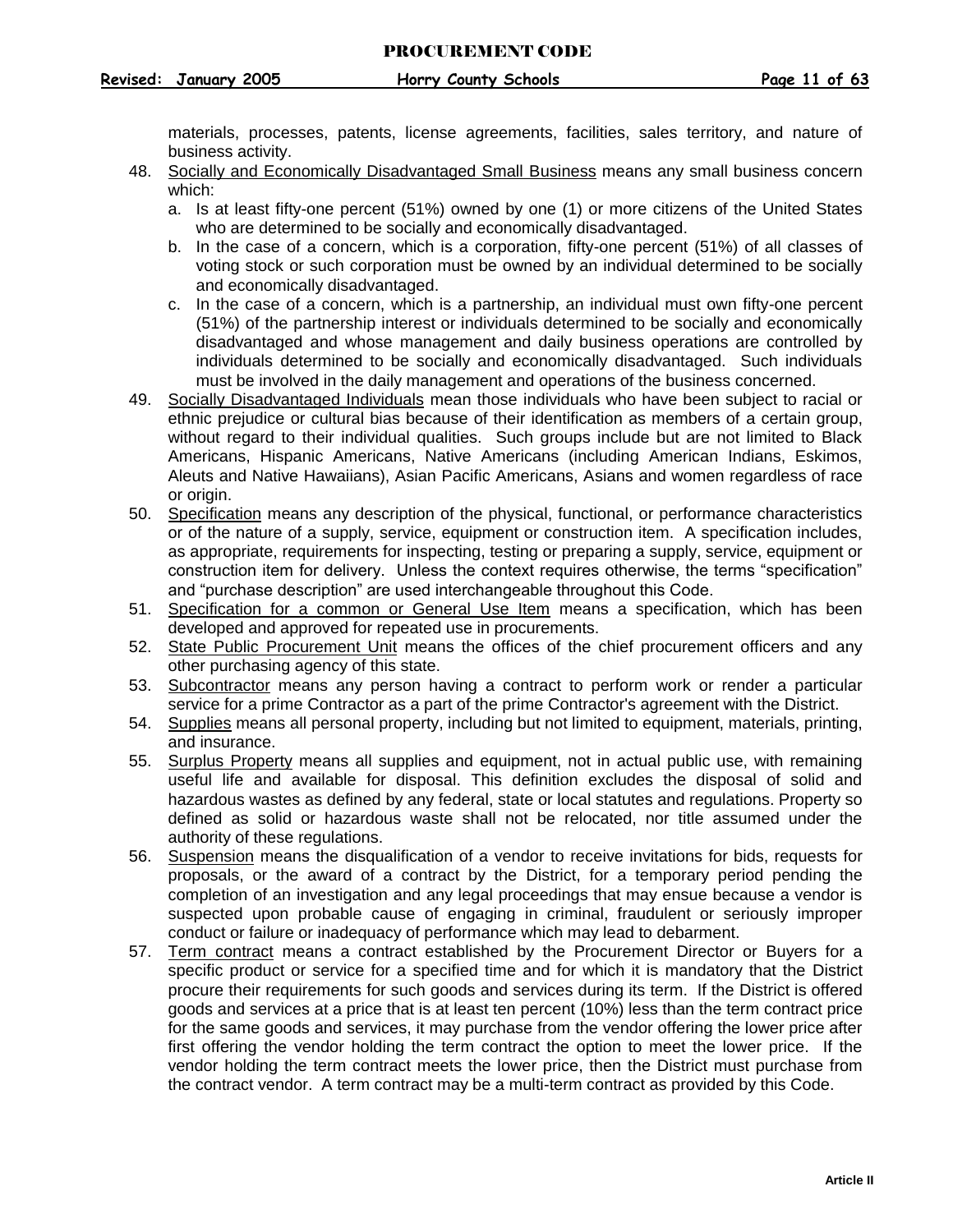## **ARTICLE III PROCUREMENT ORGANIZATION**

#### <span id="page-12-0"></span>A. Centralization of Materials Management Authority. (SC Codes § 11-35-510; 54-19-130)

All rights, powers, duties and authority relating to the procurement of supplies, equipment, services, and information technology and to the management, control, warehousing, sale and disposal of supplies, construction, information technology, and services are vested in the Board of Education. Exercise of this authority shall be consistent with this Code, the scope of delegations provided for herein, as well as all other provisions of this Code.

- <span id="page-12-1"></span>B. Authority and Duties of the Board of Education. (SC Code §§ 11-35-540; 59-19-130 et. seq.)
	- 1. Authority to Promulgate Policies. The Board of Education has the ultimate authority and responsibility to promulgate policies governing the procurement, management, control and disposal of any and all supplies, services, equipment and construction to be procured by the District. Such policies shall be binding in all procurements made by the District.
	- 2. Non-delegation. The Board of Education shall not delegate its power to promulgate policies.
	- 3. Board Oversight. The Board of Education as a whole shall consider and decide matters of policy within provisions of this code, including those referred to it by the Superintendent. The Board of Education shall have the power to audit and monitor the implementation of its policies and the requirements of this code.
- <span id="page-12-2"></span>C. Procurement Policies Advisory Committees. (SC Code § 11-35-530).
	- The following advisory committees may be established by the Board or the Superintendent:
	- Purchasing policies and procedures advisory committee to discuss the performance of public purchasing and to consider specific methods for improvement.
	- Information technology and procedures advisory committee to discuss the purchasing performance of information technology and to consider specific methods for improvement.
	- Construction, Architect, Engineer, construction management and land surveying services advisory committee to discuss the purchasing performance of these services and to consider specific methods of improvement.
- <span id="page-12-3"></span>D. Authority and Duties of the Superintendent. (SC Code §§ 11-35-510, -840; SC Reg. § 19-445.2000(B))

The Board delegates to the Superintendent all authority and responsibilities for conducting procurement on behalf of the District in a manner consistent with this Code and Board policy. The Superintendent shall be responsible for developing such organizational structure and procedures (including a Procurement Manual) as necessary to implement the provisions of this Code. The Superintendent may delegate such authority to the Procurement Director or other designees.

<span id="page-12-4"></span>E. Exemptions. (SC Code §§ 11-35-710, 59-19-270)

The Board of Education may exempt specific supplies or services from the purchasing procedures herein required or withdraw any exemptions provided for in this section. The District adopts the exemptions granted by the State Budget and Control Board both present and future. The following exemption categories are granted by the Board of Education:

- 1. Copyrighted Educational Materials to include, but not be limited to:
	- a. Books, dictionaries, textbooks, newspapers, diplomas
	- b. Professional journals, technical pamphlets, periodicals, subscriptions
	- c. Educational films, filmstrips, slides and transparencies
	- d. Video tapes, cassettes, DVDs
	- e. Standardized testing materials
- 2. Copyrighted Technology Materials to include, but not be limited to:
	- a. Computer assisted instructional materials, interactive video programs
	- b. CD-ROM documents, data bases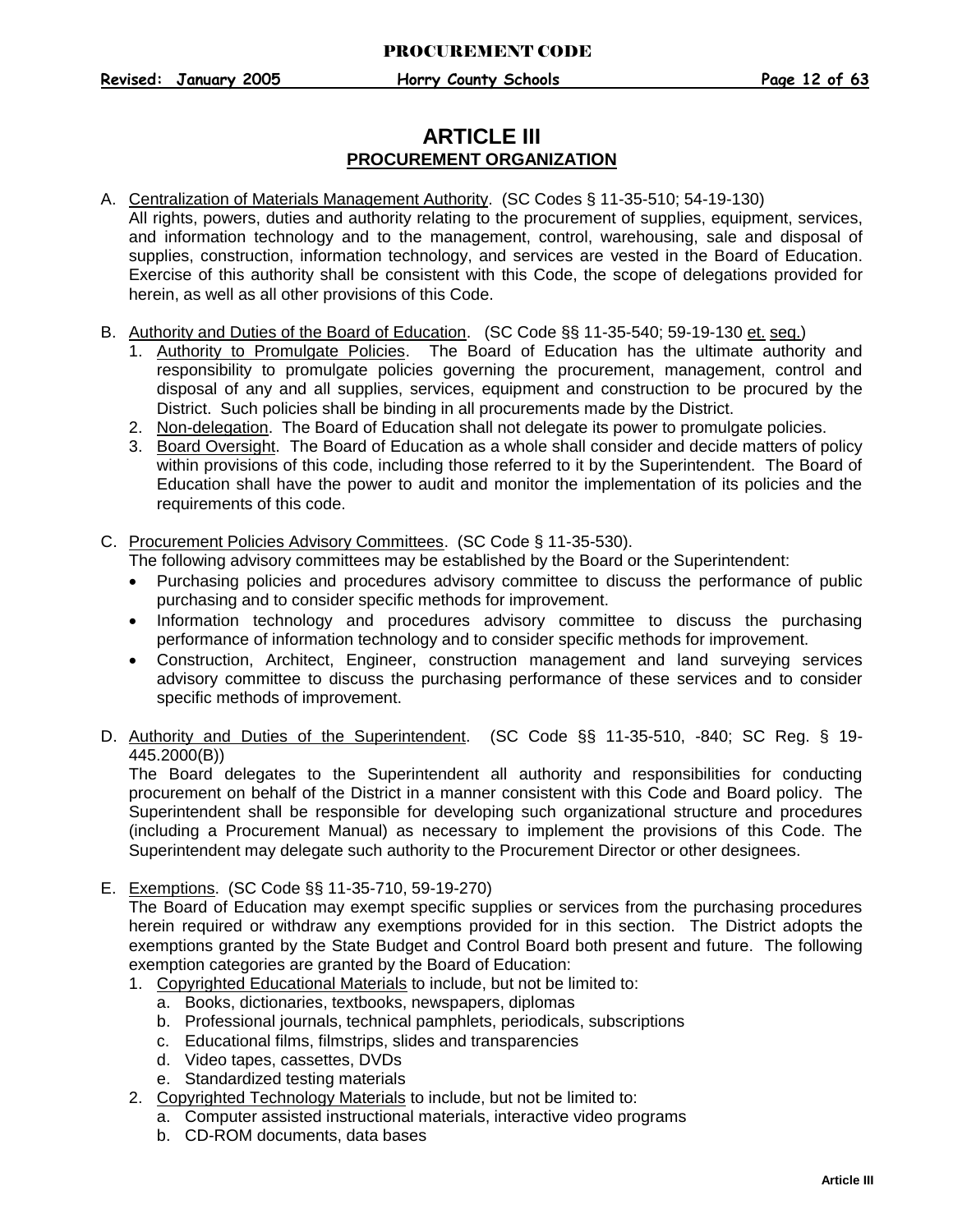#### PROCUREMENT CODE

**Revised: January 2005 Horry County Schools Page 13 of 63**

- c. District adopted instructional software, including site licenses, or other support services or related information/materials only available or provided by the software Provider
- 3. Medical and/or Psychological Services to include, but not be limited to:
	- a. Licensed/certified medical doctors, physicians, nurses, psychiatrists, psychologists, school psychologists, behaviorists, counselors, optometrists, dentists, etc.
	- b. Hospital and clinical services, occupational and physical therapy, orientation and mobility
	- c. Speech, language and audiological services
	- d. Hepatitis B and other vaccines
- 4. Governmental Services to include, but not be limited to:
	- a. Services and supplies provided by the Federal government, State agencies, county, city or town governments, and special purpose Districts
	- b. Payments of taxes, social security, annuities, credit unions
	- c. School Resource Officer services
	- d. Professional artists utilized by S.C. Arts Commission
- 5. Educational Services to include, but not be limited to:
	- a. Contractual, cooperative agreements, services and supplies for provision of services to students
	- b. Tuitions paid to institutions of higher education
	- c. Evaluation services such as visiting committees of the Southern Association of Colleges and **Schools**
- 6. Policy and Legal Services to include, but not be limited to:
	- a. Attorney services (subject to Board approval), court recorders, expert witness services\Bond rating services
	- b. Legislative consultant
	- c. Advertising
	- d. Primary and reinsurance coverage
	- e. Goods and services of a confidential/sensitive nature that would cause injury to students, staff and/or District if procured through public solicitation, as recommended by administration and approved by Superintendent on an "as needed" basis
- 7. Staff Development to include, but not be limited to:
	- a. Training provided by consultants, certified teachers/trainers or District personnel
	- b. Training materials secured or prepared for instructional purposes
	- c. Workshop, conference, seminar registrations
	- d. Travel
- 8. Student Services to include, but not be limited to:
	- a. Pupil activity funds
	- b. Test scoring services
	- c. Canine Drug and/or weapon detection services and related support services
	- d. Homebound services
	- e. Home visits
	- f. Instruction provided by certified teachers
	- g. Professional due and membership fees
	- h. Clergy
	- i. Travel
- 9. Utilities and Energy Expenses to include, but not be limited to, fuel, propane, electric, telephone, cell phones, water/sewer
- 10. Refunds to include, but not be limited to, refunds of health insurance, earnest monies, bid securities, or other funds temporarily entrusted to the District
- 11. Art Reproductions
- 12. Emergency Repairs
- 13. Items Purchased for Resale
- 14. Livestock, Feed and Veterinary Supplies and Services
- 15. Mail and Delivery Services
- 16. Perishable Foods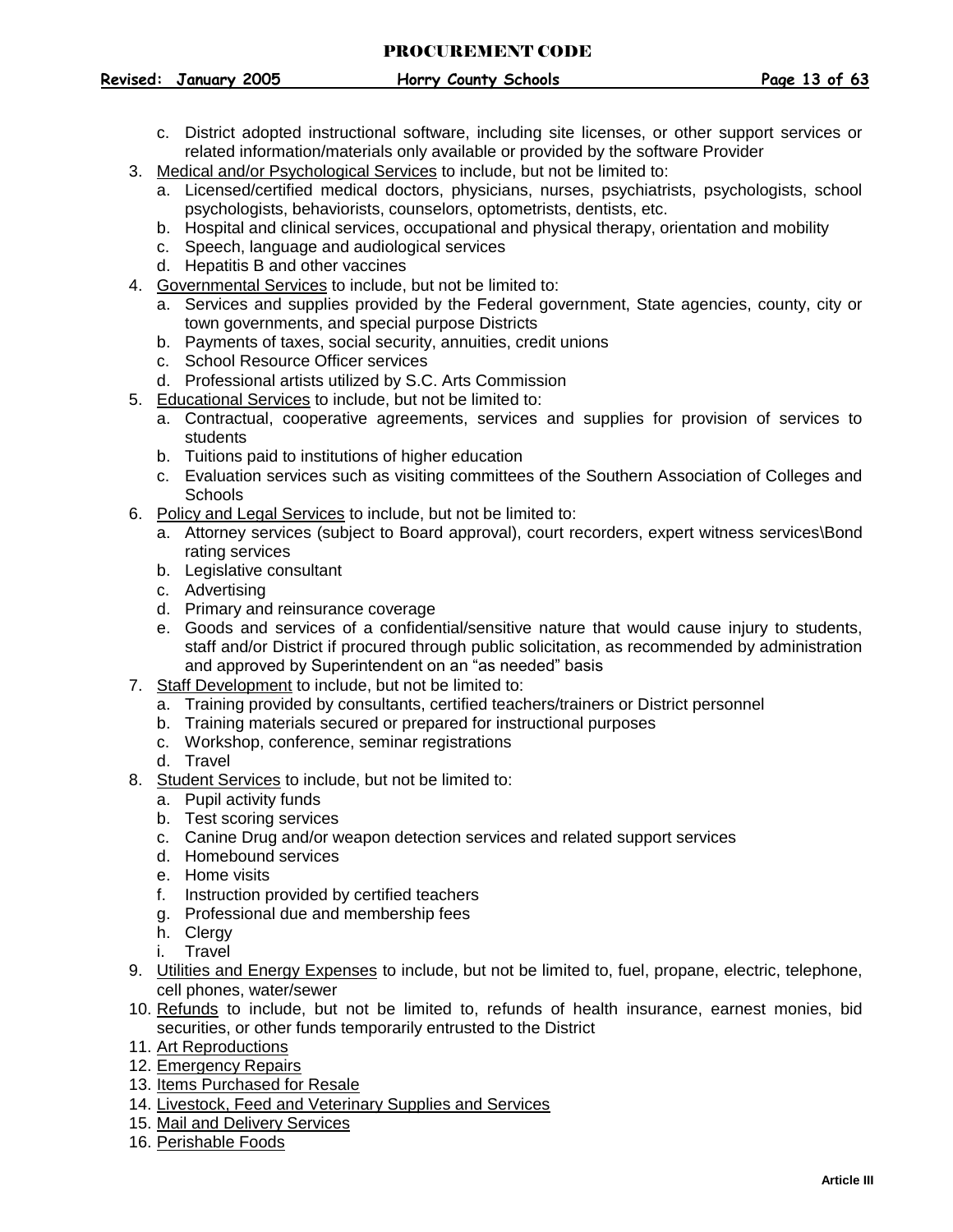- 17. Option to Transfer Surplus Property to Governmental Bodies, Political Subdivisions, and Eligible Nonprofit Health or Education Institutions. When the Director of Procurement or the Director's designee identifies surplus personal property of the type that may be of special interest to political subdivisions, or to eligible nonprofit health or educational institutions, the following method of offering priority direct purchases may be employed:
	- a. Determination of Sale Price. The sale price for all items will normally be fair market value as determined by the Director of Procurement or a designee using commercially reasonable pricing methods. However, the Director of Procurement or a designee may negotiate for a fair and reasonable return for disposition of the property to a political subdivision or eligible nonprofit health or educational institution that includes consideration of indirect benefits resulting to the public from the disposition and proposed future use of the property by the political subdivision or eligible nonprofit health or educational institution.
	- b. Terms and Conditions on Property Transferred. For any purchases made under this subsection, the purchasing entity will certify that all items acquired will be for the sole benefit of the buying institution and that no personal use will be involved. The following terms and conditions are automatically incorporated into every sale pursuant to this method of disposition:
		- i. Property must be placed into public use within one (1) year of acquisition and remain in use one (1) year from the date placed into actual use.
		- ii. Property which becomes unusable may be disposed of prior to the one-year limitation with the approval of the Director of Procurement.
		- iii. A utilization visit may be made by authorized personnel of the District.
		- iv. Any misuse of property will be reported in writing to the Director of Procurement. Upon determination that misuse of property has occurred, purchasing privileges will be terminated and not restored until the buying political subdivision, or nonprofit health or educational institution pays to the District the fair market value of the item(s) misused or returns the misused property to the District.
		- v. If indirect benefits resulting to the public are a substantial part of the consideration for the disposition, the District may impose additional limitations and monitoring requirements upon the future use of the property.
	- c. Disposition Method. At the discretion of the Director of Procurement in light of the quantities, types, and likely market for the personal property, the surplus property may be made available to political subdivisions and nonprofit health or educational institutions for purchase pursuant to this method either prior to, or concurrent with, any other process of disposition.
	- d. Notices and Advertisement. The Director of Procurement shall use commercially reasonable means of informing potential interested purchasers of the availability of items offered for sale pursuant to this disposal method. Public electronic posting of the availability of types or categories of available items is sufficient.
- <span id="page-14-0"></span>F. Advisory Committees and Training. (SC Code § 11-35-530)
	- 1. Relationship with End Users. (SC Code §§ 11-35-1010, -1020) The Procurement Director and Buyers shall maintain a close and cooperative relationship with the end user. The Procurement Director or Buyers shall afford each end-user reasonable opportunity to participate in and make recommendations with respect to procurement matters affecting the District.
	- 2. Advisory Groups. (SC Code § 11-35-1020) The Procurement Director or Buyers may appoint advisory groups such as user committees to assist with respect to specifications and procurement in specific areas and with respect to any other matters within the authority of the Procurement Director or Buyers. They shall develop methods for obtaining necessary and relevant information, whether through user committees or by surveys and other methods. They shall make every reasonable effort to ensure that such contracts are developed as will best suit the interest of the District, giving due emphasis to user needs, total costs and open competitive methods of public purchasing.
	- 3. Professional Development. (SC Code § 11-35-1030)The Procurement Director shall develop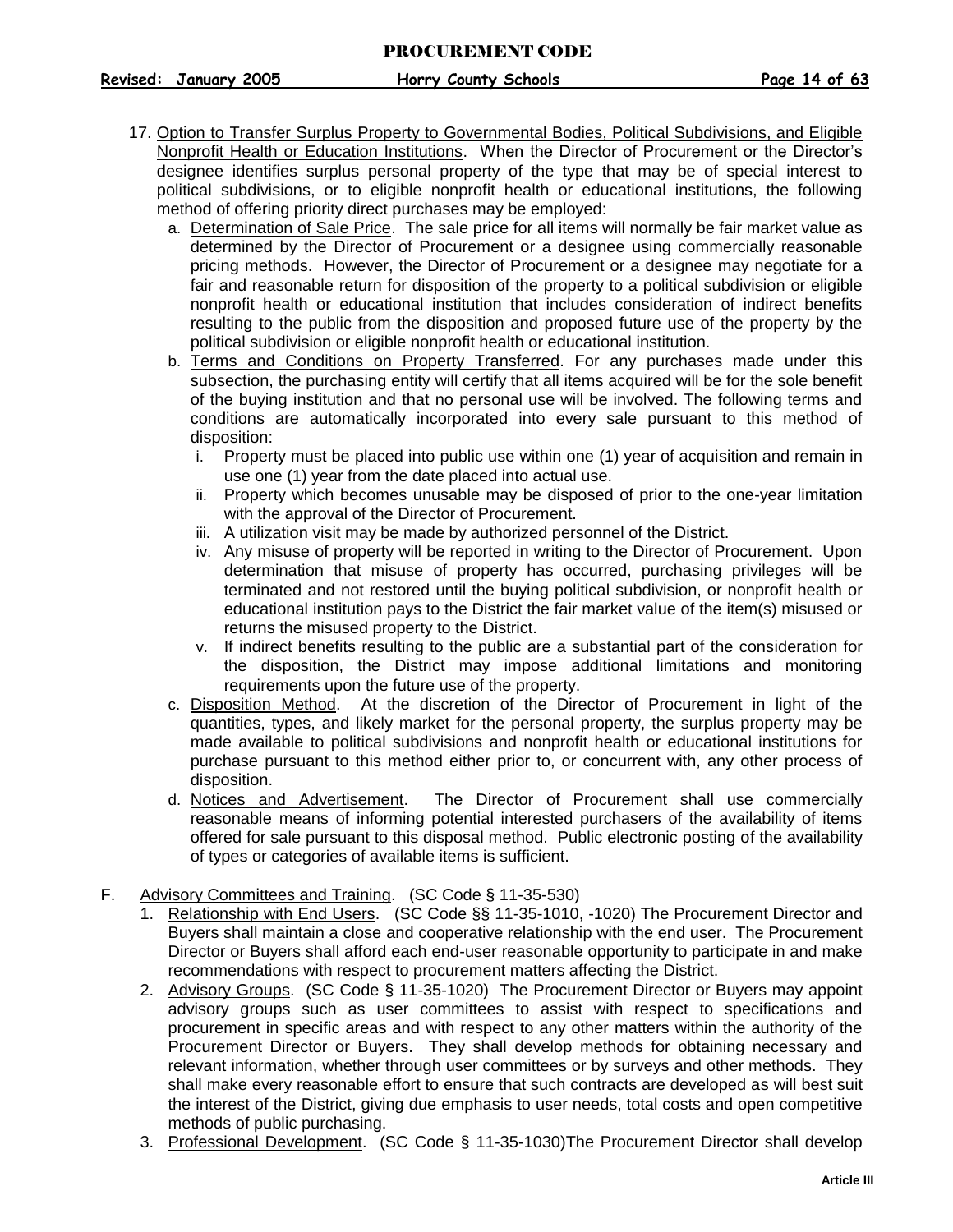**Revised: January 2005 Horry County Schools Page 15 of 63**

and implement an organized professional development program for purchasing personnel. These activities should be correlated with the District program of staff development.

- <span id="page-15-0"></span>G. Procurement Auditing and Authorizations.
	- 1. Certification. (SC Code § 11-35-1210 ; SC Reg § 19-445.2015)
		- a. Authority. The Superintendent may assign differential dollar limits below which the Procurement Director and Buyers may make direct procurements not under term contracts.
		- b. Unauthorized Procurements. The ratification of an act obligating the District in a contract by any person without the requisite approval to do so by an appointment or delegation under the Procurement Code rests with the Superintendent or Chief Financial Officer. The ratification of unauthorized procurements by the superintendent shall be limited to an amount of one hundred and fifty thousand dollars (\$150,000.00) and the Chief Financial Officer shall be limited to one hundred and twenty-five thousand dollars (\$125,000.00). The Board of Education shall ratify unauthorized purchases over one hundred and fifty thousand dollars (\$150,000.00).
		- c. Corrective Action and Liability. The Superintendent or the Chief Financial Officer shall prepare a written determination as to the facts and circumstances surrounding the act, what corrective action is being taken to prevent reoccurrence, action taken against the individual committing the act, and documentation that the price paid is fair and reasonable.
		- d. Policy. Authorizations granted by the Board of Education to the Superintendent are subject to the following:
			- i. Adherence to the provisions of this Code particularly concerning competitive procurement methods.
			- ii. Responsiveness to user needs.
			- iii. Obtaining of the best prices for value received.
		- e. Adherence to Provisions of the Code. Procurements shall be subject to the appropriate provisions of this code, especially regarding competitive procurement methods and nonrestrictive specifications.
	- 2. Collection of Data Concerning Public Procurement. (SC Code § 11-35-1220) The Procurement Director shall prepare statistical data concerning the procurement use and disposition of supplies, services and equipment. The Procurement Director shall prescribe forms to be used by the end users in requisitioning of supplies, equipment and services. The Procurement Director shall limit requests for information to those items necessary for the effective operation of the purchasing system, but end users shall be required to provide information if requested.
	- 3. Procurement Auditing. (SC Code § 11-35-1230) The Superintendent through consultation with the Procurement Director shall develop written plans for the auditing of procurements. A procurement audit must be performed a minimum of every three (3) years by an audit firm approved by the Office of General Services or performed by General Services. Costs associated with the internal review and audits are the responsibility of the District and will be paid to the entity performing the audit.
	- 4. Administrative Penalties. (SC Code § 11-35-1240) Violation of these provisions shall be grounds for loss of or reduction in authority delegated by the Superintendent.
- <span id="page-15-1"></span>H. Contracts for Certain Services.
	- 1. Authority to Contract for Auditing or Accounting Services. (SC Code § 11-35-1250; SC Reg. § 19-445-2025(E), Board Governance EL8, 7) No contract for auditing or accounting services shall be awarded without the approval of the Board or Superintendent.
	- 2. Authority to Contract for Legal Services. (SC Code § 11-35-1260; SC Reg. § 19-445-2025(D)) No contract for the services of attorneys shall be awarded without the approval of the Superintendent and the Board.
	- 3. Authority to Secure Certain Services on a Fee Basis. (SC Code § 11-35-1270; SC Reg. § 19- 445-2025) For the purpose of procuring any professional services not included in the purchasing authority of this Code, where the person employed is customarily employed on a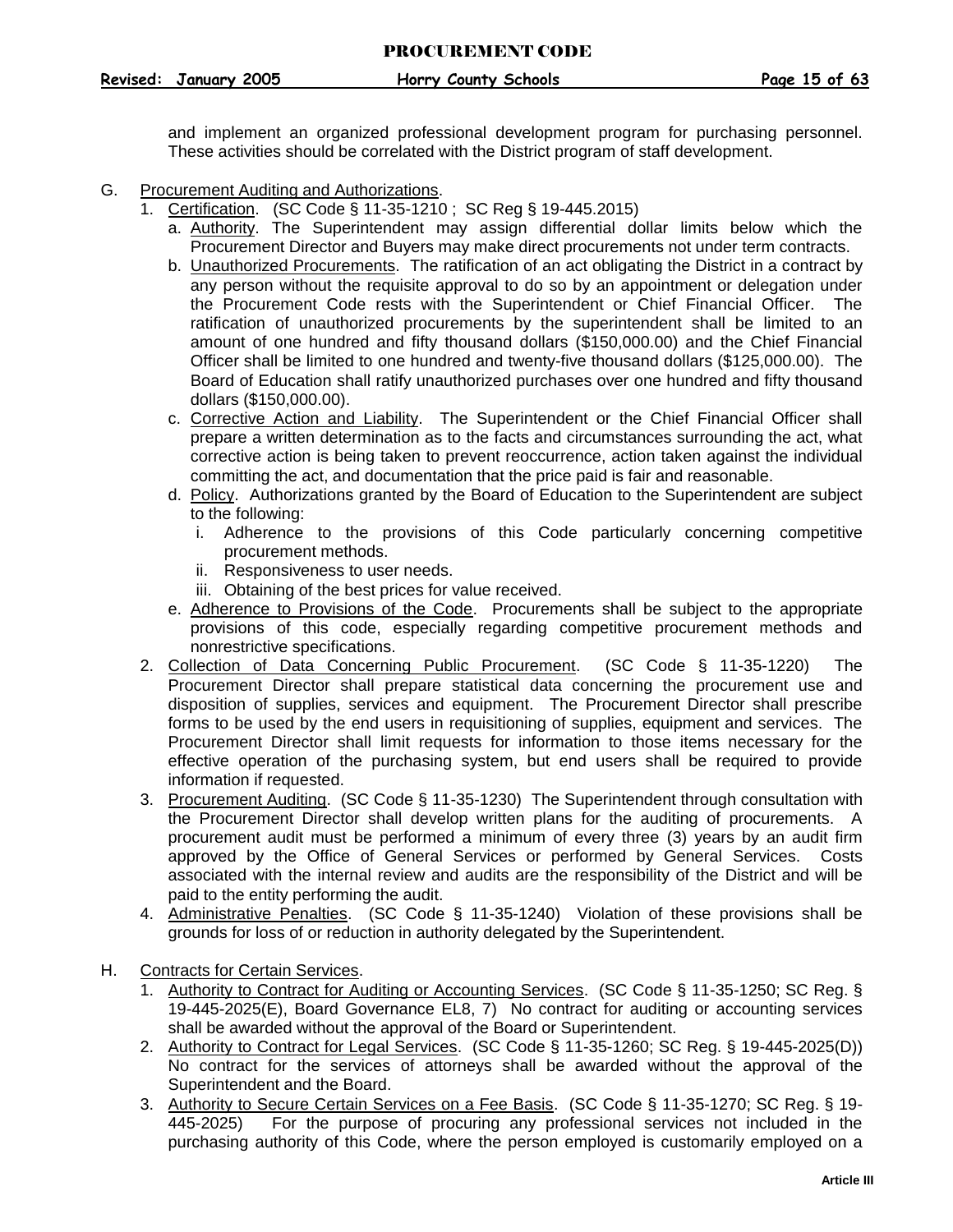fee basis rather than by competitive bidding, the District may contract for such services on a fee basis rather than by term contract, including but not limited to the following services:

- a. Consultant Services. An individual, partnership, corporation or any other legally established organization performing consulting services for or providing consulting advice to the District, or any group or organization over whom the District has the right of control as to the result to be accomplished but not as to the details and means by which that result is to be accomplished.
- b. Employee Services. An individual performing services directly for the District, or any group or organization over whom the District has the right of control not only as to the result to be accomplished by the work but also as to the details and means by which that work is to be accomplished. Services, which fall within this definition, shall be procured in accordance with District personnel policies and procedures.
- c. Employment Services. An individual performing services indirectly for the District, or any governmental body thereof, whose services are obtained through a private employment agency. The employee-employer relationship exists between the private employment agency and its employee. The District, or any governmental body, will contract with the private employment agency for the services of it employees.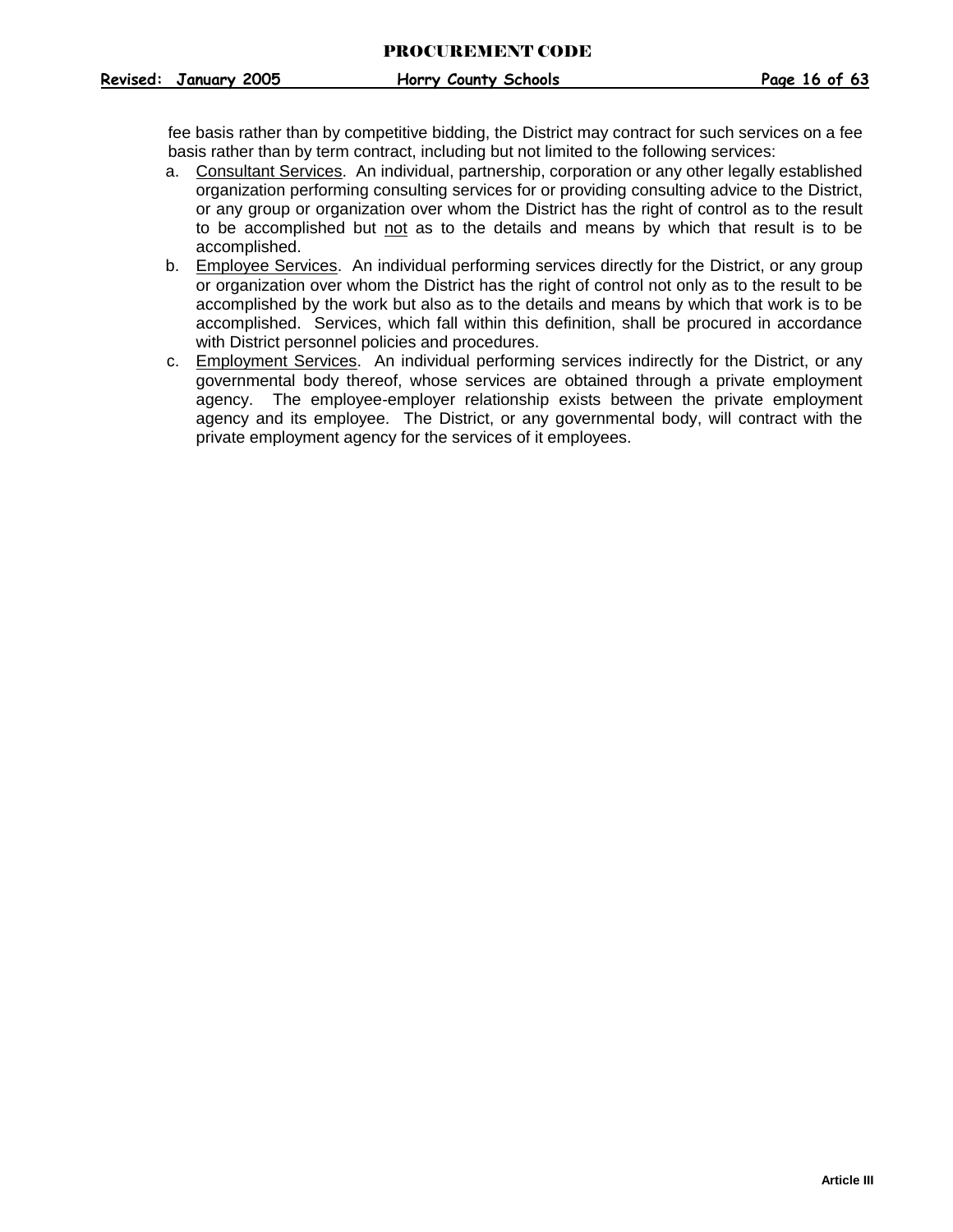## **ARTICLE IV SOURCE SELECTION AND CONTRACT FORMATION**

- <span id="page-17-0"></span>A. Methods of Source Selection. (SC Code § 11-35-1510)
	- 1. Competitive Sealed Bidding Exceptions. Unless an exception is provided by this Code, District contracts shall be awarded by competitive sealed bidding. Exceptions, as more fully described in this Code, include:
		- Authority to Contract for Auditing or Accounting Services (III.H.1)
		- Authority to Contract for Legal Services (III.H.2)
		- Authority to Secure Certain Services on a Fee Basis (III.H.3)
		- Request for Qualifications (IV.A.3)
		- Competitive Fixed Price Bidding (IV.A.4)
		- Fixed Price Bidding (IV.A.5)
		- Competitive Best Value Bidding (IV.A.6)
		- Best Value Bidding (IV.A.7)
		- Competitive On-Line Bidding (IV. A. 8)
		- Competitive Sealed Proposals (IV.A.9) (X.D.2.c)
		- Small Purchases (IV.A.10)
		- Blanket Purchase Agreements (IV.A.11)
		- Sole Source Procurement (IV.A.12)
		- Emergency Procurements (IV.A.13)
		- Procurements at Auction (IV.A.14)
		- Information Technology Procurements (IV.A.15) (XIII.F)
		- Prequalification of Supplies and Suppliers (IV.A.16)
		- Professional Services for Construction (X.B)
		- Real Property Acquisition (X.C)
		- Construction Contracting Administration (X.E)
		- Negotiations After Unsuccessful Competitive Sealed Bidding (X.D.2.b.viii)
		- Indefinite Delivery for Construction Services (X.J.1.a)
		- Indefinite Delivery for Architectural, Engineering and Land Surveying Services (X.J.1.b)
		- Cooperative Purchasing (XIII.A)
		- Selective Mandatory Opting (XIII.B)
		- Joint Use of Facilities (XIII.E)

## <span id="page-17-1"></span>2. Competitive Sealed Bidding. (SC Code § 11-35-1520)

- a. Condition for Use. (SC Code § 11-35-1520(1)) The preferred procurement technique, competitive sealed bidding, should not be used in all instances. This is a price determinate method of procurement and is best applied where the needs of the District are precise and certain and may be secured from any number of potential suppliers based upon formal bid requirements for which bid specifications can be developed to assure adequate competition requiring a minimum number of Bidders. Unless otherwise provided for by this Code, all contracts and the purchase of supplies, materials, equipment and contractual services exceeding \$25,000.00 will be by formal, sealed bid. These bids will be conducted only by the authorized Procurement Officer and as otherwise provided in this Code.
- b. Invitation for Bids. (SC Code § 11-35-1520(2); SC Reg. § 19-445-2030) An invitation for bids shall be issued in an efficient and economical manner to include specifications and all contractual terms and conditions applicable to the procurement. Bidding time will be set to provide Bidders a reasonable time to prepare their bids. A minimum of seven (7) days shall be provided unless a shorter time is deemed necessary for a particular procurement as determined by the Procurement Director or designee. The invitation for bids shall be the document used to initiate a competitive sealed bid procurement and shall include the following: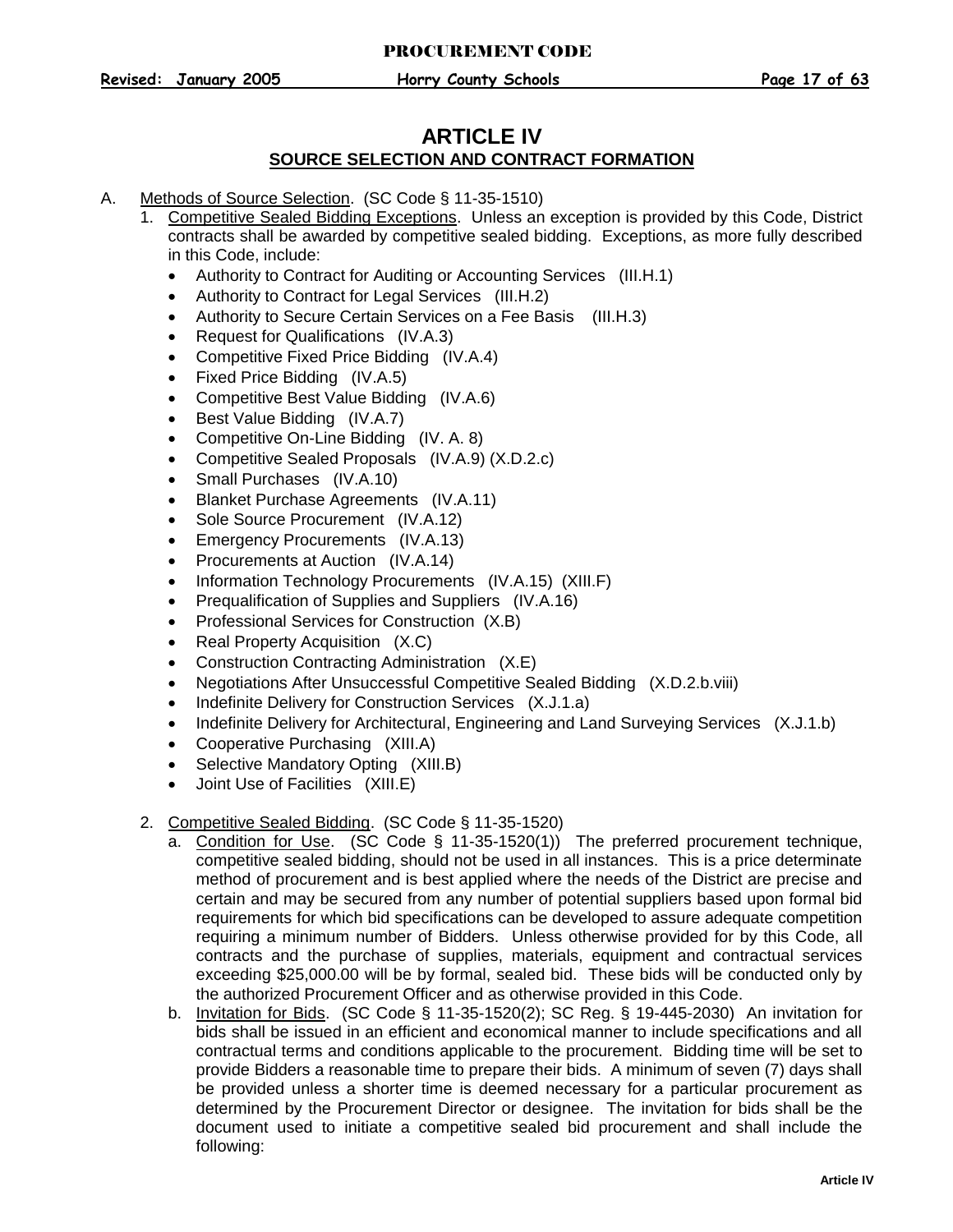- i. Instructions and information to bidders concerning the bid submission requirements, including the time and date set for receipt of bids, the individual to whom the bid is to be submitted, the address of the office to which bids are to be delivered, and any other special information.
- ii. Purchase description, specifications, delivery and performance schedule, and such inspection and acceptance requirement as are not included in the purchase descriptions.
- iii. All contract terms and conditions, including warranty and bonding or other security requirements as applicable, and
- iv. Instructions to bidders to visibly mark as confidential each part of their bid, which they consider to be proprietary information.
- v. Statement of a bidder's right to protest under this Code.
- c. Notice. Adequate notice of the invitation for bids shall be given at a reasonable time prior to the date set forth therein for the opening of bids. Such notice shall include publications in a newspaper of general circulation in the County such as the Sun News or in the State such as "South Carolina Business Opportunities" or through a means of central electronic advertising as approved by the Superintendent.
- d. Receipt and Safeguarding of Bids. (SC Code § 11-35-1520(4); SC Reg. § 19-445.2045) All bids (including modifications) received prior to the time of opening shall be kept secure and, except as provided for elsewhere, unopened in a bid file. If an invitation for bids is canceled, bids shall be returned to the Bidders. Necessary precautions shall be taken to insure the security of the bid file. Prior to bid opening, information concerning the identity and number of bids received shall be made available only to District employees, and then only on a "need to know" basis. When bid samples are submitted, they shall be handled with sufficient care to prevent disclosure of characteristics before bid opening.
- e. Unidentified Bids. Unidentified bids may be opened solely for the purpose of identification, and then only by an official specifically designated for this purpose by the Procurement Director or designee. If a sealed bid is opened by mistake, the person who opens the bid will immediately write his signature and position on the envelope and deliver it to the Procurement Director. The Procurement Director or buyers shall immediately write on the envelope an explanation of the opening, the date and time opened, the invitation for bids' number, and his/her signature, and then shall immediately reseal the envelope.
- f. Bid Opening. (SC Reg. § 19-445.2050)
	- i. Postponement. If it becomes necessary to postpone a bid opening, the procurement officer shall issue the appropriate amendments to the solicitation postponing or rescheduling the bid opening.
	- ii. Public Opening. Bids shall be opened publicly in the presence of one (1) or more witnesses at the time and place designated in the invitation for bids and in the following manner. The Procurement Director shall decide when the time set for bid opening has arrived, and shall so declare to those present. He shall then personally and publicly open all bids received prior to that time and read aloud so much thereof as is practicable, including prices, to those persons present and have the bids recorded.
	- iii. Bid Tabulation. The amount of each bid and such other relevant information, together with the name of each Bidder, shall be tabulated. The tabulation shall be open to public inspection.
	- iv. Disclosure of Information. Only the information disclosed by the Procurement Director or designee at the bid opening is considered to be public information under the Freedom of Information Act, Chapter 3 of Title 30, until the award is made or until the intent to award is issued.
	- v. Notice of Posting. The anticipated date and location for the posting of the notice of an intended award shall be announced at bid opening.
- g. Bid Acceptance and Bid Evaluation. (SC Reg. § 19-445.2055) Bids shall be accepted unconditionally without alteration or correction, except as otherwise authorized in this Code. The invitation for bids shall set forth the evaluation criteria to be used. No criteria may be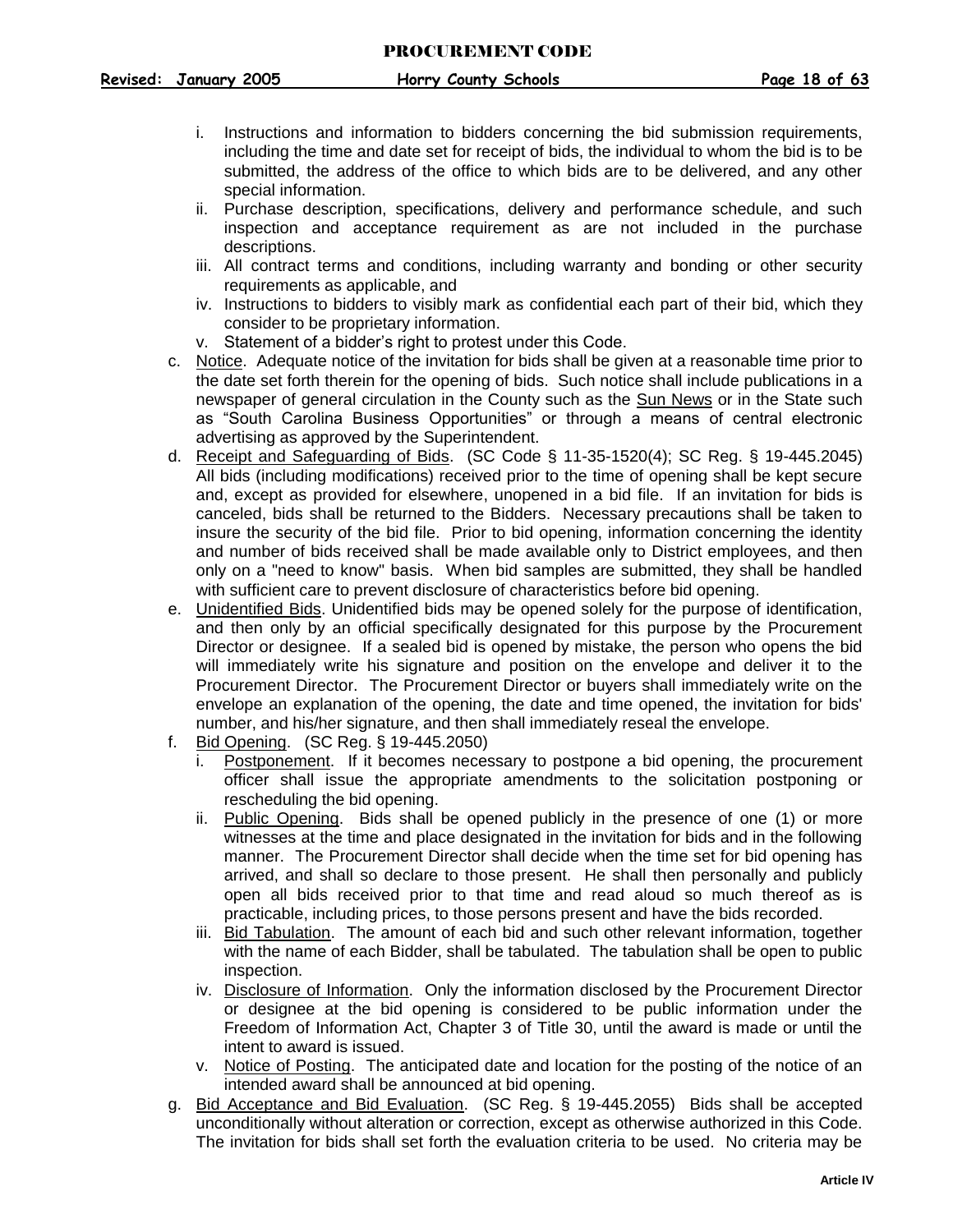used in bid evaluations that are not set forth in the invitation for bids. Bids shall be evaluated based on the requirements set forth in the invitation for bids and this Code. When necessary for the best interest of the District, bid criteria to determine acceptability may include inspection, testing, quality, workmanship, delivery and suitability for a particular purpose. Those criteria that will affect the bid price and be considered in evaluation for award shall be measurable costs to include, but not be limited to, discounts, transportation costs, total or life-cycle costs.

- h. Telegraphic Bids. As a general rule, telegraphic bids will not be authorized. When, in the judgment of the Procurement Director, the date for the opening of bids will not allow Bidders sufficient time to prepare and submit bids on the prescribed forms or when prices are subject to frequent changes, sealed telegraphic bids may be authorized. (SC Reg. § 19- 445.2060)
- i. Rejection of Bids. (SC Reg. § 19-445.2065) Unless there is a compelling reason to reject one (1) or more bids, award will be made to the lowest responsible and responsive Bidder. Every effort shall be made to anticipate changes in a requirement prior to the date of opening and to notify all prospective Bidders of any resulting modification or cancellation, thereby permitting Bidders to change their bids and preventing the unnecessary exposure of bid prices. As a general rule after opening, an invitation for bids should not be canceled and re-advertised due solely to increased requirements for the items being procured; award should be made on the initial invitation for bids and the additional quantity required should be treated as a new procurement.
- j. Cancellation of Bids Prior to Award. When it is determined prior to an award, but after opening, that the requirements relating to the availability and identification of specifications have not been met, the invitation for bids shall be canceled. Invitations for bids may be canceled after opening, but prior to award, when such action is consistent with Subsection 1 above and the Procurement Director determines, in writing, that any of the following has occurred:
	- i. Inadequate or ambiguous specifications were cited in the invitation.
	- ii. Specifications have been revised.
	- iii. Supplies or services being procured are no longer required.
	- iv. Invitation for Bids did not provide for consideration of all factors of cost to the District, such as cost of transporting District furnished property to Bidders' plants.
	- v. Bids received indicate the needs of the District can be satisfied by a less expensive article differing from that on which the bids were invited.
	- vi. All otherwise acceptable bids received are at unreasonable prices.
	- vii. Bids were not independently arrived at in open competition, were collusive, or were submitted in bad faith.

viii. For other reasons, cancellation is in the best interest of the District.

Determinations to cancel invitations for bids shall state the reasons therefore.

- k. Extension of Bid Acceptance Period. Should administrative difficulties be encountered after the bid opening, which may delay award beyond Bidders' acceptance periods, the several lowest Bidders should be requested, before expiration of their bids, to extend the bid acceptance period (with consent of sureties, if any) in order to avoid the need for readvertisement.
- l. Rejection of Individual Bids. (SC Reg. § 19-445.2070)
	- i. General Application. Any bid which fails to conform to the essential requirements of the invitation for bids shall be rejected.
	- ii. Alternate Bids. Any bid which does not conform to the specifications contained or referenced in the invitation for bids may be rejected unless the invitation authorized the submission of alternate bids and the supplies offered as alternates meet the requirements specified in the invitation.
	- iii. Nonresponsive Bids. Any bid which fails to conform to the delivery schedule, or permissible alternate thereto stated in the invitation for bids may be rejected as nonresponsive.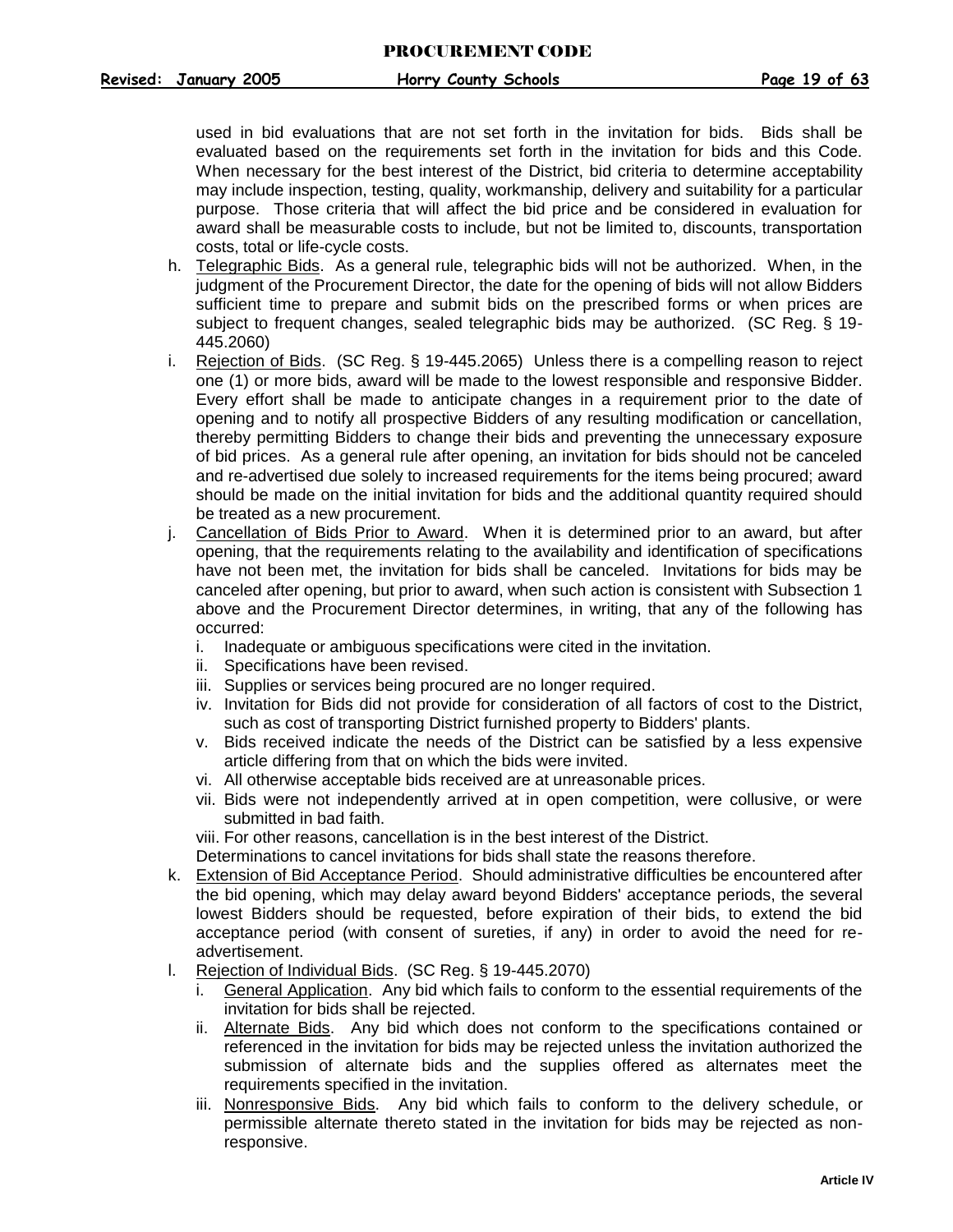- iv. Modification of Requirements by Bidder. Ordinarily a bid should be rejected when the Bidder attempts to impose conditions, which would modify requirements of the invitation for bids or limit his liability to the District, since to allow the Bidder to impose such conditions would be prejudicial to other Bidders. For example, bids should be rejected in which the Bidder a) attempts to protect him against future changes in conditions, such as increased costs, if total possible cost to the District cannot be determined; b) fails to state a price and in lieu thereof states that price shall be "price in effect at time of delivery;" c) states a price but qualified such price as being subject to "price in effect at time of delivery;" d) when not authorized by the invitation, conditions or qualifies his bid by stipulating that his/her bid is to be considered only if, prior to date of award, the Bidder receives (or does not receive) award under a separate procurement; e) requires the District to determine that the Bidder's product meets specifications; or f) limits the rights of the District under any contract clause. The lowest responsive and responsible Bidder may be requested to delete objectionable conditions from his bid provided that these conditions do not go to the substance, as distinguished from the form, of the bid or work an injustice on other Bidders.
- v. Price Unreasonableness. Any bid may be rejected if the Procurement Director determines in writing that it is unreasonable as to price.
- vi. Bid Guarantee Requirement. When a bid guarantee is required and a Bidder fails to furnish it in accordance with the requirements of the invitation for bids, the bid shall be rejected.
- vii. Unsigned Bids. Unsigned bids shall be rejected unless a representative of the company who has the authority to sign is present at the bid opening and if discovery is made prior to the reading of any bids for that procurement, the representative may be allowed to sign the bid.
- viii. Exceptions to Rejection Procedures. Any bid, proposal, response to invitation, or qualification statement received after the Procurement Director or designee has declared that the time set for bid opening has arrived, shall be rejected unless a bid, proposal, response to invitation, or qualification statement was in the possession of the purchasing office and had been misplaced by District employees in that office. In this event, the Superintendent, the Procurement Director, or Buyers shall annotate the bid tabulation and consider the misplaced bid, proposal, response to invitation, or qualification statement along with the other previously received bids, proposals, responses to invitation, or qualification statements.
- ix. All or None Qualifications. (SC Reg. § 19-445.2075). Unless the invitation for bids so provides, a bid is not rendered non-responsive by the fact that the Bidder specifies that the award will be accepted only on all, or a specified group, of the items included in the invitation for bids. However, Bidders shall not be permitted to withdraw or modify "all or none" qualifications after bid opening since such qualifications are substantive and affects the rights of other Bidders.
- m. Correction or Withdrawal of Bids; Cancellation of Awards. (SC Code § 11-35-1570(7); SC Reg. § 19-445-2085) Correction or withdrawal of inadvertently erroneous bids before bid opening, withdrawal of inadvertently erroneous bids after award, or cancellation of awards or contracts, after award but prior to performance may be permitted. After bid opening no changes in bid prices or other provisions of bids prejudicial to the interest of the District or fair competition shall be permitted. Except as otherwise provided, all decisions to permit the correction or withdrawal of bids, or to cancel awards or contracts after award but prior to performance, shall be supported by a written determination of appropriateness made by the Procurement Director.
	- i. General Procedures. After bid opening, a Bidder or Offeror must submit in writing a request to withdraw a bid to the Procurement Director or Buyer. Each written request must document the fact that the Bidder or Offeror's mistake is clearly an error that will cause him substantial loss.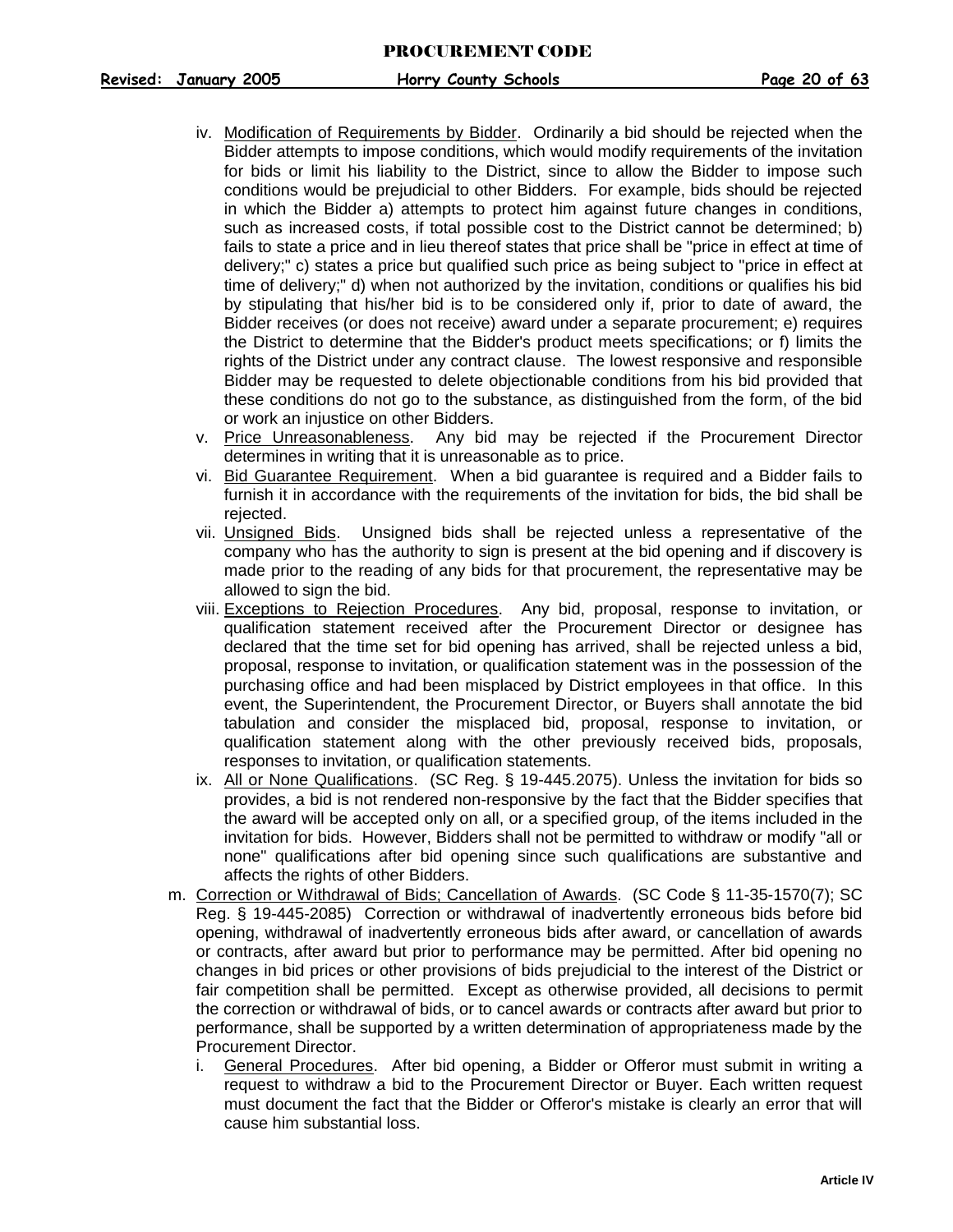- ii. Correction Creates Low Bid. To maintain the integrity of the competitive sealed bidding system, a Bidder shall not be permitted to correct a bid mistake after bid opening that would cause such Bidder to have the low bid unless the mistake, in the judgment of the Procurement Director, is clearly evident from examining the bid document; for example, extension of unit prices or errors in addition.
- iii. Cancellation of Award Prior to Performance. When it is determined after an award has been issued but before performance has begun that the District's requirements for the goods or services have changed or have not been met, the award or contract may be canceled and either re-awarded or a new solicitation issued, if the Procurement Director determines in writing that a) inadequate or ambiguous specifications were cited in the invitation; b) specifications have been revised; c) supplies or services being procured are no longer required; d) invitation did not provide for consideration of all factors of cost to the District, such as cost of transporting state furnished property to Bidders' plants; e) bids received indicate that a less expensive article differing from that on which the bids were invited can satisfy the needs of the District; f) bids were not independently arrived at in open competition, were collusive, or were submitted in bad faith; g) administrative error of the Procurement Department discovered prior to performance; or h) for other reasons cancellation is clearly in the best interest of the District.
- n. Discussion with Bidders. (SC Code § 11-35-1520(8)) As provided in the invitation for bids, discussions may be conducted with apparent responsive Bidders for the purpose of clarification to assure full understanding of the requirements of the invitation for bids. All bids, in the Procurement Department's sole judgment, needing clarification shall be accorded such an opportunity.
- o. Tie Bids. (SC Code § 11-35-1520(9)) In the event two (2) or more Bidders are tied in price while otherwise meeting all of the required conditions, awards are determined as follows:
	- i. Tie bids involving a South Carolina firm and an out-of-state firm, the award shall be made automatically to the South Carolina firm.
	- ii. Tie bids involving South Carolina produced or manufactured products, when known, and items produced or manufactured out of the state shall be resolved in favor of the South Carolina commodity.
	- iii. Tie bids involving South Carolina firms shall be resolved by the flip of a coin in the Procurement Department witnessed by at least two (2) people.

In all other situations where bids are tied, the award will be made by the Procurement Director to the tied Bidder offering the quickest delivery time, or if the Bidders have offered the same delivery time, the tie shall be resolved by the flip of a coin in the Procurement Department witnessed by at least two (2) people.

p. Intent to Award. (SC Code § 11-35-1520(10); SC Reg. § 19-445.2090) Unless there is a compelling reason to reject bids, notice of an intended award of a contract to the lowest responsive and responsible Bidder(s) whose bid meets the requirements set forth in the invitation for bids shall be given by posting such notice at a location specified in the invitation for bids. The invitation for bids and the posted notice must contain a statement of a Bidder's right to protest and the anticipated date and location of posting must be announced at bid opening. The procurement officer shall issue the notice of intent to award or award on the date announced at the bid opening, unless the procurement officer determines, and gives notice, that a longer review time is necessary. The procurement officer shall give notice of a time extension to each Bidder by posting it at the location announced at the bid opening. Prior to the posting of the award, the District may negotiate with the lowest responsive and responsible Bidder to lower his bid within the scope of the invitation for bids. When a contract has total or potential value in excess of fifty thousand dollars (\$50,000), in addition to the posted notice, notice of an intended award must be given to all Bidders responding to the solicitation, except when only one (1) response is received. Such notice must contain a statement of the Bidder's right to protest. When a contract has a total or potential value in excess of fifty thousand dollars (\$50,000), sixteen (16) days after notice is given the District may enter a contract with the Bidder named in the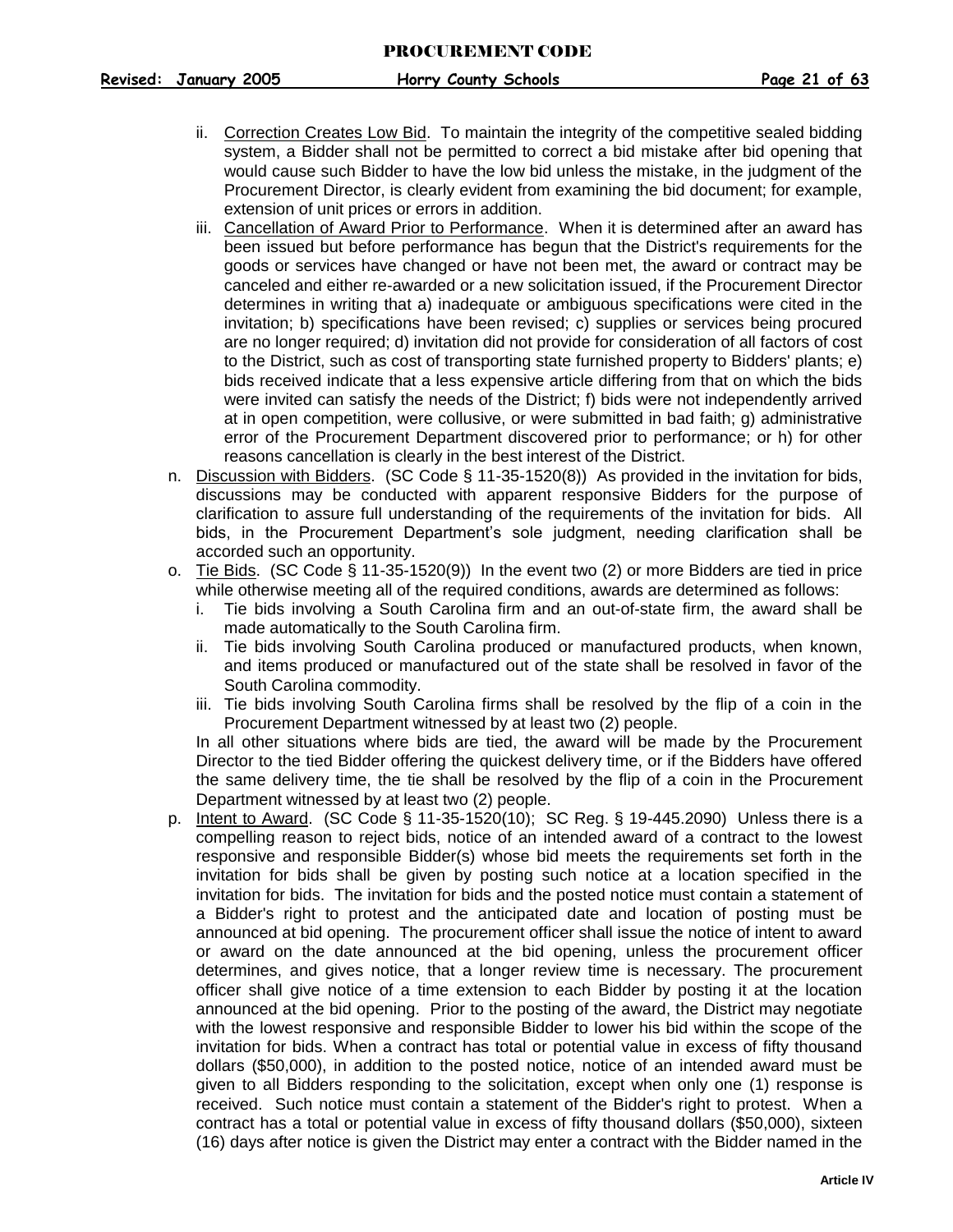notice in accordance with the provisions of this code and of the bid solicited. When only one (1) response is received, the notice of intended award and the sixteen (16) day delay of award may be waived. A determination of responsibility must be made before award in accordance with Section IV.C (Responsibility of Bidders and Offerors) of this Code.

- q. Notice of Award. Written notice of award shall be sent to the successful Bidder in procurements over \$25,000.00. Notice of award shall be made available to the public on request and shall be posted at the location announced at the bid opening.
- r. Contract Award. The contract award shall be made within thirty (30) days from the bid opening unless the Chief Financial Officer or the Procurement Director shall determine that a longer review time is necessary. The Chief Financial Officer or the Procurement Director shall give notice of a time extension to each Bidder.
- s. Minor Informalities and Irregularities in Bids. (SC Code § 11-35-1520(13)) A minor informality or irregularity is one (1) which is merely a matter of form or is some immaterial variation from the exact requirements of the invitation for bids having no effect or merely a trivial or negligible effect on total bid price, quality, quantity, or delivery of the supplies or performance of the contract, and the correction or waiver of which would not be prejudicial to Bidders. The Procurement Director shall either give the Bidder an opportunity to cure any deficiency resulting from a minor informality or irregularity in a bid or waive any such deficiency when it is to the advantage of the District. Such communication or determination shall be in writing. Examples of minor informalities or irregularities include, but are not limited to:
	- i. Failure of a Bidder to return the number of copies of signed bids required by the solicitation.
	- ii. Failure of a Bidder to furnish the required information concerning the number of the Bidder's employees or failure to make a representation concerning its size.
	- iii. Failure of a Bidder to sign its bid, but only if the firm submitting the bid has formally adopted or authorized the execution of documents by typewritten, printed, or rubber stamped signature and submits evidence of such authorization, and the bid carries such a signature or the unsigned bid is accompanied by other material indicating the Bidder's intention to be bound by the unsigned document, such as the submission of a bid guarantee with the bid or a letter signed by the Bidder with the bid referring to and identifying the bid itself.
	- iv. Failure of a Bidder to acknowledge receipt of an amendment to a solicitation, but only if (i) the bid received indicates in some way that the Bidder received the amendment, such as where the amendment added another item to the solicitation and the Bidder submitted a bid thereon, provided that the Bidder states under oath that it received the amendment prior to bidding and that the Bidder will stand by its bid price or, (ii) the amendment has no effect on price or quantity or merely a trivial or negligible effect on quality, or delivery, and is not prejudicial to Bidders, such as an amendment correcting a typographical mistake in the name of the governmental body.
	- v. Failure of a Bidder to furnish an affidavit concerning affiliates.
	- vi. Failure of a Bidder to execute the certifications with respect to Equal Opportunity and Affirmative Action Programs.
	- vii. Failure of a Bidder to furnish cut sheets or product literature.
	- viii. Failure of a Bidder to furnish certificates of insurance.
	- ix. Failure of a Bidder to furnish financial statements.
	- x. Failure of a Bidder to furnish references; failure of a Bidder to furnish its Bidder number.
	- xi. Failure of a Bidder to indicate his Contractor's license number or other evidence of licensure, provided that no contract shall be awarded to the Bidder unless and until the Bidder is properly licensed under the laws of South Carolina.
- <span id="page-22-0"></span>3. Request for Qualifications. (SC Code § 11-35-1520(11)) Prior to soliciting bids, Horry County Schools, acting through the authorized Procurement Official, may issue a request for qualifications from prospective Bidders. Such request shall contain at a minimum a description of the goods or services to be solicited by the invitation for bids, the general scope of the work,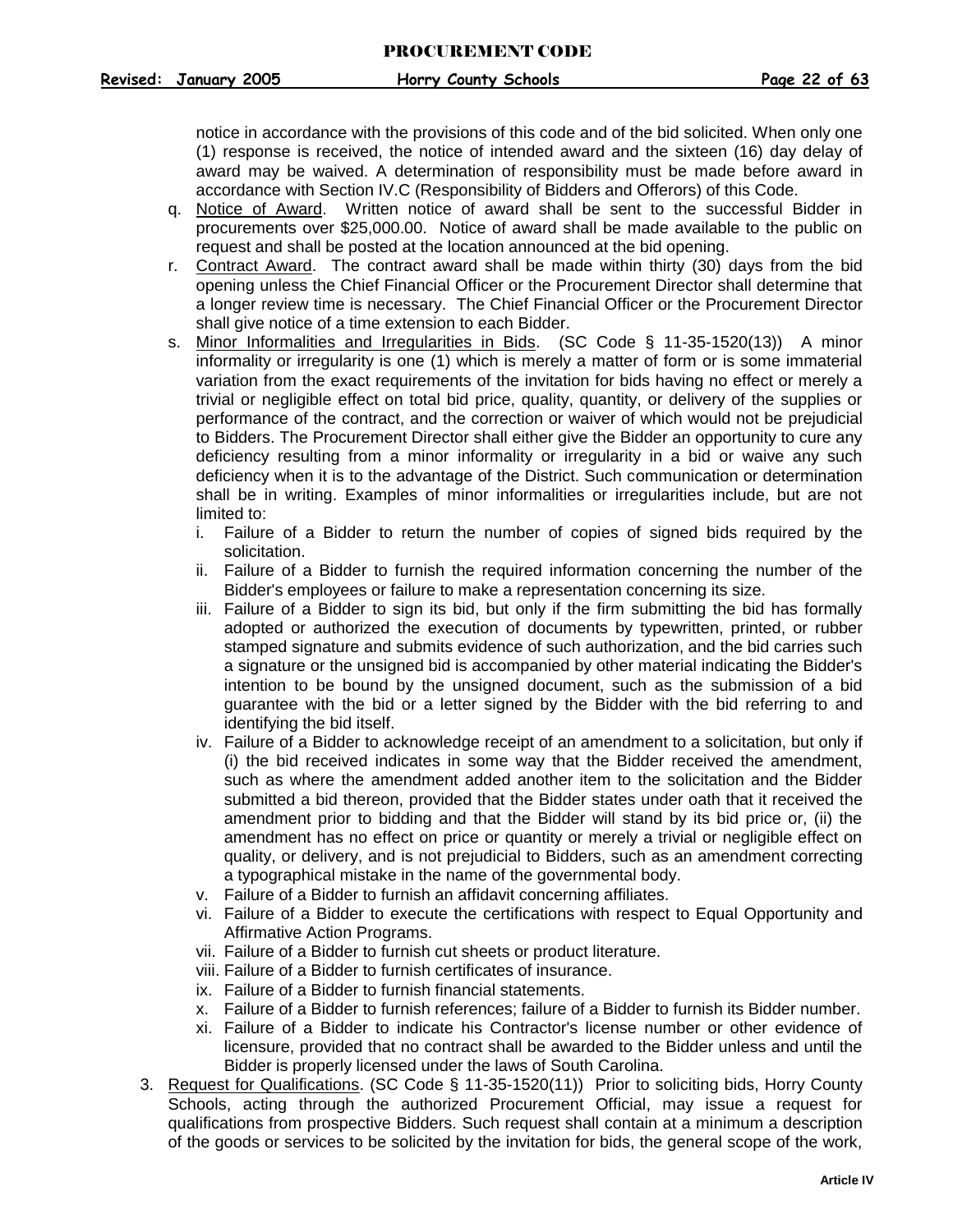the deadline for submission of information, and how prospective Bidders may apply for consideration. The request shall require information concerning the prospective Bidders' product specifications, qualifications, experience, and ability to perform the requirements of the contract. Adequate public notice of the request for qualifications shall be given. After receipt of the responses to the request for qualifications from prospective Bidders, the prospective Bidders shall be ranked from most qualified to least qualified on the basis of the information provided. Bids shall then be solicited from at least the top two (2) prospective Bidders by means of an invitation for bids. The failure of a prospective Bidder to be selected to receive the invitation for bids shall not be grounds for protest.

- <span id="page-23-0"></span>4. Competitive Fixed Price Bidding. (SC Code § 11-35-1525) When the Procurement Director determines in writing that the use of competitive sealed bidding is either not practicable or not advantageous to the District, a contract may be entered into by competitive fixed price bidding using the procedure for competitive sealed bidding except as provided for herein.
- 5. Fixed Price Bidding. The purpose of fixed price bidding is to provide multiple sources of supply for specific goods or services based on a pre-set maximum price, which the District will pay for such goods or services.
	- a. Public Notice. Adequate public notice of the solicitation shall be given as for competitive sealed bidding.
	- b. Pricing. The District shall establish, prior to issuance of the fixed price bid, a maximum amount the District will pay for the goods or services desired.
	- c. Evaluation. Vendors' responses to the fixed price bid will be reviewed to determine if they are responsive and responsible.
	- d. Discussion with Responsive Bidders. Discussions may be conducted with apparent responsive Bidders to assure understanding of the requirements of the fixed priced bid. All Bidders whose bids, in the Procurement Director's sole judgment, need clarification shall be accorded such an opportunity.
	- e. Award. Award must be made to all responsive and responsible Bidders to the District's request for competitive fixed price bidding. The contract file shall contain the basis on which the award is made and must be sufficient to satisfy external audit.
	- f. Bids Received after Award. Bidders not responding to the initial fixed price bid may be added to the awarded vendors list provided the Bidder furnishes evidence of responsibility and responsiveness to the District's original fixed price bid as authorized by the solicitation.
	- g. Remedies. The failure of a specific Offeror to receive business, once it has been added to the awarded vendors list, shall not be grounds for a contract controversy.
- <span id="page-23-1"></span>6. Competitive Best Value Bidding. (SC Code § 11-35-1528) When the Procurement Director determines in writing that the use of competitive sealed bidding is either not practicable or not advantageous to the District, a contract may be entered into by competitive best value bidding using the procedure for competitive sealed bidding except as provided for herein.
- 7. Best Value Bidding. The purpose of best value bidding is to allow factors other than price to be considered in the determination of award for specific goods or services based on predetermined criteria identified by the District.
	- a. Public Notice. Adequate public notice of the request for the solicitation shall be given in the same manner as for competitive sealed bidding.
	- b. Bid Opening. At bid opening, the only information that will be released is the names of the participating Bidders. Cost information will be provided after the ranking of Bidders and the issuance of award.
	- c. Evaluation Factors. The best value bid solicitation shall state the factors to be used in determination of award and the numerical weighting for each factor. Cost must be a factor in determination of award and cannot be weighted at less than sixty percent (60%). Best value bid evaluation factors, as determined by the District at its sole discretion and not subject to protest, may be defined to include, but are not limited to:
		- Operational costs that the District would incur if the bid is accepted.
		- Quality of the product or service, or its technical competency.
		- Reliability of delivery and implementation schedules.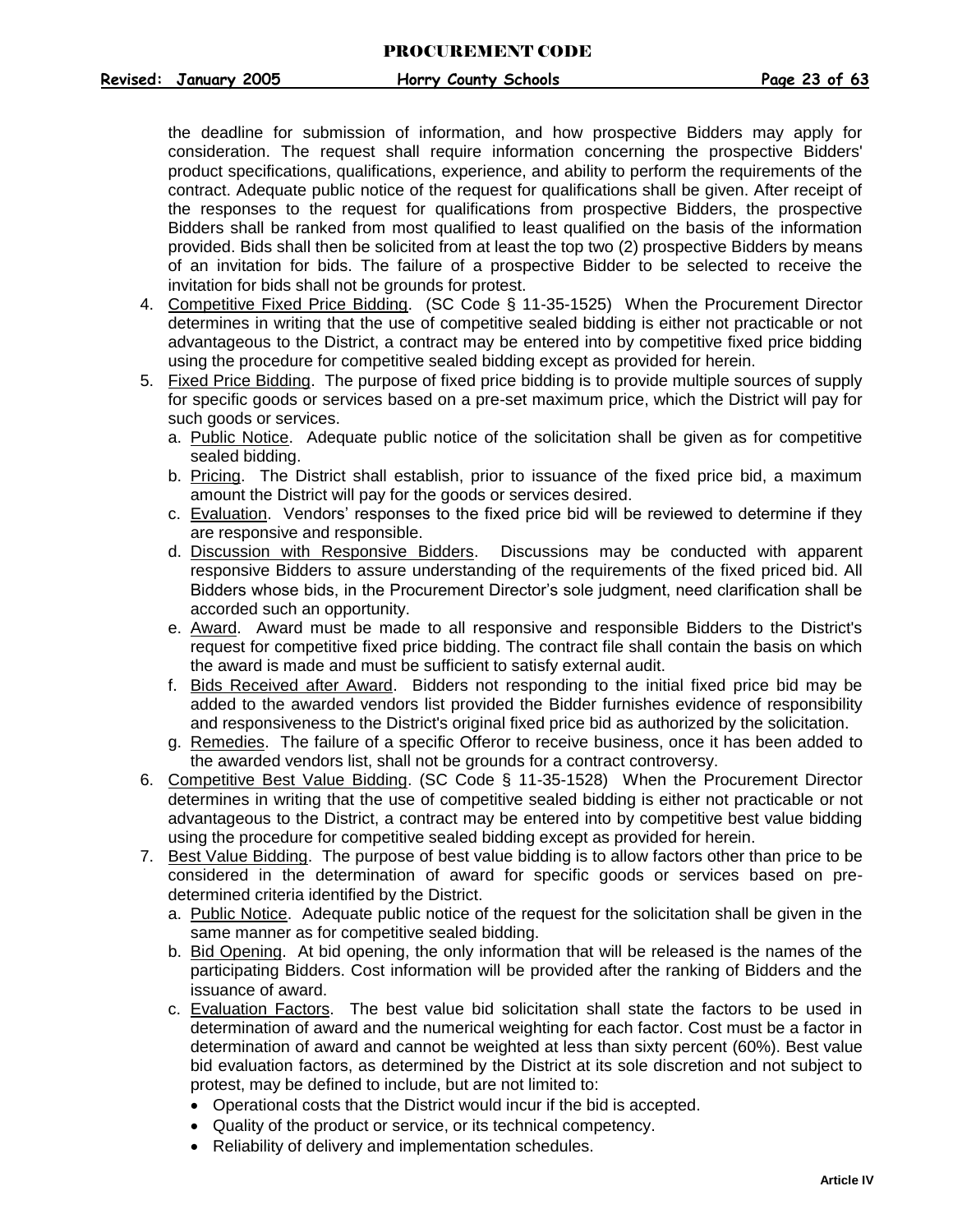- Maximum facilitation of data exchange and systems integration.
- Warranties, guarantees, and return policy.
- Vendor financial stability.
- Consistency of the proposed solution with the District's planning documents and announced strategic program direction.
- Quality and effectiveness of business solution and approach.
- Industry and program experience.
- Prior record of vendor performance.
- Vendor expertise with engagement of similar scope and complexity.
- Extent and quality of the proposed participation and acceptance by all user groups.
- Proven development methodologies and tools.
- Innovative use of current technologies and quality results.
- d. Discussion with Responsive Bidders. Discussions may be conducted with apparent responsive Bidders to assure understanding of the best value bid. All Bidders, whose bids, in the District's sole judgment, need clarification shall be accorded such an opportunity.
- e. Selection and Ranking. Bids shall be evaluated by using only the criteria stated in the best value bid and by adhering to the weighting as assigned. All evaluation factors, other than cost, will be considered prior to determining the effect of cost on the score for each participating Bidder. Once the evaluation is complete, all responsive Bidders shall be ranked from most advantageous to least advantageous to the District, considering only the evaluation factors stated in the best value bid.
- f. Award. Award must be made to the responsive and responsible Bidder whose bid is determined, in writing, to be most advantageous to the District, taking into consideration all evaluation factors set forth in the best value bid. The contract file shall contain the basis on which the award is made and must be sufficient to satisfy external audit.
- <span id="page-24-0"></span>8. Competitive On-line Bidding. (SC Code § 11-35-1530) When the Procurement Director determines that on-line bidding is more advantageous than other procurement methods provided by this code, a contract may be entered into by competitive on-line bidding, using the procedure for competitive sealed bidding except as provided for herein.
	- a. Bidding Process. The solicitation must designate both an Opening Date and time, but may remain dependent on a variable specified in the solicitation. At the Opening Date and Time, the District must begin accepting real-time electronic bids. The solicitation must remain open until the Closing Date and Time. The District may require Bidders to register before the Opening Date and Time and, as a part of that registration, to agree to any terms, conditions, or other requirements of the solicitation. Following receipt of the first bid after the Opening Date and Time, the lowest bid price must be posted electronically to the Internet and updated on a real-time basis. At any time before the Closing Date and Time, a Bidder may lower the price of its bid, except that after Opening Date and Time, a Bidder may not lower its price unless that price is below the then lowest bid. Bid prices may not be increased after Opening Date and Time. Except for bid prices, bids may be modified only as otherwise allowed by this code. A bid may be withdrawn only in compliance with this Code. If a bid is withdrawn, a later bid submitted by the same Bidder may not be for a higher price. If the lowest responsive bid is withdrawn after the Closing Date and Time, the District may cancel the solicitation in accordance with this code or reopen electronic bidding to all preexisting Bidders by giving notice to all pre-existing Bidders of both the new Opening Date and Time and the new Closing Date and Time. Notice that electronic bidding will be reopened must be given as specified in the solicitation.
	- b. Receipt and Safeguarding of Bids. Other than price, any information provided to the District by a Bidder must be safeguarded as required in this Code.
	- c. Provisions Not to Apply. Sections of this Code regarding Bid Opening do not apply to solicitations issued pursuant to this section.
- <span id="page-24-1"></span>9. Competitive Sealed Proposals. (SC Code § 11-35-1530; SC Reg. §§ 19-445-2055, -2095) When the Procurement Director determines in writing that the use of competitive sealed bidding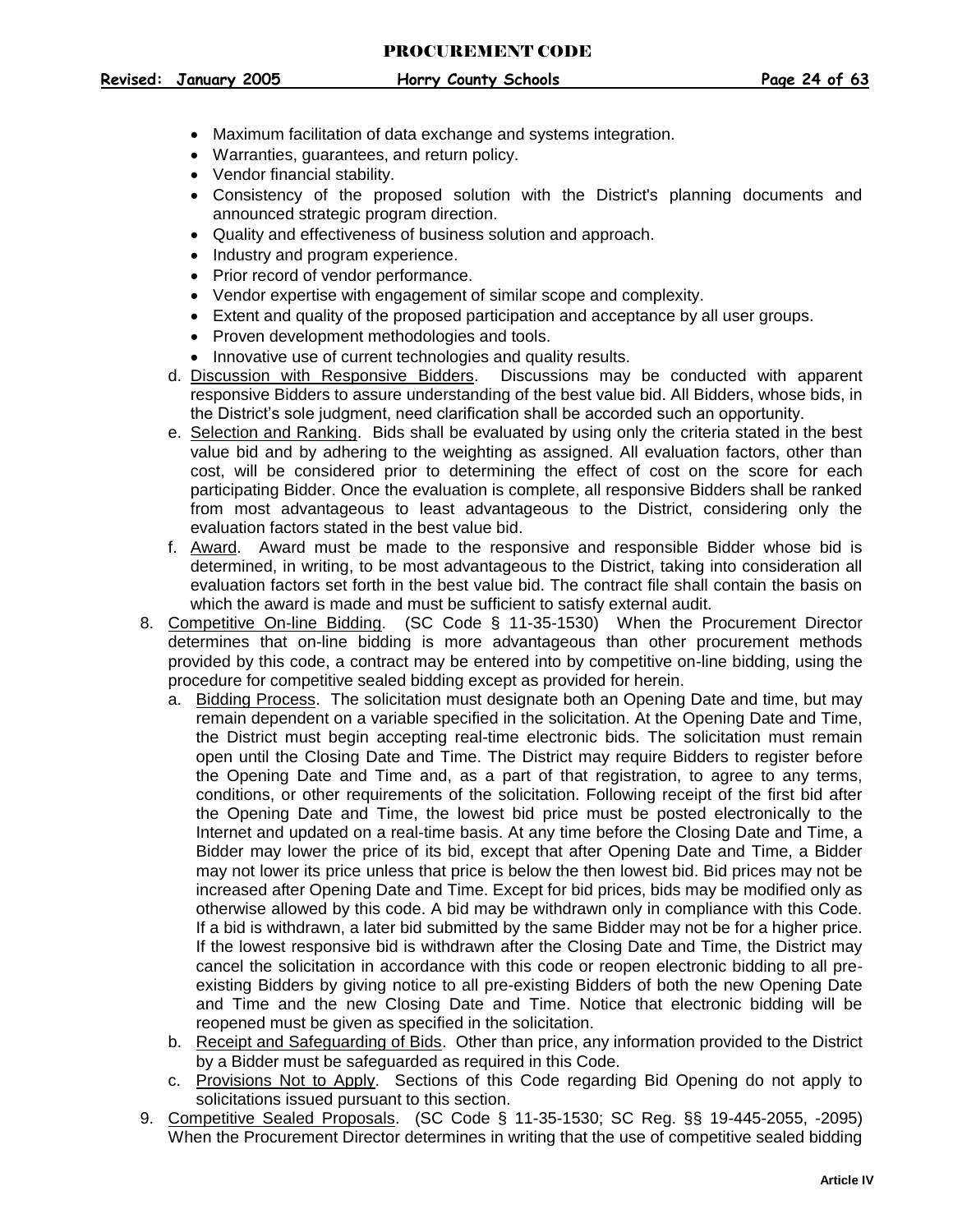is either not practicable or not advantageous to the District, a contract may be entered into by competitive sealed proposals. Procurements may be made by competitive sealed proposals above \$25,000 that are highly technical, complex in nature and do not lend themselves to formal competitive sealed bidding. Competitive Sealed Proposals should include, but not be limited to, the general scope of the proposal, criteria for selection, information required to be submitted, activities to be performed, and relevant costs. An award shall be made to the Offeror whose proposal is considered to be most advantageous to the District.

- a. Request for Proposal. Proposals shall be solicited from qualified sources, when such sources are available, through a request for proposals.
- b. Public Notice. Adequate public notice of the request for proposals shall be given in the same manner as provided in Competitive Sealed Bidding procedures.
- c. Receipt of Proposals. The Procurement Official or designee in the presence of one (1) or more witnesses shall open proposals publicly at the time and place designated in the request for proposals. A record of those offering a proposal shall be made public record. Contents of competing offers shall not be disclosed during the process of negotiation. All Offerors must visibly mark as "confidential" each part of their proposal, which they consider to be proprietary information. The provisions for Telegraphic Bids, Rejection of Bids, Rejection of Individual Bids, All or None Qualifications, Cancellation of Awards, Cancellation of Awards Prior to Performance, and Minor Informalities and Irregularities in the Competitive Sealed Bidding section of this Code shall apply in the context of Competitive Sealed Proposals as well.
- d. Request for Qualifications. Prior to soliciting proposals, the procurement official, acting through the authorized Procurement Director, may issue a request for qualifications from prospective Offerors. Such request shall contain at a minimum a description of the goods or services to be solicited by the request for proposals and the general scope of the work and shall state the deadline for submission of information and how prospective Offerors may apply for consideration. The request shall require information only on their qualifications, experience, and ability to perform the requirements of the contract. After receipt of the responses to the request for qualifications from prospective Offerors, the perspective Offerors shall be ranked from most qualified to least qualified on the basis of the information provided. Proposals shall then be solicited from at least the top two (2) prospective Offerors by means of a request for proposals. The failure of a prospective Offeror to be selected to receive the request for proposals shall not be grounds for protest.
- e. Evaluation Factors. The request for proposals shall state the relative importance of factors to be considered in evaluating proposals but shall not require a numerical weighting for each factor. Price may but need not be an evaluation factor. Criteria to determine acceptability may include inspection, testing, quality, workmanship, delivery and suitability for a particular purpose. Those criteria that will affect bid price and be considered in evaluation for award shall be measurable costs to include, but not be limited to, discounts, transportation costs, total or life cycle costs.
- f. Discussion with Offerors. As provided in the request for proposals, discussions may be conducted with apparent responsive Offerors for the purpose of clarification to assure full understanding of the requirements of the request for proposals. All Offerors whose proposals, in the Procurement Director's sole judgment, need clarification shall be accorded such an opportunity.
- g. Selection and Ranking. Proposals shall be evaluated using only the criteria stated in the request for proposals and there must be adherence to any weighting that have been previously assigned. Once evaluation is complete, all responsive Offerors shall be ranked from most advantageous to least advantageous to the District, considering only the evaluation factors stated in the request for proposals. If price is an initial evaluation factor, award shall be made in accordance with this Code's provisions for Award in competitive sealed proposals.
- h. Negotiations. Whether price was an evaluation factor or not, the District, subject to challenge through a protest, may proceed in any of the manners indicated below: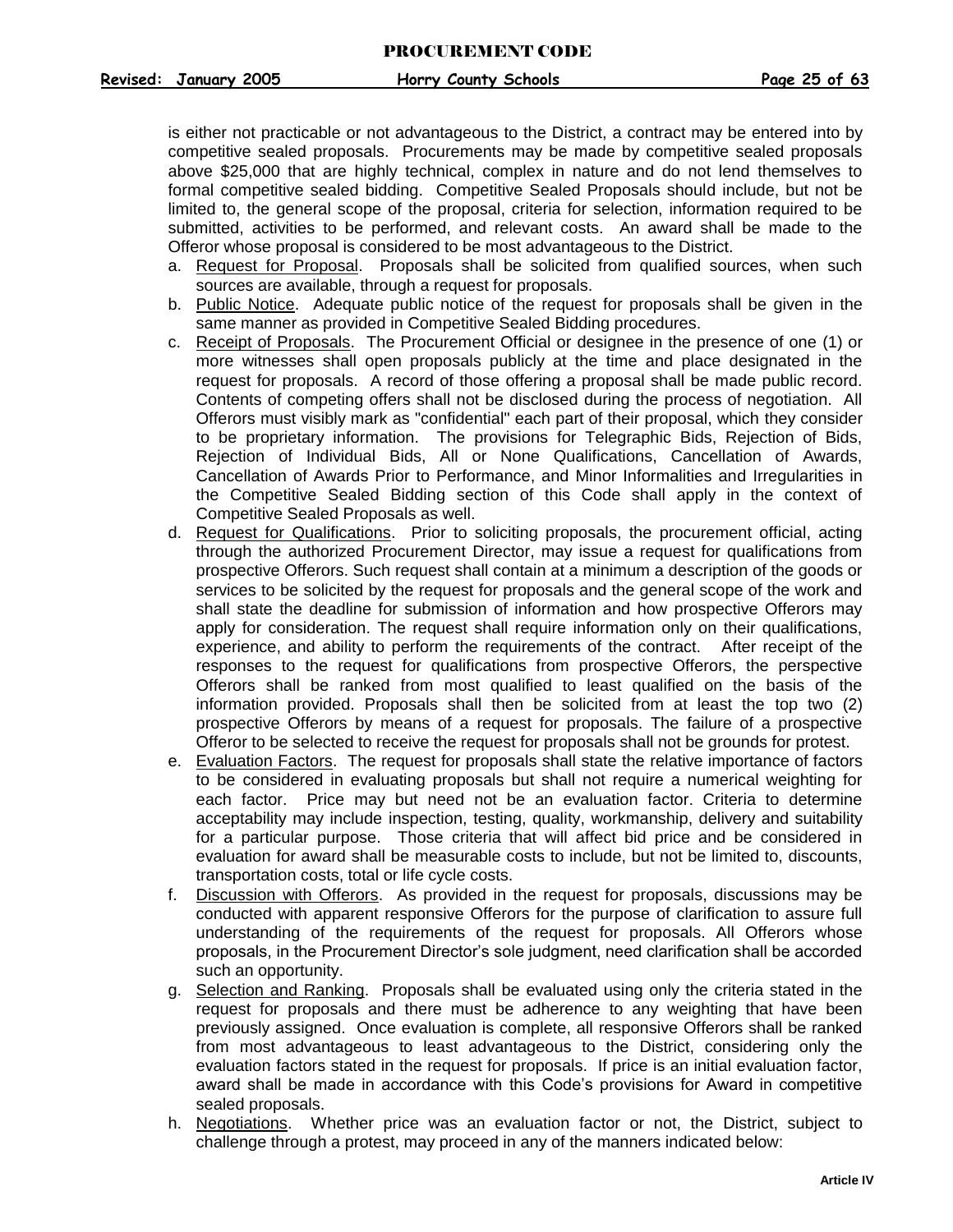- i. Negotiate price with the highest ranked Offeror. If a satisfactory price cannot be agreed upon, price negotiations may be conducted, in the sole discretion of the District, with the second, and then the third, and so on, ranked Offerors to such level of ranking as determined by the District in its sole discretion,
- ii. Negotiate with the highest-ranking Offeror on matters affecting the scope of the contract, so long as the overall nature and intent of the contract is not changed. If a satisfactory contract cannot be negotiated with the highest ranking Offeror, negotiations may be conducted, in the sole discretion of the District, with the second, and then the third, and so on, ranked Offerors to such level of ranking as determined by the District in its sole discretion.
- iii. During the negotiation process as outlined in subsections, if the District is unsuccessful in its first round of negotiations, it may reopen negotiations with any Offeror with whom it previously negotiated.
- iv. If, after following the procedures set forth above, a contract is not able to be negotiated, the scope of the request for proposals may be changed in an effort to reduce the cost to a fair and reasonable amount, and all responsive Offerors must be allowed to submit their best and final offers.
- v. In conducting negotiations, there must be no disclosure of any confidential information derived from proposals and negotiations submitted by competing Offerors.
- i. Award. Award must be made to the responsive Offeror whose proposal is determined in writing to be the most advantageous to the District, taking into consideration price and the evaluation factors set forth in the request for proposals, unless the District determines to utilize one (1) of the options provided in Section h(i) above. The contract file shall contain the basis on which the award is made and must be sufficient to satisfy external audit. Procedures and requirements for the notification of intent to award the contract shall be the same as those used for competitive sealed bidding.
- j. Specified Types of Supplies, Services or Construction. Pursuant to the provisions of this Code relating to Construction Procurement, the following types of supplies, services, or construction may be procured by competitive sealed proposals:
	- i. Architect/Engineer services and construction services to be awarded in the same contract for an indefinite delivery of a specialized service (e.g. Hazard waste remedial action).
	- ii. Design/Build or Lease/Purchase contracts where there must be selection criteria in addition to price.
	- iii. Energy conservation or other projects to be financed by vendors who will be paid from the District's savings.
	- iv. Supplies, services, or construction, where consideration of alternative methods or systems would be advantageous to the District.
- k. Negotiations After Unsuccessful Competitive Sealed Bidding. (SC Code § 11-35-1540) When bids received pursuant to an invitation for bids are considered unreasonable, are not independently reached in open competition, or the low bid exceeds available funds as certified by the appropriate fiscal officer, and it is determined in writing by the Procurement Director, or the Superintendent or a designee above the level of Procurement Director, that time or other circumstances will not permit the delay required to re-solicit competitive sealed bids, a contract may be negotiated pursuant to this section, provided that:
	- i. each responsible Bidder who submitted a bid under the original solicitation is notified of the determination and is given reasonable opportunity to negotiate;
	- ii. the negotiated price is lower than the lowest rejected bid by a responsible and responsive Bidder under the original solicitation; and
	- iii. the negotiated price is the lowest negotiated price offered by any responsible and responsive Offeror.
- <span id="page-26-0"></span>10. Small Purchases. (SC Code § 11-35-1550; SC Reg. § 19-445.2100) The following small purchase procedures may be utilized in conducting procurements for the District that are less than \$25,000.00 in actual or potential value, provided, however, that procurement requirements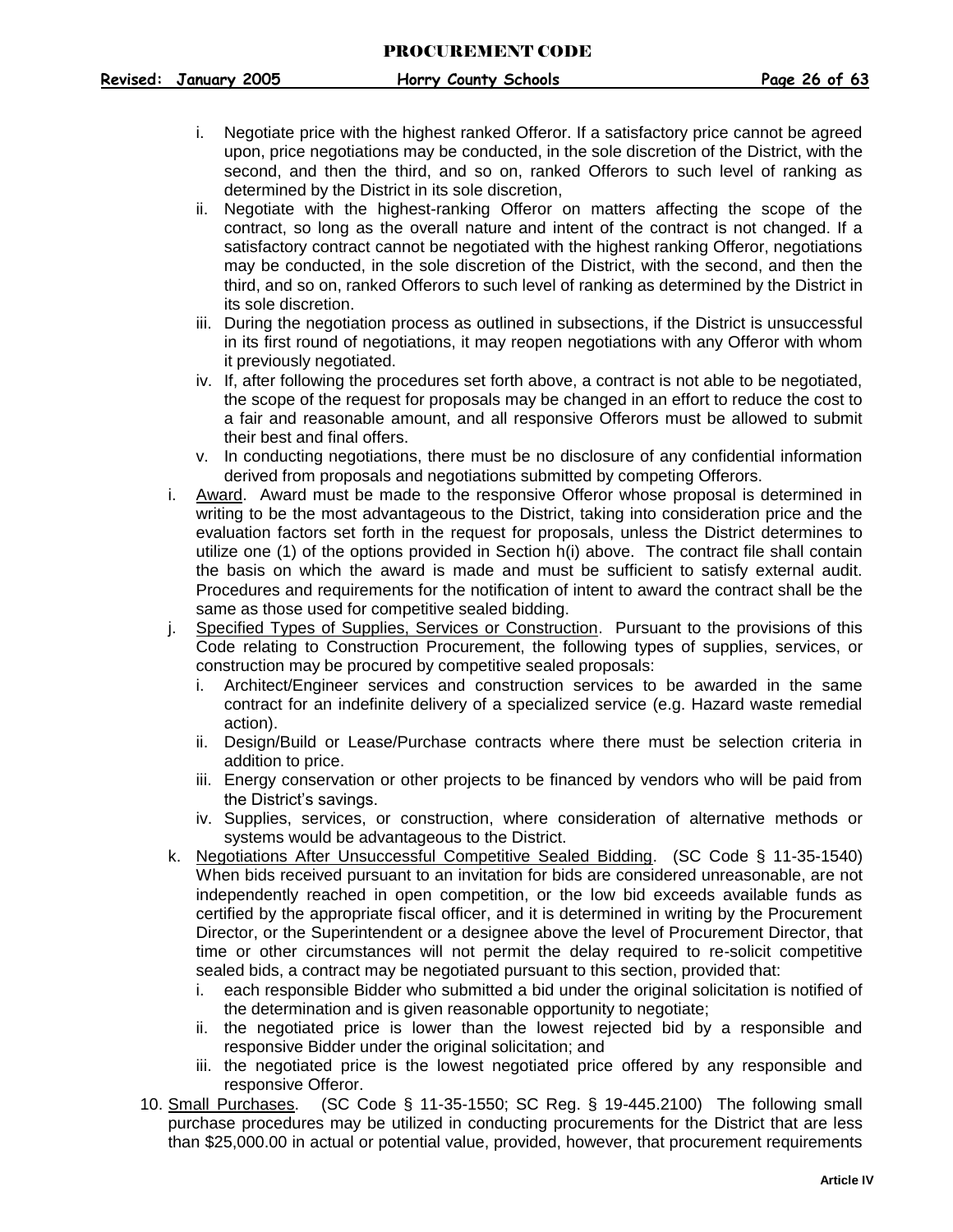shall not be artificially divided by the District so as to constitute a small purchase under this section.

- a. Competition and Price Reasonableness.
	- i. Small purchases not exceeding \$1,500.00 may be accomplished without securing competitive quotations if the prices are considered to be reasonable. The school/department shall annotate the purchase requisition: 'Price is fair and reasonable' and sign. Such purchases shall be distributed equitably among qualified suppliers. When practical, a quotation will be solicited from other than the previous supplier prior to placing a repeat order. The administrative cost of verifying the reasonableness of the price of purchase 'not in excess of' may more than offset potential savings in detecting instances of overpricing. Therefore, action to verify the reasonableness of the price need be taken only when the procurement officer of the District suspects that the price may not be reasonable, e.g., comparison to previous price paid, personal knowledge of the item involved.
	- ii. Purchases from \$1,500.01 to \$5,000.00. Solicitations of verbal or written quotes from a minimum of three (3) qualified sources of supply shall be made and documentation of the quotes attached to the purchase requisition. The award shall be made to the lowest responsive and responsible source.
	- iii. Purchases from \$5,000.01 to \$10,000.00. Solicitation of written quotes from a minimum of three (3) qualified sources of supply shall be made and documentation of the quotes attached to the purchase requisition. The award shall be made to the lowest responsive and responsible sources.
	- iv. Purchases from \$10,000.01 to \$25,000.00 Written solicitation of written quotes, bids, or proposals shall be made. The procurement shall be advertised at least once in the South Carolina Business Opportunities (SCBO) newspaper, a newspaper of local circulation, or through a means of central electronic advertising as approved by the Procurement Director. A copy of the written solicitation and written quotes shall be attached to the purchase requisition. The award shall be made to the lowest responsive and responsible source or, when a request for proposal process is used, the highestranking Offeror.
- b. Protest Rights. The provisions of this Code pertaining to protests shall not apply to contracts awarded under the procedures set forth in this section.
- c. Requirement to Advertise. All competitive procurements above \$25,000.00 must be advertised at least once in the South Carolina Business Opportunities (SCBO) newspaper, a newspaper of local circulation, or through a means of central electronic advertising as approved by the Procurement Director. The District may charge vendors the cost incurred for copying and mailing bid or proposal documents requested in response to a procurement so advertised
- <span id="page-27-0"></span>11. Blanket Purchase Agreements. A blanket purchase agreement is a simplified method of filling anticipated repetitive needs for small quantities of supplies or services by establishing "charge accounts" with qualified sources of supply. Blanket purchase agreements are designed to reduce administrative costs in accomplishing small purchases by eliminating the need for issuing individual purchase documents.
	- a. Alternate Sources. To the extent practicable, blanket purchase agreements for items of the same type should be placed concurrently with more than one (1) supplier. All competitive sources shall be given an equal opportunity to furnish suppliers or services under such agreements.
	- b. Terms and Conditions. Blanket purchase agreements shall contain the following provisions:
		- i. Description of Agreement. A statement that the supplier shall furnish supplies or services, described therein in general terms, if and when requested by the Procurement Director or his authorized representative, during a specified period and within a stipulated aggregate amount, if any. Blanket purchase agreements may encompass all items that the supplier is in a position to furnish.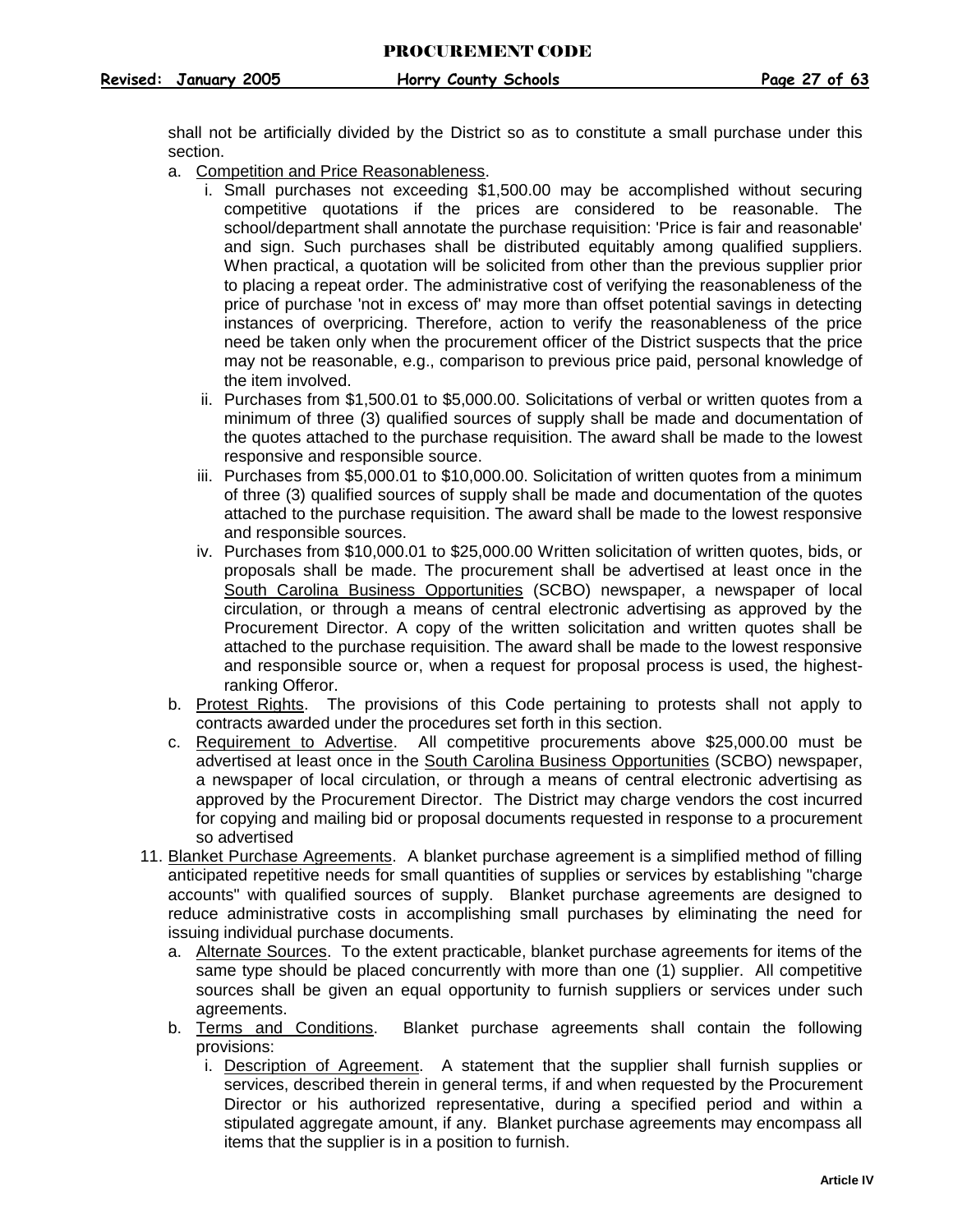- **Revised: January 2005 Horry County Schools Page 28 of 63**
	- ii. Extent of Obligation. A statement that the District is obligated only to the extent of authorized calls actually placed against the blanket purchase agreement.
	- iii. Notice of Individuals Authorized to Place Calls and Dollar Limitations. A provision that a list of names of individuals authorized to place calls under the agreement, identified by organizational component, and the dollar limitation per call for each individual shall be furnished to the supplier by the purchasing official.
	- iv. Delivery Tickets. A requirement that all shipments under the agreement, except subscriptions and other charges for newspapers, magazines, or other periodicals, shall be accompanied by delivery tickets or sales slips which shall contain the following information:
		- Name of supplier
		- Blanket purchase agreement number
		- Date of call
		- Call number
		- Itemized list of supplies or services furnished
		- Quantity, unit price, and extension of each item less applicable discounts (unit price and extensions need not be shown when incompatible with the use of automated systems, provided that the invoice is itemized to show this information)
		- Date of delivery of shipment.
	- v. Invoices. One (1) of the following procedures should be used when invoicing:
		- A summary invoice shall be submitted at least monthly or upon expiration of the blanket purchase agreement, whichever occurs first, for all deliveries made during a billing period, identifying the delivery tickets covered therein, stating their total dollar value, and supported by receipted copies of the delivery tickets.
		- An itemized invoice shall be submitted at least monthly or upon expiration of the blanket purchase agreement, whichever occurs first, for all deliveries made during a billing period and for which payment has not been received. Copies of delivery tickets need not support such invoices.
		- When billing procedures provide for an individual invoice for each delivery, these invoices shall be accumulated provided that a consolidated payment will be made for each specified period; and the period of any discounts will commence on final date of billing period or on the date of receipt of invoices for all deliveries accepted during the billing period, whichever is later. This procedure should not be used if the accumulation of the individual invoices materially increases the administrative costs of this purchase method.
		- An invoice for subscriptions or other charges for newspapers, magazines, or other periodicals shall show the starting and ending dates and shall state either that orders have been placed in effect or will be placed in effect upon receipt of payment.
	- c. Competition Under Blanket Purchase Agreement. Calls against blanket purchase agreements shall be placed after prices are obtained. When concurrent agreements for similar items are in effect, calls shall be equitably distributed. In those instances where there is an insufficient number of BPAs for any given class of supplies or services to assure adequate competition, the individual placing the order shall solicit quotations from other sources.
	- d. Calls Against Blanket Purchase Agreement. Calls against blanket purchase agreements generally will be made orally, except that informal correspondence may be used when ordering against agreements outside the local trade area. Written calls may be executed on a District purchase order form. Documentation of calls shall be limited to essential information.
	- e. Receipt and Acceptance of Supplies or Services. Acceptance of supplies or services shall be indicated by signature and date on the appropriate form by the authorized District representative after verification and notation of any exceptions. A sales slip or delivery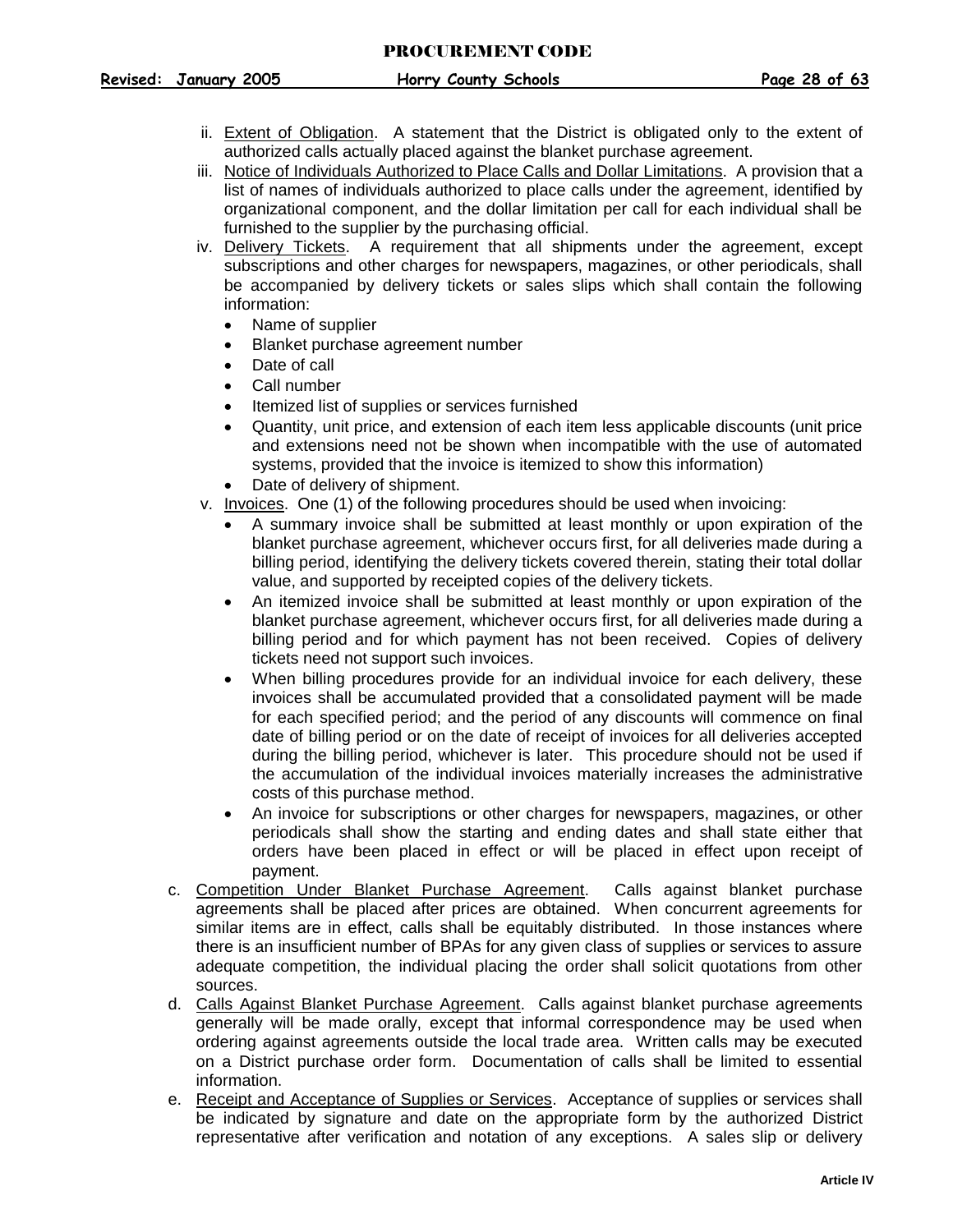ticket may be used for receipt and acceptance when purchases are retained for administration.

- f. Review Procedures. The Procurement Director or designee shall review blanket purchase agreement files at least semi-annually to assure that authorized procedures are being followed. Blanket purchase agreements shall be issued for a period of not longer than twelve (12) months.
- <span id="page-29-0"></span>12. Sole Source Procurement. (SC Code § 11-35-1560; SC Reg. § 19-445-2105) A contract may be awarded for a supply, service, equipment or construction item without competition when, the Chief Financial Officer, or a designee above the level of the Procurement Director, determines in writing that there is only one (1) source for the required supply, service, equipment or construction item. Written documentation must include the determination and basis for the proposed sole source procurement. Sole source procurement is not permissible unless there is only a single supplier. The following are examples of circumstances, which could necessitate sole source procurement:
	- Where the compatibility of equipment, accessories, or replacement parts is the paramount consideration.
	- Where a sole supplier's item is needed for trial use or testing.
	- Where a sole supplier's item is to be procured for resale.
	- Where the item is one (1) of a kind.
	- Printed forms, pamphlets, and brochures, exclusive of printing equipment.

In cases of reasonable doubt, competition must be solicited. Any decision by a District that procurement be restricted to one (1) potential vendor must be accompanied by an explanation as to why no other will be suitable or acceptable to meet the need. Any delegation of authority by an officer above the level of purchasing official with respect to sole source determinations must be submitted in writing to the purchasing official. Any violation of these regulations by the purchasing department may, upon order of the Superintendent result in the temporary suspension not to exceed one (1) year of the Purchasing Department's authority to procure supplies, services or construction items under this section.

- <span id="page-29-1"></span>13. Emergency Procurements. (SC Code § 11-35-1570; SC Reg. § 19-445-2110) Notwithstanding any other provision of this code, the Superintendent, Chief Financial Officer, or Procurement Director may make or authorize others to make emergency procurements only when there exists an immediate threat to public health, welfare, critical economy and efficiency, or safety under emergency conditions such as floods, epidemics, riots, equipment failure, fire loss, or such other conditions as may be proclaimed an emergency by the Superintendent; and provided, that such emergency procurements shall be made with as much competition as is practicable under the circumstances. A written determination of the basis for the emergency and for the selection of the particular Contractor shall be included in the contract file. The existence of emergency conditions must create an immediate and serious need for supplies, services, equipment or construction that cannot be met through normal procurement methods and the lack of which would seriously threaten a) the functioning of the District; b) the preservation or protection of property; or c) the health or safety of any person.
	- a. Limitations. Emergency procurement shall be limited to those supplies, services, equipment, or construction items necessary to meet the emergency.
	- b. Conditions. An emergency procurement may be made when an emergency condition arises and the need cannot be met through normal procurement methods, provided that whenever practical, approval by the Superintendent or his designee shall be obtained prior to the procurement.
	- c. Selection of Methods of Procurement. The procedures used shall be selected to assure that the required supplies, services, equipment or construction items are procured in time to meet the emergency. Given this constraint, such competition as is practicable shall be obtained.
	- d. General Procedures. Competitive sealed bidding is unsuccessful when bids received pursuant to an Invitation for Bids are unreasonable, noncompetitive, or the low bid exceeds available funds as certified by the appropriate fiscal officer or director, and time or other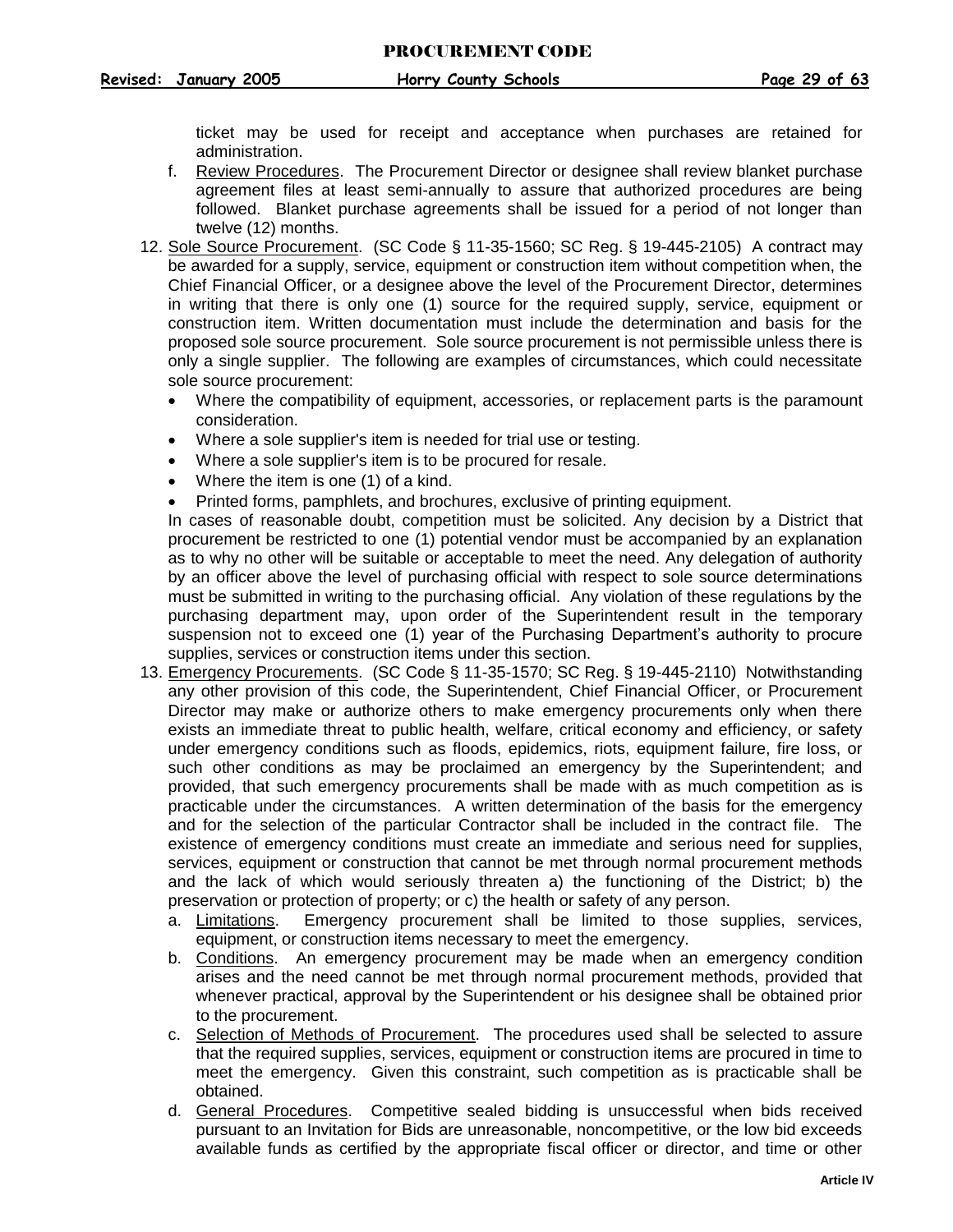circumstances will not permit the delay required to re-solicit competitive sealed bids. If emergency conditions exist after an unsuccessful attempt to use competitive sealed bidding, an emergency procurement may be made.

- e. Written Determination. The Superintendent, Chief Financial Officer, Procurement Director, or their designees shall make a written determination stating the basis for an emergency procurement and for the selection of a particular Contractor.
- <span id="page-30-0"></span>14. Procurements at Auction. (SC Code § 11-35-1575) The District having knowledge of an auction may elect to participate. The District shall (a) survey the needed items being offered at auction to ascertain their condition and usefulness, (b) determine a fair market value for new like items through informal quotes, (c) determine the fair market value from similar items considering age and useful life, and (d) estimated repair cost and delivery cost, if any, of the desired items. Using this information, the District shall determine the maximum price that it can pay for each item desired. At the auction, the District shall not exceed the maximum price so determined.
- <span id="page-30-1"></span>15. Information Technology Procurements. (SC Code § 11-35-1580; SC Reg. § 19-445-2115) The District Technology Department shall be responsible for :
	- a. assessing the need for and use of information technology;
	- b. consulting on procurement and contracting activities involving information technology in accordance with this Code;
	- c. consulting on the disposal of all information technology property surpluses to the needs of the District; and
	- d. operating a comprehensive inventory and accounting reporting system for information technology.
- <span id="page-30-2"></span>16. Prequalification of Supplies and Suppliers. (SC Code § 11-35-1820; SC Reg. § 19-445.2130)
	- a. Qualified Products Lists. The Procurement Director or designee of the District may develop a Qualified Products Lists (QPL). The Procurement Director or designee is authorized to develop qualified products lists when testing or examination of the supplies or construction items prior to issuance of the solicitation is desirable or necessary in order to best satisfy District requirements. The procedures for the inclusion of a product on the qualified products list must be available to prospective vendors for consideration of adding their product to the list.
	- b. Prequalification. Prospective suppliers may be pre-qualified for Bidder lists, and distribution of the solicitation may be limited to pre-qualified suppliers. Suppliers who meet the prequalification standards at any time shall be added to the pre-qualified list for subsequent solicitations. The fact that a prospective supplier has been pre-qualified does not necessarily represent a finding of responsibility.
	- c. Prequalification of Construction Bidders. (SC Code § 11-35-1825) The District may develop a procedure and a list of criteria for pre-qualifying construction Bidders. The criteria may include, but not be limited to, prior performance, recent past references on all aspects of performance, financial stability, and experience on similar construction projects. The District may use the pre-qualification process only for projects where the construction involved is unique in nature or over ten million dollars (\$10,000,000) in value. When the pre-qualification process is employed, only those Bidders who are pre-qualified through this procedure are entitled to submit a bid for the project. The determination of which Bidders are pre-qualified, and thereby entitled to bid, is not protestable under this Code.
	- d. Cost or Pricing Data. (SC Code § 11-35-1830) A Contractor shall, except as provided in subsection (3) of this section, submit cost or pricing data and shall certify that, to the best of his knowledge and belief, the cost or pricing data submitted is accurate, complete, and current as of mutually determined specified date prior to the date of: a) The pricing of any contract awarded by competitive sealed proposals or pursuant to sole source procurement where the total contract price exceeds an amount established by this Code; or b) The pricing of any change order or contract modification which exceeds an amount established by the board in regulations.
	- e. Price Adjustment. Any contract, change order or contract modification under which a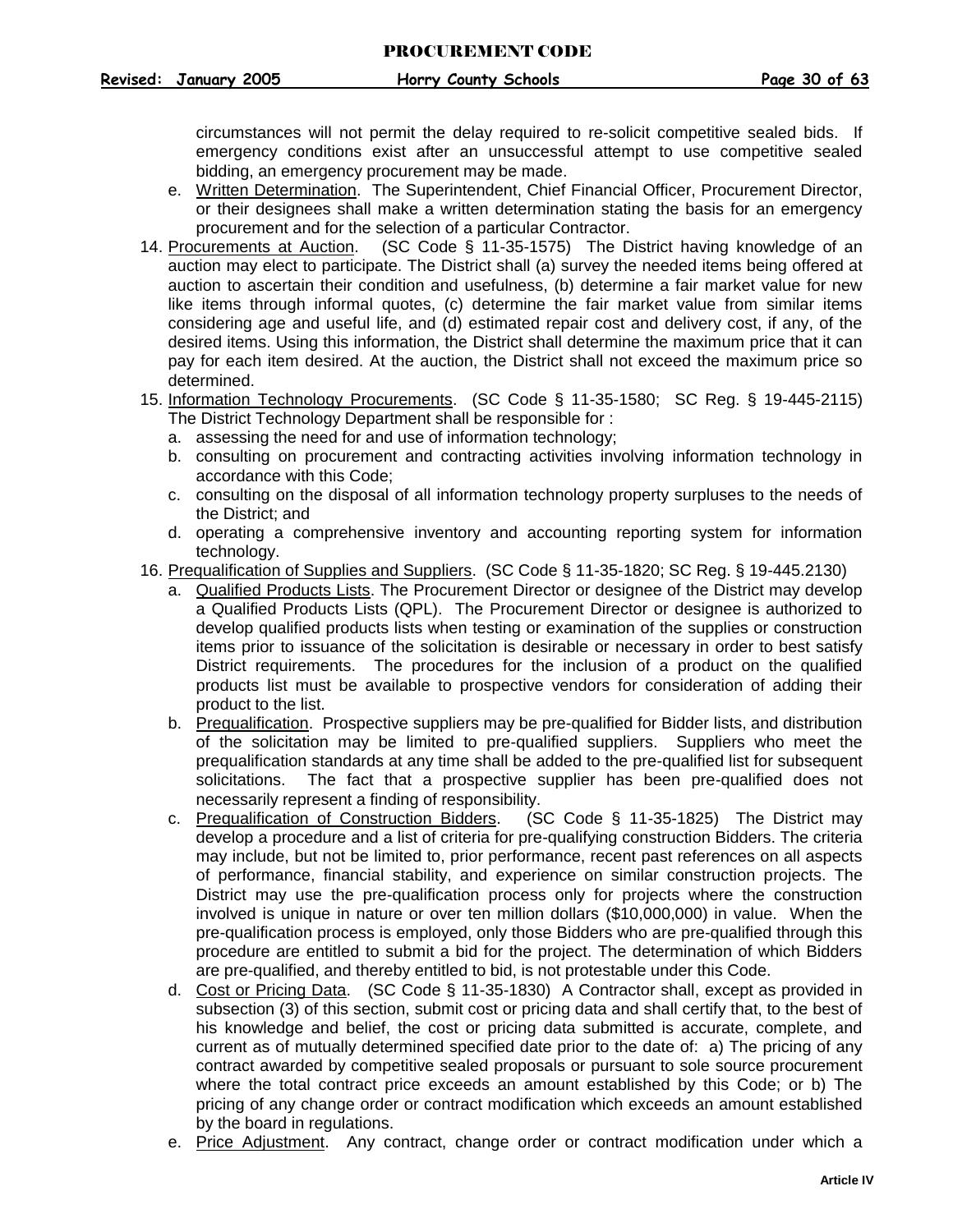certificate is required shall contain a provision that the price to the District, including profit or fee, shall be adjusted to exclude any significant sums by which the District finds that such price was increased because the Contractor furnished cost or pricing data was inaccurate, incomplete or not current as of the date agreed upon between parties.

- f. Cost or Pricing Data Not Required. The requirements of this section shall not apply to contracts when:
	- i. Contract price is based on adequate price competition.
	- ii. Contract price is based on established catalog prices or market prices.
	- iii. Contract prices are set by law or regulations.
	- iv. Determined, in writing, by the Procurement Director that the requirements of this section may be waived and the reasons for such waiver are stated in writing.
- <span id="page-31-0"></span>B. Cancellation of Invitations for Bids or Request for Proposals. (SC Code § 11-35-1710) Any solicitation may be cancelled, or any or all bids or proposals may be rejected in whole or part as may be specified in the solicitation, when it is in the best interest of the District. The reasons for rejection, supported with documentation sufficient to satisfy external audit, shall be made a part of the contract file.
- <span id="page-31-1"></span>C. Responsibility of Bidders and Offerors. (SC Code § 11-35-1810; SC Reg. § 19-445-2125) Determination of Responsibility. Responsibility of the Bidder or Offeror shall be ascertained for each contract awarded by the District based upon full disclosure to the Procurement Director concerning capacity to meet the terms of the contracts and based upon past record of performance for similar contracts.
	- 1. District Standards of Responsibility. Factors to be considered in determining whether the District standards of responsibility have been met include whether a prospective Contractor has met all of the following:
		- a. Available the appropriate financial, material, equipment, facility, and personnel resources and expertise, or the ability to obtain them, necessary to indicate its capability to meet all contractual requirements.
		- b. Satisfactory record of performance.
		- c. Satisfactory record of integrity.
		- d. Qualified legally to contract with the District and State.
		- e. Supplied all necessary information in connection with the inquiry concerning responsibility.
	- 2. Duty of Contractor to Supply Information. The prospective Contractor shall supply information requested by the Procurement Director concerning the responsibility of such Contractor. If such Contractor fails to supply the requested information, the Procurement Director shall base the determination of responsibility upon any available information or may find the prospective Contractor nonresponsible if such failure is unreasonable.
	- 3. Demonstration of Responsibility. The prospective Contractor may demonstrate the availability of necessary financing, equipment, facilities, expertise, and personnel by submitting upon request:
		- a. Evidence that such Contractor possesses such necessary items.
		- b. Acceptable plans to subcontract for such necessary items.
		- c. A documented commitment from, or explicit arrangement with, a satisfactory source to provide the necessary items.
		- d. Opportunity for an on site visitation.
	- 4. Justification for Contract Award. Before awarding a contract, the Procurement Director must be satisfied that the prospective Contractor is responsible.
	- 5. Written Determination of Nonresponsibility. If a Bidder or Offeror who otherwise would have been awarded a contract is found non-responsible, a written determination of non-responsibility setting forth the basis of the finding shall be prepared by the Chief Financial Officer or the Procurement Director. A copy of the determination shall be sent promptly to the nonresponsible Bidder or Offeror. The final determination shall be made part of the procurement file.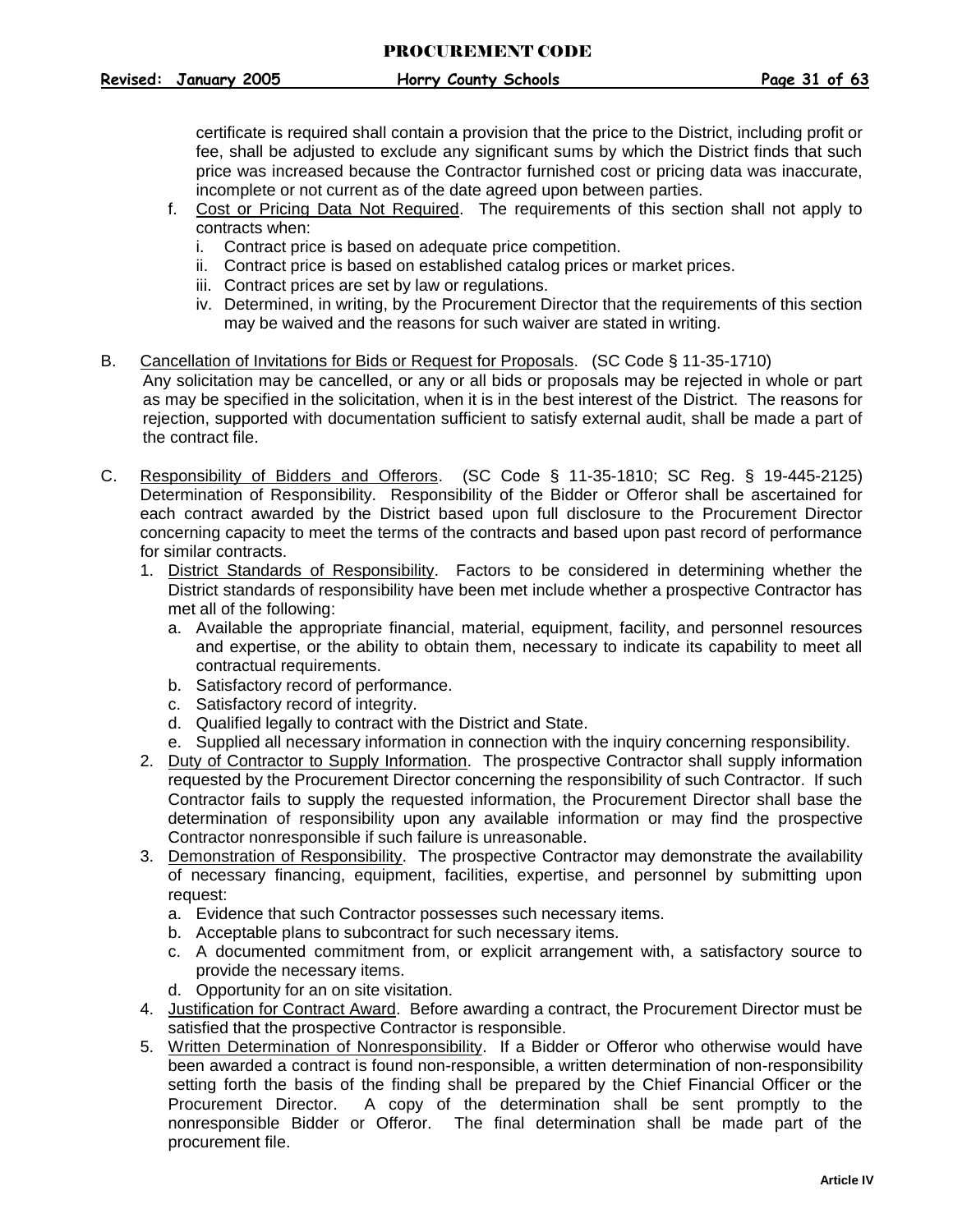**Revised: January 2005 Horry County Schools Page 32 of 63**

6. Right to Disclosure. Except as otherwise provided by regulations, information furnished by a Bidder or Offeror pursuant to this section shall not be disclosed outside of the offices of the District without prior written consent by the Bidder or Offeror.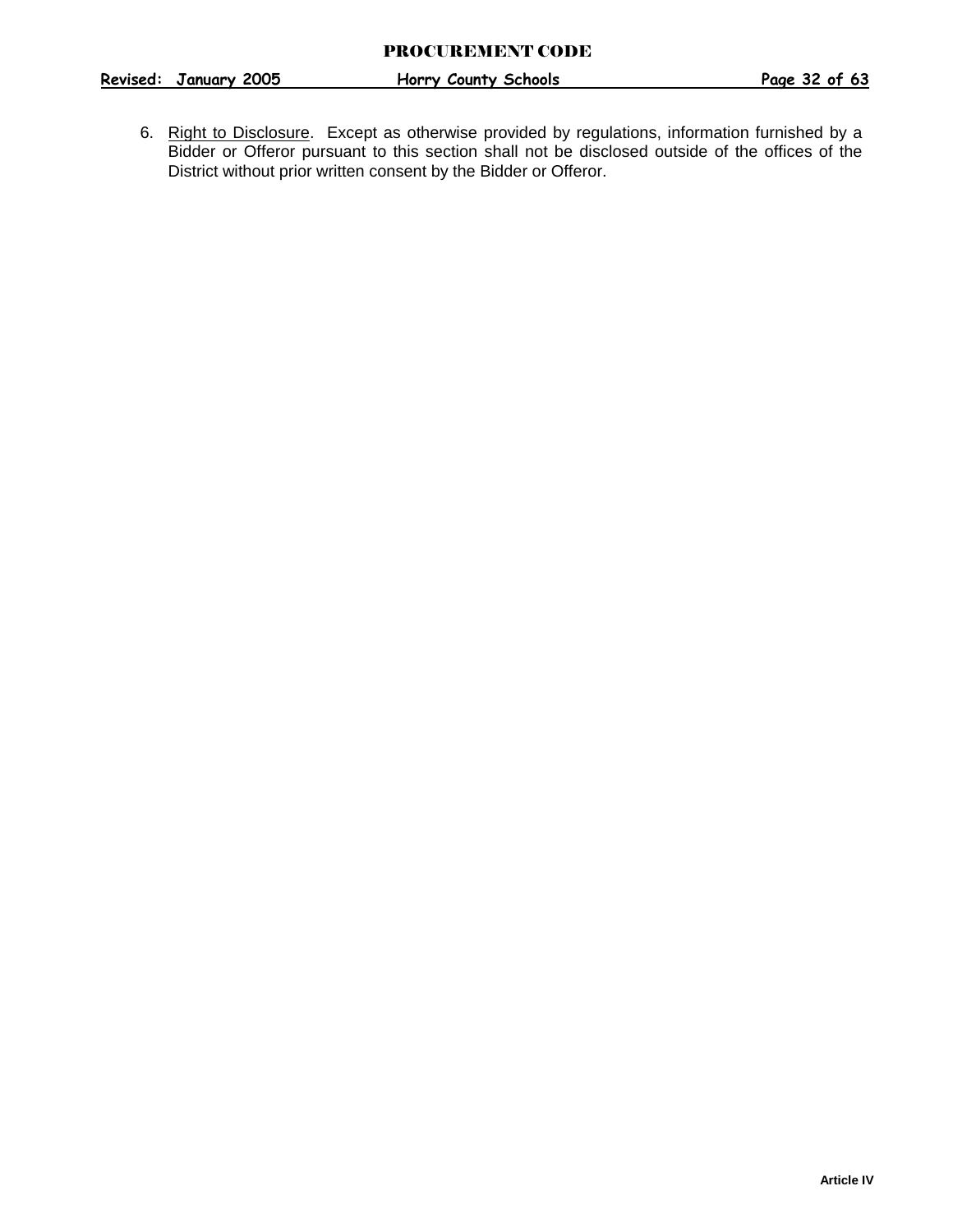## **ARTICLE V CONTRACTS**

<span id="page-33-0"></span>A. Types and Forms of Contracts. (SC Code § 11-35-2010)

 Subject to the limitations of this section, any type of contract, which will promote the best interests of the District, may be used.

- 1. Cost Reimbursement Contract. A cost-reimbursement contract, including a cost-plus-apercentage-of-cost contract, shall be used only when a determination sufficient for external audit is prepared showing that such contract is likely to be less costly to the District than any other type or that is impracticable to obtain the supplies, services, equipment or construction required except under such a contract approved by the Board.
- 2. Term Contract. A contract established by the Procurement Director or buyer for a specific product or service for a specified time and for which it is mandatory that the District procure its requirements for the goods and services during its term, is a "term contract." If the District is offered goods or services at a price that is at least ten percent (10%) less than the term contract price for the same goods or services it may purchase from the vendor offering the lower price after first offering the vendor holding the term contract the option to meet the lower price. If the vendor holding the term contract meets the lower price, then the District must purchase from the contract vendor.
- 3. Construction Services Contract. The following contract forms shall be used as applicable. All persons seeking to do business with the District under this Code are responsible for carefully examining the content of all District documents applicable to each Project.
	- a. Land Surveyor. The District may use a letter contract written for each individual project.
	- b. Architect or Engineer. Architect contracts modeled on the South Carolina Office of State Engineer's model contracts, modified to meet the special requirements for school projects and further modified in the best interests of the District. For small Architect or Engineer projects, a letter contract written for each individual project.
	- c. Architect, Engineer or Construction Management. Contracts modeled on the South Carolina State Engineer's model contracts, modified to meet the special requirements for school projects and further modified in the best interests of the District.
	- d. Construction. Contracts modeled on the South Carolina Office of State Engineer's model contracts, modified to meet the special requirements for school projects and further modified in the best interests of the District. For emergency construction, when authorized, a letter contract written for each individual project.
	- e. Bidding Documents. Bidding documents may be as follows:
		- i. Instruction to Bidders. As approved for each project by the Facilities Management Team.
		- ii. General Conditions of the Contract for Construction. To be modeled on the South Carolina State Engineer's model General Conditions, modified in the best interests of the District.
		- iii. Bid Form and Change Order. Forms modeled on the South Carolina Office of State Engineer's model forms, modified to meet the special requirements for school projects and further modified in the best interests of the District.
	- f. Other Construction Forms. For services procured by Competitive Sealed Proposals or as Small Purchases may be in a format and description of services modeled on the South Carolina Office of State Engineer's model forms, modified to meet the special requirements for school projects and further modified in the best interests of the District.
- <span id="page-33-1"></span>B. Approval of Accounting System. (SC Code § 11-35-2020)

The Procurement Director or a designee may require that:

- 1. The proposed Contractor's accounting system permit timely development of all necessary cost data in the form required by the specific contract type contemplated.
- 2. The proposed Contractor's accounting system be adequate to allocate costs in accordance with generally accepted accounting principles.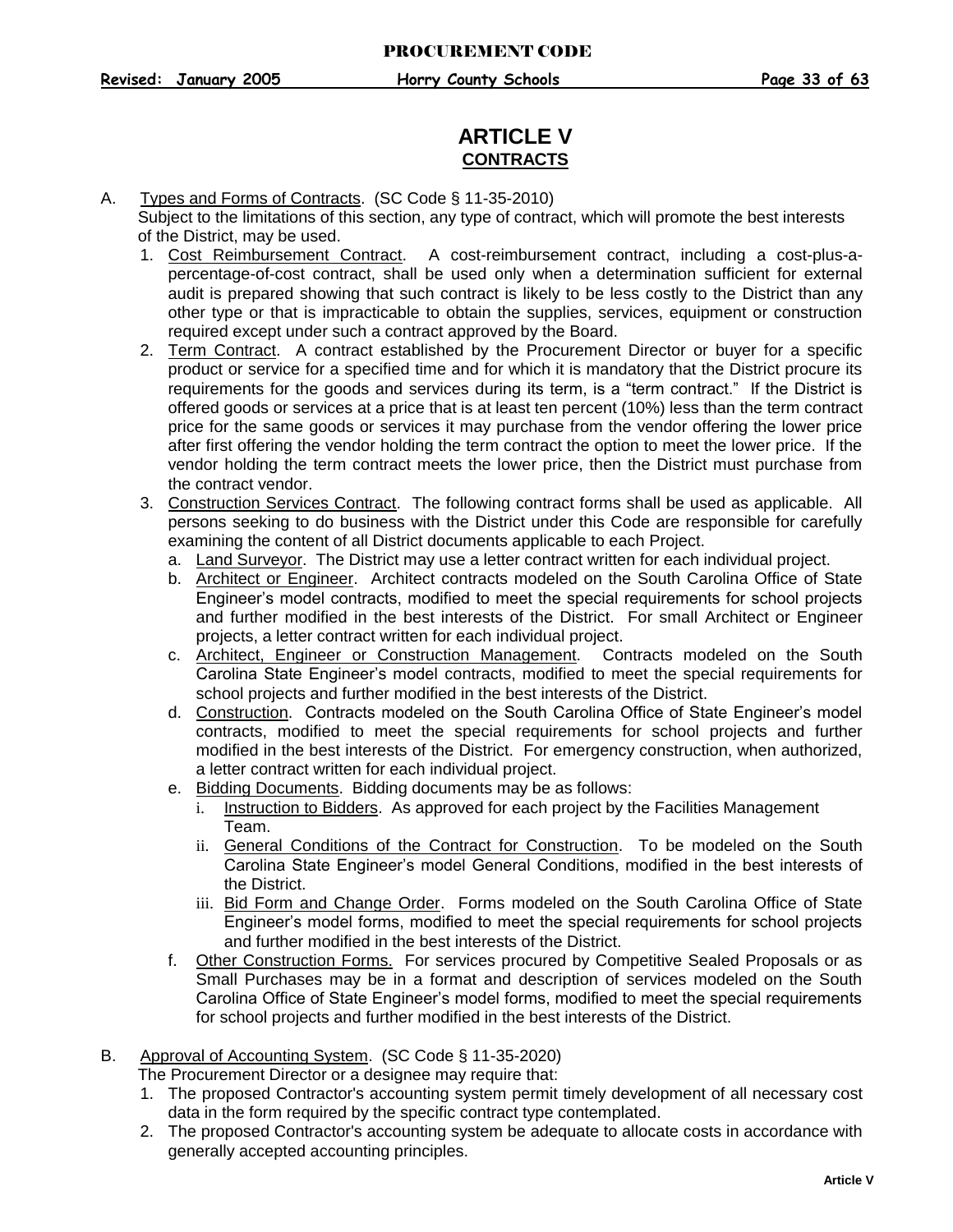#### <span id="page-34-0"></span>C. Multi-Term Contracts. (SC Code §11-35-2030; SC Reg. § 19-445.2135)

- 1. Period. Unless otherwise provided by law, a contract for supplies, equipment or services shall not be entered into for any period of more than one (1) year unless approved in the manner prescribed herein; provided, however, that the term of the contract and conditions of renewal or extension, if any, are included in the solicitation and funds are available for the first fiscal period at the time of contracting. Payment and performance obligations for succeeding fiscal periods shall be subject to the availability and appropriation of funds therefore. A multi-term contact is appropriate:
	- a. When it is in the best interest of the District to obtain uninterrupted services extending over more than one (1) fiscal year.
	- b. Where the performance of such services involves high start-up costs.
	- c. When a changeover of service contracts involves high phase-in/phase-out costs during a transition period.
	- d. When special production of definite quantities of supplies for more than one (1) fiscal year is necessary to best meet the District needs but funds are available only for the initial fiscal year. Special production refers to production for contract performance when it requires alteration in the Contractor's facilities or operations involving high start-up costs.

The contractual obligation of both parties in each fiscal year succeeding the first is subject to the appropriation and availability of funds thereof. The contract shall provide that, in the event funds are not available for any succeeding fiscal year, the remainder of such contract shall be cancelled.

- 2. Objective. The objective of the multi-term contract is to promote economy and efficiency in the procurement by obtaining the benefits of sustained volume production and consequent low prices, and by increasing competitive participation in procurements which involve special production with consequent high start-up costs or high phase-in/phase-out costs during changeover of service contracts.
- 3. Conditions of Use. A multi-term contract may be used when it is determined in writing by the Procurement Director that: (1) special production of definite quantities or the furnishing of longterm services are required to meet District needs; or (2) a multi-term contract will serve the best interests of the District by encouraging effective competition or otherwise promoting economics in District procurement. The following factors are among those relevant for such a determination:
	- a. Firms which are not willing or able to compete because of high start-up costs or capital investment in facility expansion will be encouraged to participate in the competition when they are assured of recouping such costs during the period of contract performance.
	- b. Lower production costs because of larger quantity or service requirements, and substantial continuity of production or performance over a longer period of time, can be expected to result in lower unit prices.
	- c. Stabilization of the Contractor's work force over a longer period of time may promote economy and consistent quality.
	- d. The cost and burden of contract solicitation, award, and administration of the procurement may be reduced.
- 4. Solicitation. The solicitation shall state:
	- a. The estimated amount of supplies or services required for the proposed contract period.
	- b. That a unit price shall be given for each supply or service, and that such unit prices shall be the same throughout the contract (except to the extent price adjustments may be provided in the solicitation and resulting contract).
	- c. That the multi-term contract will be cancelled only if funds are not appropriated or otherwise made available to support continuation or performance in any fiscal period succeeding the first; however, this does not affect either the District's rights or the Contractor's rights under any termination clause in the contract.
	- d. That the Procurement Director must notify the Contractor on a timely basis that the funds are, or are not, available for the continuation of the contract for each succeeding fiscal year.
	- e. Whether Bidders or Offerors may submit prices for: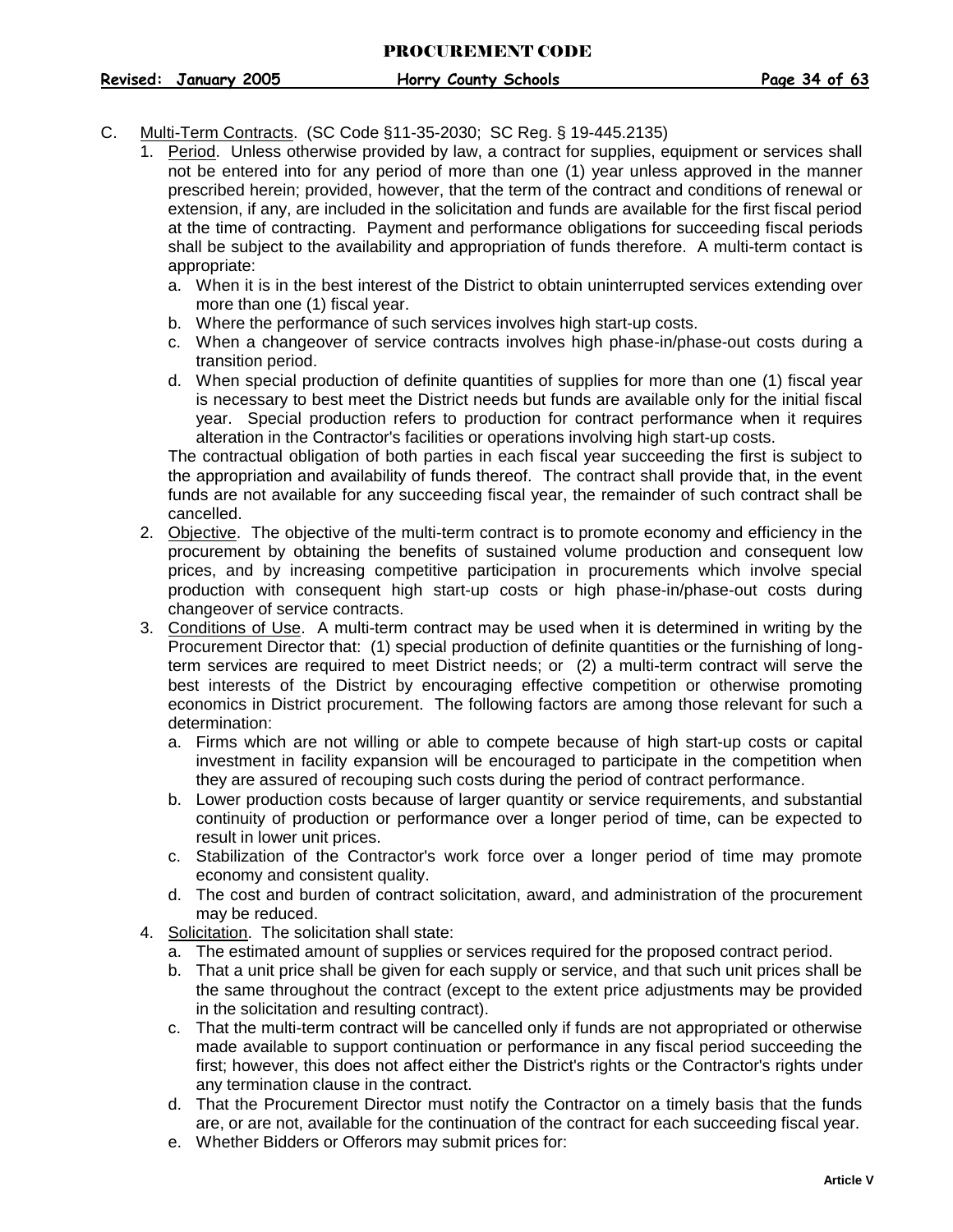- i. The first fiscal year only.
- ii. The entire time of performance only.
- iii. Both the first fiscal year and the entire time of performance.
- f. That a multi-term contract may be awarded and how the award will be determined including, if prices for the first fiscal year and entire time of performance are submitted, how such prices will be compared.
- g. That in the event of cancellation as provided in "c." above, the Contractor would be reimbursed the unamortized, reasonably incurred, nonrecurring costs.
- 5. Award. Award shall be made as stated in the solicitation and permitted under the source selection method utilized. Care should be taken when evaluating multi-term prices against prices for the first fiscal year and the award on the basis of prices for the first year does not permit the successful Bidder or Offeror to "buy in" i.e. give such Bidder or Offeror an undue competitive advantage in subsequent procurements.
- 6. Determination Prior to Use. Prior to the utilization of a multi-term contract, it shall be determined in writing that estimated requirements cover the period of the contract and are reasonably firm and continuing, and that such a contract will serve the best interests of the District by encouraging effective competition.
- 7. Cancellation Due to Unavailability of Funds in Succeeding Fiscal Periods. When funds are not appropriated or otherwise made available to support continuation of performance in a subsequent fiscal period, the contract shall be canceled.
- 8. Maximum Time for Use. The maximum time for any multi-term contract is five (5) years. The Board may approve contract terms of up to seven (7) years.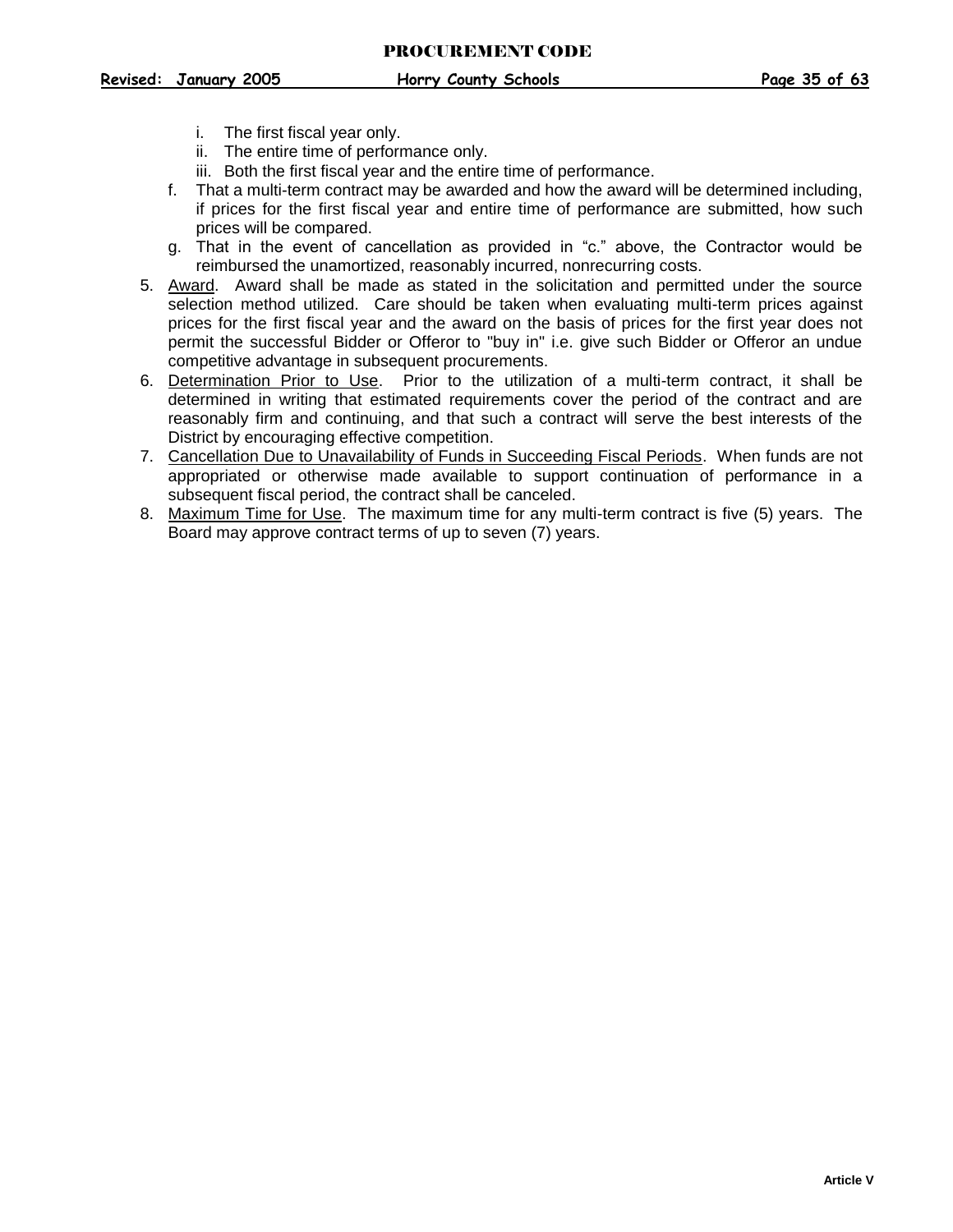## **ARTICLE VI INSPECTION OF PLANT AND AUDIT OF RECORDS**

#### <span id="page-36-0"></span>A. Right to Inspect Plant. (SC Code § 11-35-2210)

The Procurement Director, Buyers, the Chief Financial Officer, or Chief Construction Officer shall be authorized, at reasonable times, to inspect the part of the plant or place of business of a Contractor or any subcontractor which is related to the performance of any contract awarded or to be awarded by the District.

#### <span id="page-36-1"></span>B. Right To Audit Records. (SC Code § 11-35-2220)

- 1. Audit of Cost or Pricing Data. All District contracts shall contain a clause setting forth the District's right at reasonable times and places to audit the books and records of any Contractor or subcontractor who has submitted cost or pricing data to the extent that such books and records relate to such cost or pricing data. The contract shall further set forth that the Contractor or subcontractor who receives a contract, change order, or contract modification for which cost or pricing data is required, shall maintain such books and records that relate to such cost or pricing data for three (3) years from the date of final payment under the contract, unless a shorter period is otherwise authorized in writing by the Procurement Director; provided, however, that such records shall be retained for additional periods of time beyond this threeyear period upon request of the Procurement Director.
- 2. Contract Audit. The District shall be entitled to audit the books and records of a Contractor or any subcontractor under any negotiated contract or subcontract other than a firm-fixed price contract to the extent that such books and records relate to the performance of such contract or subcontract. Such books and records shall be maintained by the Contractor for a period of three (3) years from the date of final payment under the prime contract and by the subcontractor for a period of three (3) years from the date of final payment under the subcontractor, unless a shorter period is otherwise authorized in writing by the Procurement Director or Buyer.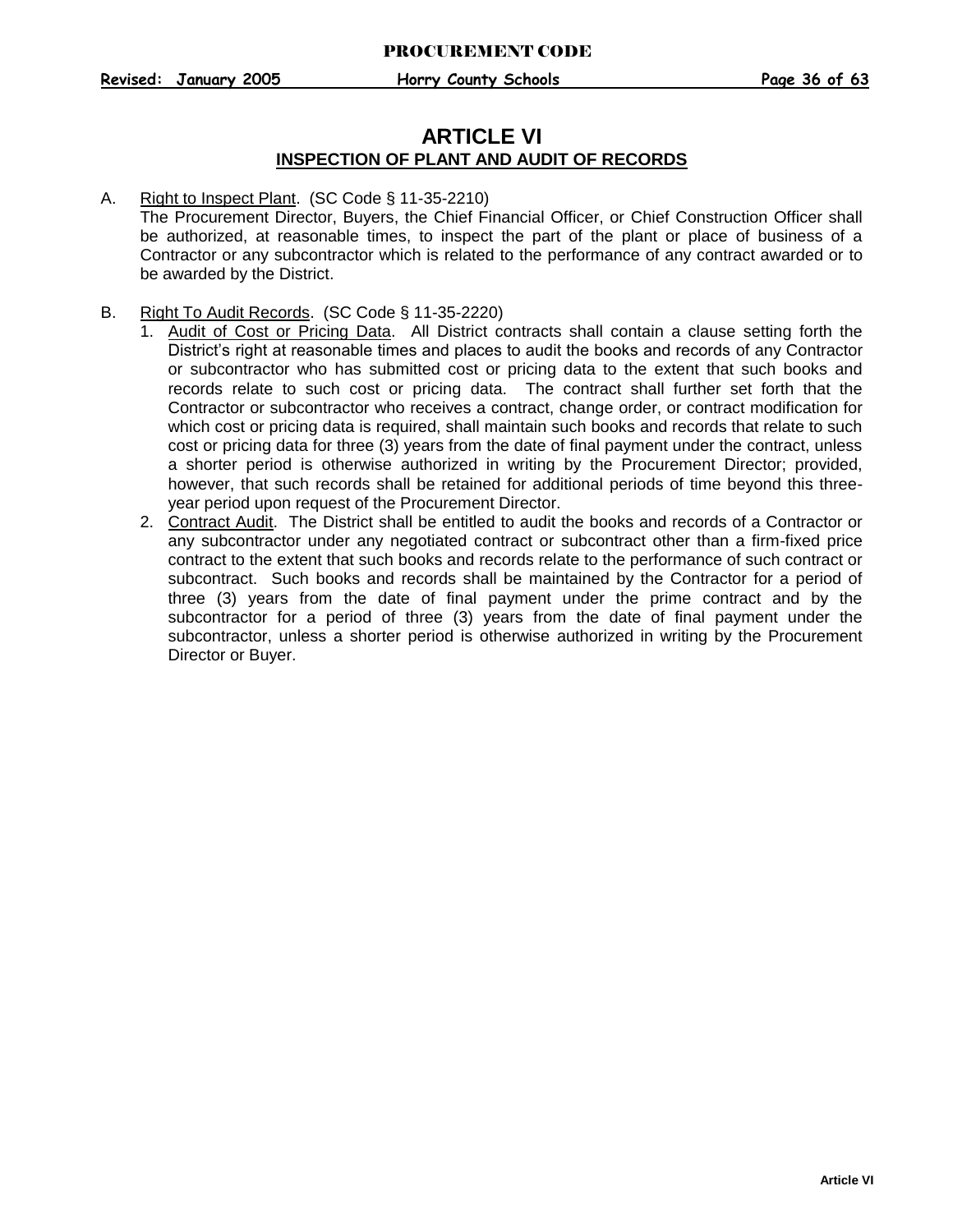## **ARTICLE VII DETERMINATIONS AND REPORTS**

<span id="page-37-0"></span>A. Finality of Determinations. (SC Code § 11-35-2410)

The determinations required by the following sections of this Code shall be final and conclusive unless they are clearly erroneous, arbitrary, capricious or contrary to law:

- 1. Competitive Sealed Bidding. Correction or Withdrawal of Bids, Cancellation of Awards, and Request for Qualifications.
- 2. Competitive Fixed Price Bidding. Conditions for Use.
- 3. Competitive Best Value Bidding. Conditions for Use.
- 4. Competitive Best Value Bidding. Award.
- 5. Competitive Sealed Proposals. Conditions for Use, Request for Qualifications, Negotiations, Selection and Ranking of Prospective Offerors, Award.
- 6. Negotiations After Unsuccessful Competitive Sealed Bidding.
- 7. Sole Source Procurement.
- 8. Emergency Procurement.
- 9. Responsibility of Bidders and Offerors. Determination of Nonresponsibility.
- 10. Prequalification of Construction Bidders.
- 11. Cost or Pricing Data, Cost or Pricing Data Not Required.
- 12. Types and Forms of Contracts.
- 13. Approval of Accounting System.
- 14. Multi-Term Contract: Determination Prior to Use.
- 15. Procurement Procedure. Selection and Ranking of the Five Most Qualified.
- 16. Stay of Procurement During Protests. Decision to Proceed.

The Chief Financial Officer shall review samples of such determinations periodically, and issue reports and recommendations on the appropriateness of the determinations made.

<span id="page-37-1"></span>B. Reporting of Anti-competitive Practices. (SC Code § 11-35-2420)

When any information or allegations concerning anti-competitive practices among any Bidders or Offerors, come to the attention of any employee of the District, immediate notice of the relevant facts shall be transmitted to the Procurement Director.

- <span id="page-37-2"></span>C. Retention of Procurement Records. (SC Code § 11-35-2430) All procurement records of the District shall be retained and disposed of in accordance with records retention guidelines and schedules approved by the Department of Archives and History. All retained documents shall be made available to the Board of Education or a designee upon request and proper receipt therefore.
- <span id="page-37-3"></span>D. Records of Procurement Actions. (SC Code § 11-35-2440)
	- 1. Contents of Record. The District shall submit annually a record listing all contracts made under Sole Source Procurement or Emergency Procurements to the Chief Financial Officer. The record shall contain:
		- Each Contractor's name.
		- Amount and type of each contract.
		- Listing of the supplies, services, equipment, or construction procured under each contract. The Procurement Department shall maintain these records for five (5) years.
	- 2. Publication of Record. A copy of the record shall be submitted to the Board through the Superintendent on an annual basis and shall be available for public inspection.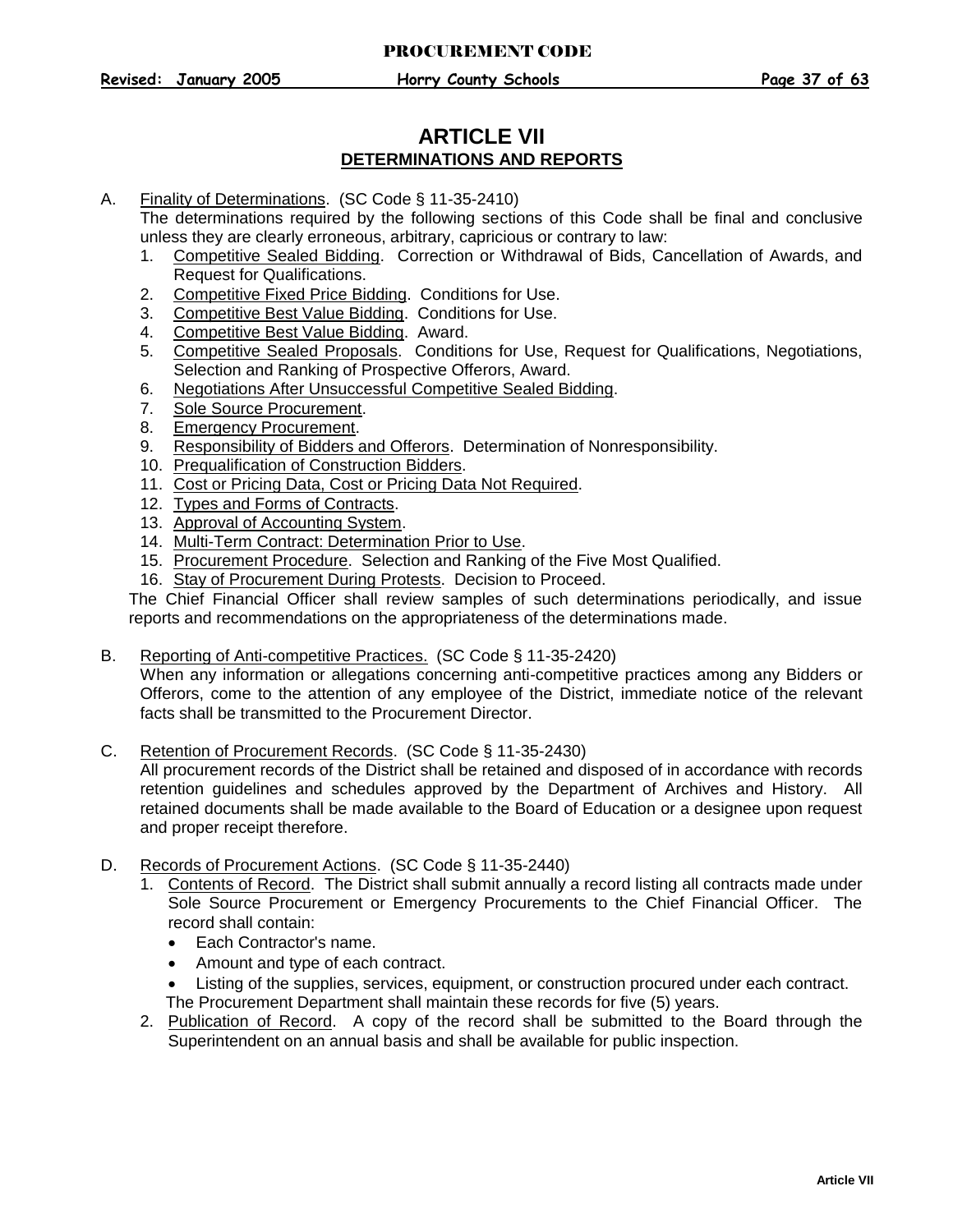## **ARTICLE VIII SPECIFICATIONS**

- <span id="page-38-0"></span>A. Issuance of Specifications. (SC Code § 11-35-2710; SC Reg. § 19-445-2140) The purpose of a specification is to serve as a basis for obtaining a supply, service, equipment or construction item adequate and suitable for the District's needs in a cost effective manner, taking into account, to the extent practicable, the cost of ownership and operation as well as initial acquisition costs. It is the policy of the District that specifications permit maximum practicable competition consistent with this purpose. Specifications shall be drafted with the objective of clearly describing the District's requirements. All specifications shall be written in a nonrestrictive manner so as to describe the requirements to be met.
- <span id="page-38-1"></span>B. Use of Functional or Performance Descriptions. (SC Reg. § 19-445-2140)
	- Specifications shall, to the extent practicable, emphasize functional or performance criteria while limiting design or other detailed physical descriptions to those necessary to meet the needs of the District. To facilitate the use of such criteria, the District shall endeavor to include as part of their purchase requisitions the principal functional or performance needs to be met. It is recognized, however, that the preference for use of functional or performance specifications is primarily applicable to the procurement of supplies and services. Such preference is often not practicable in construction, apart from the procurement of supply type items for a construction project.
- <span id="page-38-2"></span>C. Preference for Commercially Available Products. (SC Reg. § 19-445-2140) It is the general policy of this District to procure standard commercial products whenever practicable. In developing specifications, accepted commercial standards shall be used and unique requirements shall be avoided, to the extent practicable.
- <span id="page-38-3"></span>D. Duties of the Procurement Director and the End User. (SC Code § 11-35-2720) The Procurement Director or Buyers shall prepare or review, issue, revise, and maintain the specifications for supplies, services, equipment, and construction procured by the District.
- <span id="page-38-4"></span>E. Assuring Competition. (SC Code § 11-35-2730) All specifications shall be drafted so as to assure cost effective procurement of the District's actual needs and shall not be unduly restrictive.
- <span id="page-38-5"></span>F. Relationship with End Users. (SC Code § 11-35-2740) The Procurement Director or Buyers may obtain advice and assistance from end users in the development of specifications. Specifications shall be drawn in such a manner as to ensure maximally cost-effective procurement, consistent with regulations.
- <span id="page-38-6"></span>G. Specifications Prepared by Architects and Engineers. (SC Code § 11-35-2750) The requirements of this article regarding the non-restrictiveness of specifications shall apply to each solicitation and include, among others, all specifications prepared by architects, engineers, designers, draftsmen and land surveyors for District contracts.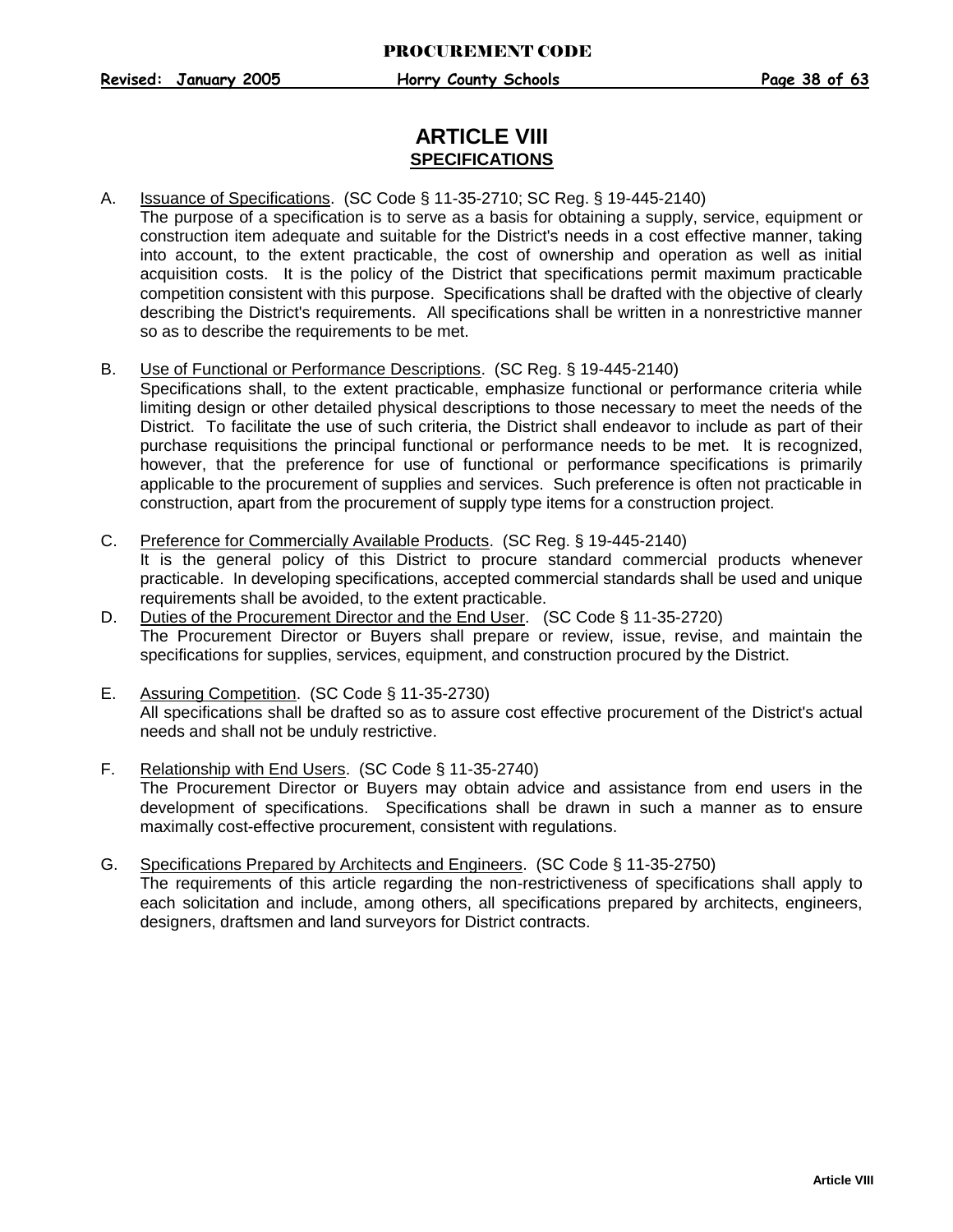## **ARTICLE IX MODIFICATIONS AND TERMINATION OF CONTRACTS FOR SUPPLIES, EQUIPMENT, AND SERVICES (SC Code § 11-35-3410)**

#### <span id="page-39-0"></span>A. Contract Clauses.

The District may require the inclusion in District supplies, equipment and services contracts of clauses providing for adjustments in prices, time of performance or other contract provisions, as appropriate, and covering the following subjects:

- The unilateral right of the District to order in writing changes in the work within the scope of the contract and temporary stopping of the work or delaying performance.
- Variations occurring between estimated quantities of work in a contract and actual quantities.

#### <span id="page-39-1"></span>B. Price Adjustments.

Adjustments in price pursuant to paragraph "A." (Contract Clauses) above shall be computed and documented by written change order. The price adjustment agreed upon shall approximate the actual cost to the Contractor, and all costs incurred by the Contractor shall be justifiable compared with prevailing standards, including a reasonable profit. Costs shall be properly itemized and supported by substantiating data sufficient to permit evaluation before commencement of the pertinent performance or as soon thereafter as practicable, and shall be arrived at through whichever one (1) of the following ways is the most valid approximation of the actual cost to the Contractor:

- 1. By unit prices specified in the contract or subsequently agreed upon.
- 2. By the costs attributable to the events or situations under such clauses with adjustment for profit or fee, all specified in the contract or subsequently agreed upon.
- 3. By agreement on a fixed price adjustment.
- 4. By rates determined by the Public Service Commission and set forth in the applicable tariffs.
- 5. In such other manner as the contracting parties may mutually agree.
- 6. In the absence of agreement by the parties, through unilateral determination by the District of the costs attributable to the events or situations under such clauses, with adjustment of profit or fee, all as computed by the District in accordance with sections of this Code concerning "Cost Principles" and "Legal and Contractual Remedies."

A Contractor shall be required to submit cost or pricing data if any adjustment in contract price is subject to the provisions of this Section.

#### <span id="page-39-2"></span>C. Additional Contract Clauses.

The District may, in supplies, equipment and services contracts, require the inclusion of contract clauses providing for appropriate remedies and covering the following subjects:

- Specified excuses for delay or nonperformance.
- Termination of the contract for default.
- Termination of the contract in whole or in part for the convenience of the District.

#### <span id="page-39-3"></span>D. Modification of Clauses.

The Procurement Director may vary the usual clauses customarily included by the District under subsection A and subsection C of this section in any particular District contract; provided, that any substantial variations are supported by a written determination that states the circumstances justifying such variations; and provided, further, that notice of any such material variations shall be stated in the invitation for bids or request for proposals.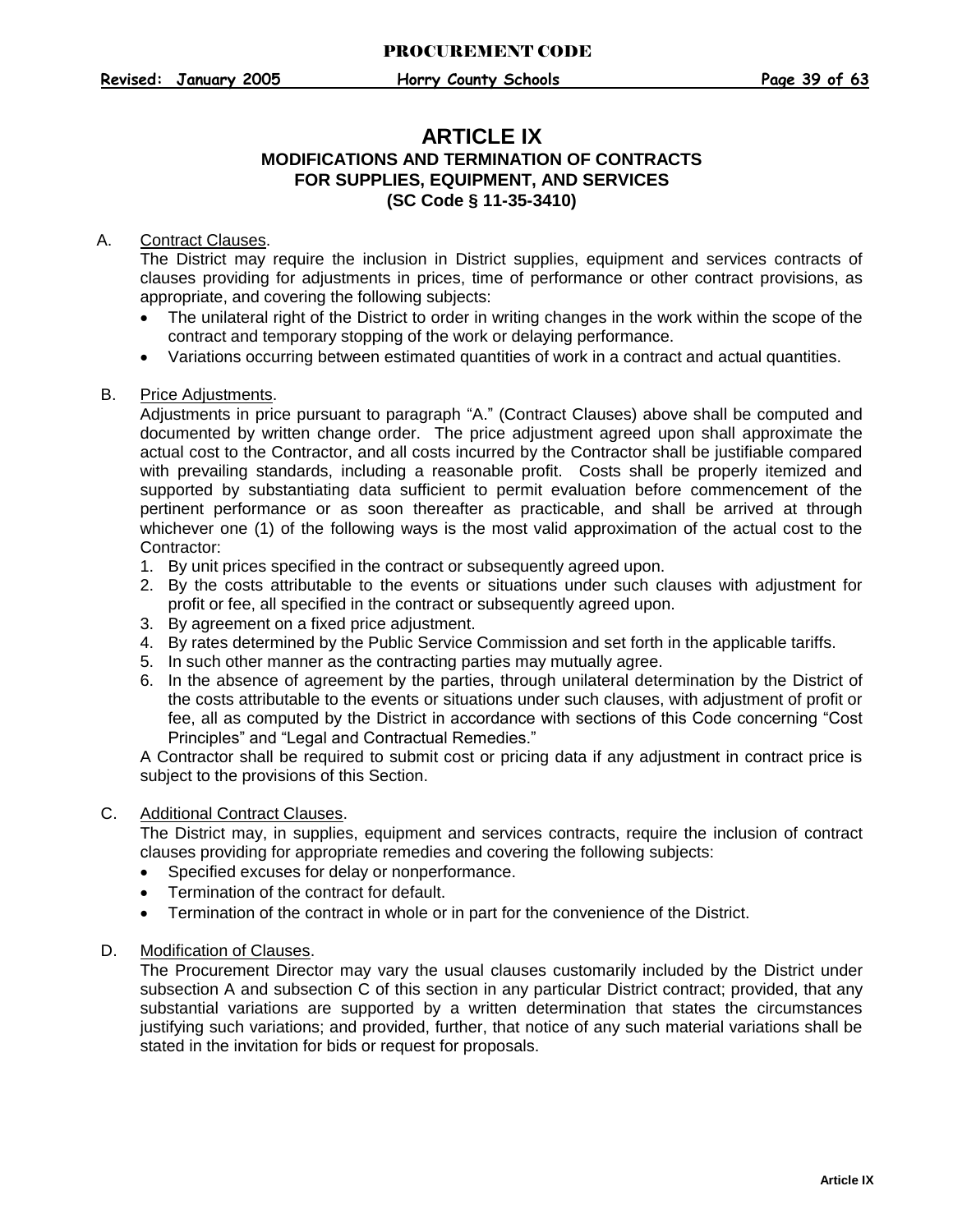## **ARTICLE X MAJOR CONSTRUCTION**

- <span id="page-40-0"></span>A. Governing Provisions For Construction Procurement.
	- 1. Introduction. The Board has the responsibility for assessing building needs, both current and future, and for developing and conducting a building program to meet those needs within the limits of the resources of the District. Included are all the ancillary tasks required for successful accomplishment of each project to include site selection and purchase, furniture and equipment selection, and so forth. Horry County Schools will conduct its building program in accordance with the regulations of the State Department of Education and the procedures set forth herein.
	- 2. Authority and Approval.
		- a. Local. The local authority is established in accordance with the South Carolina School Facilities Planning & Construction Guide prepared by the Office of School Planning & Building. The approval process for construction projects and their funding will include the Chief Officer for Construction Services, the Superintendent, and ultimately the Board of Education as directed by the Superintendent and/or Board policy. The Director of Procurement Services and the Chief Officer for Finance will recommend contract award(s) for each project within the approved budget.
		- b. State. (SC Code §§ 59-23-210 *et seq*.)
- <span id="page-40-1"></span>B. Professional Services for Construction. (SC Code §§ 11-35-3210 *et seq*.; SC Reg. § 19-445- 2145(D))

The procedure for acquiring these services is set forth below.

- 1. Invitation. The District will announce its requirements for these services through Dodge-McGraw Hill and newspaper advertisements and will mail invitations for proposals to firms on District's bid list and/or firms listed in the records of the Office of School Facilities Planning.
- 2. Response to Invitation. The date for submission of information from interested persons or firms in response to an invitation shall be not less than fifteen (15) days after publication of the invitation. Interested Architect, Engineer, construction management and land surveying persons or firms shall be required to respond to the invitation with the submission of a current and accurate Federal Standard Form 254, Architect, Engineer and Related Services Questionnaire, and Federal Standard Form 255, Architect, Engineer and Related Services Questionnaire for Specific Project, or such similar information as the Board may prescribe by policy, and any other information which the particular invitation may require.
- 3. Interviews with Interested Firms. Following receipt of information from all interested persons and firms, the Superintendent's appointed architectural selection committee shall hold interviews with at least five (5) persons or firms who have responded to the advertisement and who are deemed most qualified on the basis of information available prior to the interviews. A list of firms selected for interview shall be sent to all firms that submitted information in response to the advertisement, prior to the date selected for the interviews. If less than five (5) persons or firms have responded to the advertisement, the committee shall hold interviews with those who did respond. The selection committee's determination as to which will be interviewed shall be in writing and shall be based upon its review and evaluation of all submitted materials. The written report of the committee shall specifically list the names of all persons and firms that responded to the advertisement and enumerate the reasons of the committee for selecting those to be interviewed. The purpose of the interviews shall be to provide such further information as may be required by the selection committee to fully acquaint it with the relative qualifications of the several interested firms.
- 4. Selection and Ranking of the Five Most Qualified. The selection committee shall evaluate each of the persons or firms interviewed in view of their:
	- a. Past performance.
	- b. Ability of professional personnel.
	- c. Willingness to meet time and budget requirements.
	- d. Location.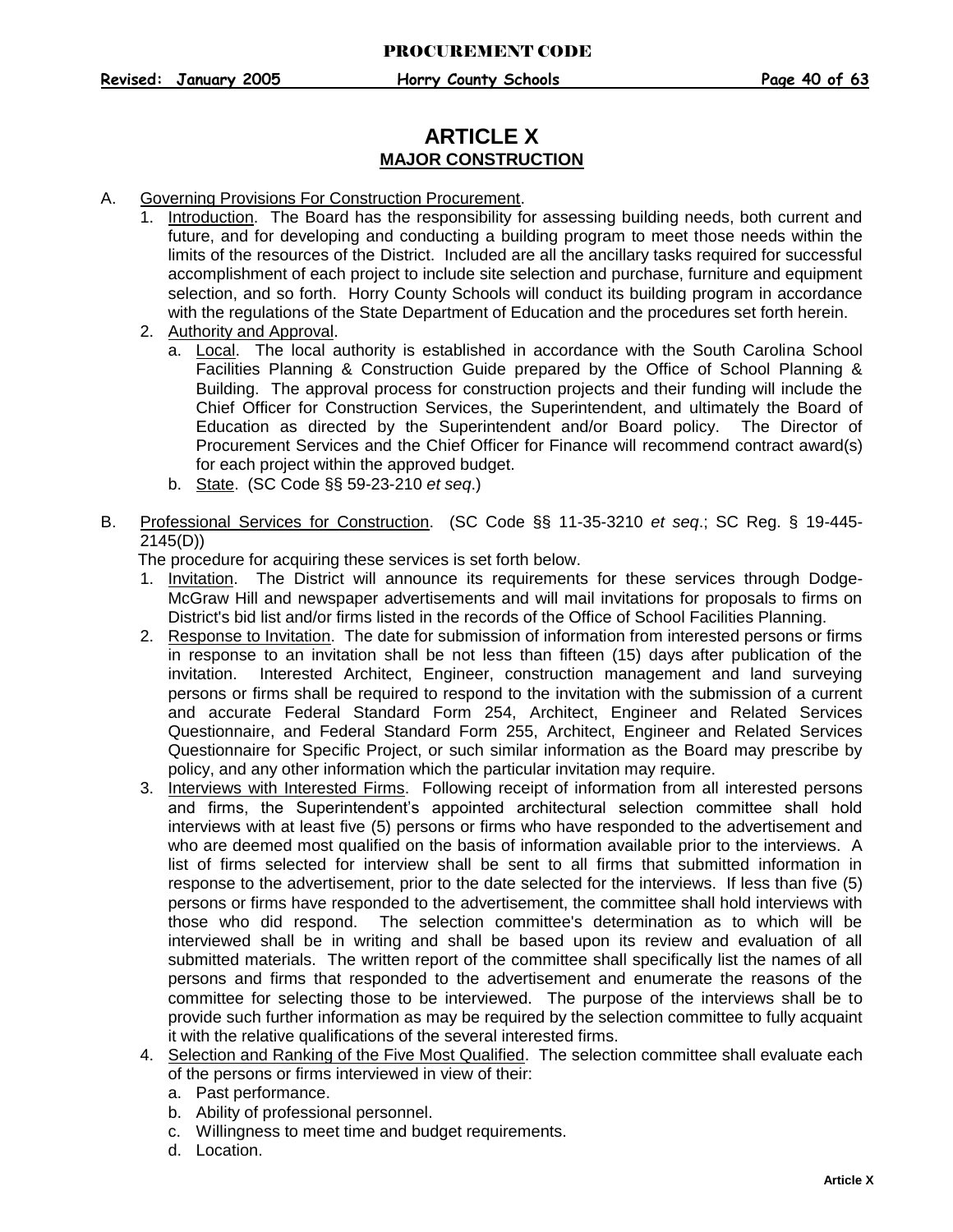- e. Recent, current and projected work loads of the firms.
- f. Creativity and insight related to the project.
- g. Related experience on similar projects.

Based upon these evaluations, the selection committee shall select the five (5) , which, in its judgment, are the most qualified, ranking the five (5) in priority order. The selection committee's report ranking the five (5) chosen persons or firms shall be in writing and shall include data substantiating its determinations. When the ranking report is final, written notification of the election and order of preference shall be immediately sent to all that responded to the selection committee's invitation to submit information.

- 5. Negotiation of Contract. The Superintendent, Chief Officer for Construction Services or their designees shall negotiate a contract for services with the most qualified person or firm at a compensation which is fair and reasonable to the District. Should the Superintendent, Chief Officer for Construction Services or other designee be unable to negotiate a satisfactory contract with this person or firm, negotiations shall be formally terminated. Negotiations shall commence in the same manner with the second and then the third, fourth and fifth most qualified until a satisfactory contract has been negotiated. If no agreement is reached with one (1) of the five (5), additional persons or firms in order of their competence and qualifications shall be selected after consultation with the selection committee, and negotiations shall be continued in the same manner until agreement is reached. Once agreement has been reached, either the Superintendent, Chief Officer for Construction Services, designee or the selection committee will submit its recommendation to the Board for approval. Upon Board approval, the Superintendent or his designee will be authorized to execute a contract with the selected person or firm. If Board approval is not received, additional persons or firms shall be selected in order of their competence and qualifications by the selection committee and negotiations shall be continued in the same manner until further agreement and Board approval is received.
- 6. Non-Architect Approvals and Projects. Where agreed to in advance by the Office of School Facilities, the services of the architect may be deleted and comparable basic services of a professional engineer, landscape architect or other specialist may be substituted, as provided for in the Guide §106.
- 7. Exception for Small Architect, Engineer, and Land Surveying Services. The District may secure Architect, Engineer or land surveying services, which are estimated not to exceed \$25,000 by direct negotiation and selection. In this event, the following sequence will be followed:
	- a. Maximum Fees Payable for Single Procurement. Services, which are estimated not to cost in excess of \$25,000, may be acquired by direct negotiation and selection, taking into account the:
		- i. Nature of the project.
		- ii. Proximity of the Architect, Engineer or land surveying services to the project.
		- iii. Capability of the architect, engineer, or land surveyor to produce the required services within a reasonable time.
		- iv. Past performance.
		- v. Ability to meet project budget requirements.
	- b. Maximum Fees Payable to One (1) Person or Firm. Fees paid during the twenty-four (24) month period immediately preceding negotiation of small contracts by the District for professional services performed by any one (1) architectural, engineering or land-surveying firm pursuant to this section shall not exceed \$75,000. The Director of Procurement will verify through Accounts Payable the fees paid by the District during the fiscal year immediately preceding the fiscal year in which the negotiations are occurring and during the fiscal year in which the negotiations are occurring.
	- c. Splitting of Large Projects Prohibited. No project may be subdivided for the purpose of circumventing these provisions.
	- d. Authorizing Services. A purchase order shall be used to authorize these services.
- 8. Construction Work Prohibited by Architect or Engineer. No architect or engineer performing design work, or construction manager performing construction management services pursuant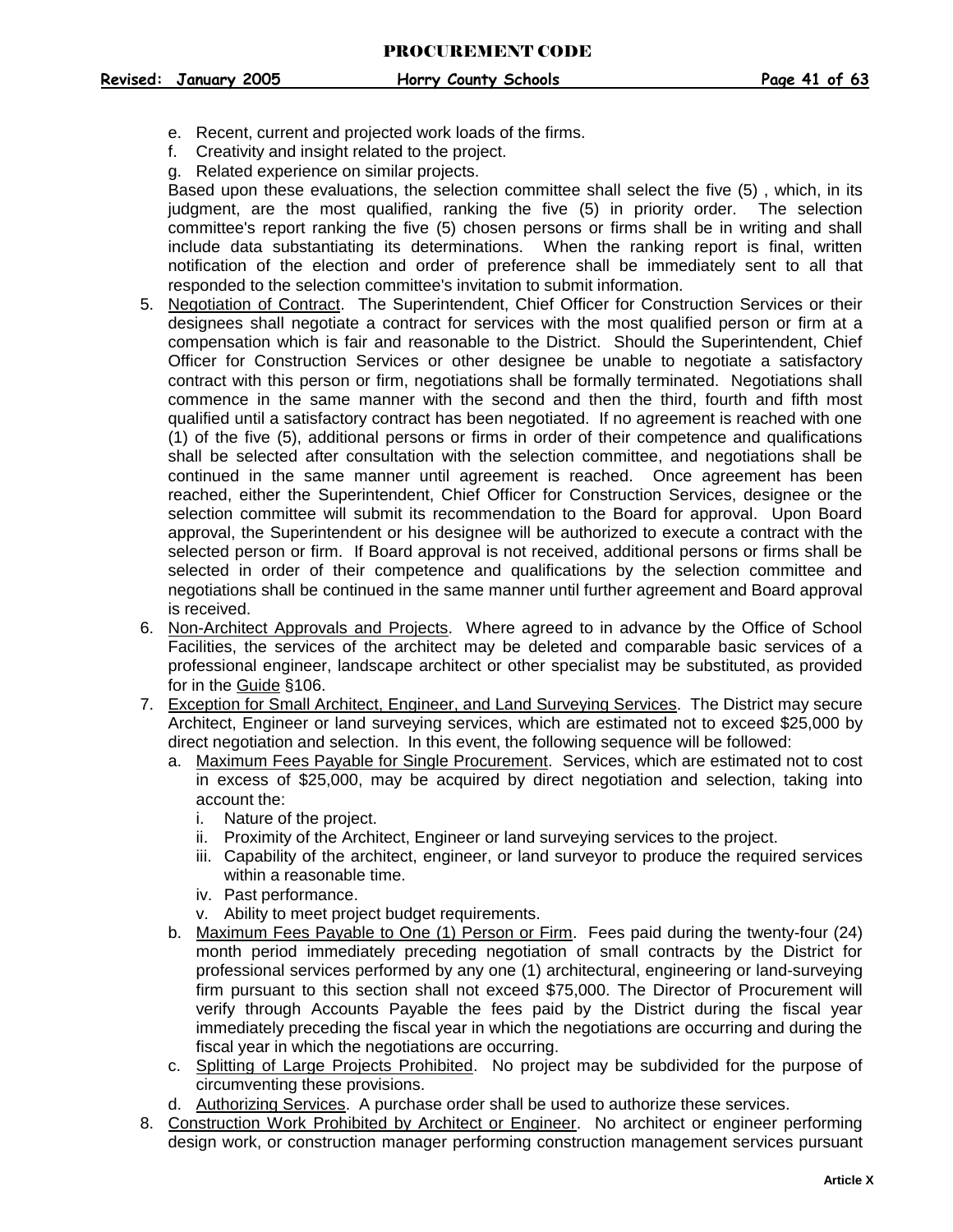to a contract awarded under any provision of this Article may perform other work on that project as a Contractor or subcontractor either directly or through a business in which he architect, or his architectural or engineering construction management firm has greater than a five percent (5%) interest. For purposes of this section, safety compliance and other incidental construction support activities performed by the construction manager are not considered work performed as a Contractor or subcontractor. Should the construction manager perform or be responsible for safety compliance and other incidental construction activities, and these support activities are in noncompliance with the provisions of S.C. Code Ann. § 41-15-210, then the construction management firm is subject to all applicable fines and penalties.

- <span id="page-42-0"></span>C. Real Property Acquisition. (SC Code §§ 59-19-180 *et seq.*; Guide, Division 2)
	- 1. Site Acquisition. Site purchase will be scheduled on the long range capital improvements priority list the same as building projects. Once a site purchase is scheduled the following sequence of events is used:
		- a. Identify the general area in which the site is needed. This is done by identifying the attendance areas to be served by the proposed school. Since the proposed building will have a life expectancy of fifty (50) years or greater, it is essential that an evaluation of the area be made on a long-term basis.
		- b. Identify several vacant tracts in the area of interest. Compare and contrast these sites in terms of access, utilities, topography, zoning, services, costs, etc.
		- c. Obtain an appraisal of the several most advantageous sites.
		- d. Obtain State Department of Education approval pursuant to S.C. Code Ann. § 59-23-310.
		- e. If negotiations are successful, complete the transaction according to the Board and the State Department of Education procedures. If negotiations are unsuccessful, switch attention to the second most advantageous site.
		- f. If unable to successfully negotiate the purchase of a satisfactory site, condemnation can be used. See the following section.
	- 2. Condemnation. Condemnation can be used to acquire property under certain conditions. Essentially, condemnation is for circumstances where no usable property can be acquired at or around market value. To exercise condemnations follow this sequence.
		- a. Obtain from the Board a Resolution of Need, stating that the subject property is necessary for school purposes. The Board should also authorize the administration to proceed through legal channels to acquire the property through condemnation.
		- b. With condemnation authorized, make a final effort to negotiate an agreement with the property owner.
		- c. If negotiations are still unsuccessful, instruct the school attorney to proceed with condemnation.
- <span id="page-42-1"></span>D. Construction Contracting Administration. (SC Code § 11-35-3010; SC REG. § 19-445-2145; Guide, Division 8)

To the extent clearly applicable, particularly with regard to required specifications, the District will adhere to the South Carolina School Facilities Planning and Construction Guide ("Guide") administered by the Office of School Facilities Planning. However, given the size and scope of the District's building program needs, the Horry County Schools Board of Education finds that the Guide is inadequate to assure that the purposes of this Procurement Code are met during the initial phases of District construction projects. Therefore, to serve the purposes of this Code and to ensure operations are substantially similar to the State Procurement Code, the following specific bidding and contracting procedures are hereby adopted, and are to be interpreted and applied consistent with the interpretations and applications of the parallel and analogous provisions of the South Carolina State Consolidated Procurement Code, including implementing Regulations of the Budget and Control Board, and administrative decisions of the State Procurement Review Panel. The District may seek opinions and assistance from appropriate State officers for the purpose of administering this Code and resolving any controversies arising hereunder with regard to construction projects.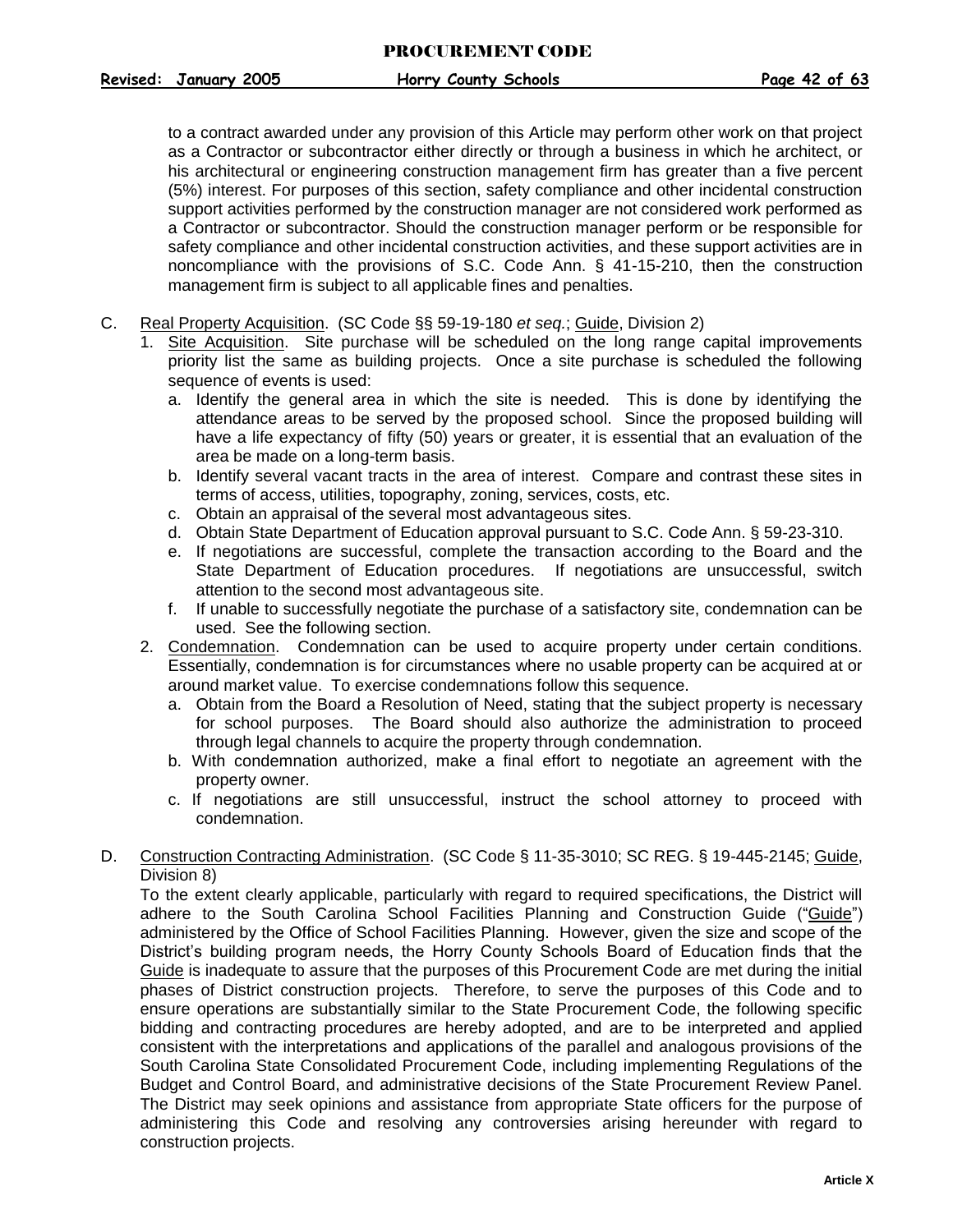**Revised: January 2005 Horry County Schools Page 43 of 63**

- <span id="page-43-0"></span>1. Selection of Method. The method of construction contracting administration used for a District construction project shall be determined to be that method which is most advantageous to the District and will result in the most timely, economical, and successful completion of the construction project. The District shall select the appropriate method of construction contracting administration for a particular project and shall state in writing the facts and considerations that led to the selection of that particular method. The District shall make a written determination that must be reviewed by the Director of Procurement Services. The determination shall describe the construction contracting method chosen and set forth the facts and considerations, which led to the selection of that method. This determination shall demonstrate that the requirements and financing of the project were all considered in making the selection. In selecting the construction contracting method, the District should consider the results achieved on similar projects in the past and the methods used. Consideration should be given to all appropriate and effective methods and their comparative advantages and disadvantages and how they might be adapted or combined to fulfill District requirements. The District shall have sufficient flexibility in formulating the project delivery approach on a particular project to fulfill the District's needs. In each instance, consideration should be given to all the appropriate and effective means of obtaining both the design and construction of the project. Before choosing the construction contracting method, a careful assessment must be made of requirements the project must satisfy and those other characteristics that would be in the best interest of the District. The amount and type of financing available for the project is relevant to the selection of the appropriate construction contracting method including what sources of funding are available. The District should consider whether a price could be obtained that is fair and reasonable when considered together with the benefit to the District potentially obtainable from such a contract.
- <span id="page-43-1"></span>2. Construction Services Procurement Procedures. (SC Code § 11-35-3020)
	- a. Source Selection. All District construction contracts should normally be awarded by competitive sealed bidding except as provided in cases of procurements not exceeding twenty-five thousand dollars (\$25,000), sole-source procurements, or emergency procurements. Competitive sealed proposals (see paragraph c. below) and multi-step sealed bidding shall not be used, except in such cases as may be authorized by the Superintendent.
	- b. Competitive Sealed Bidding Procedure. Competitive sealed bidding shall be performed in a manner not inconsistent with  $\S$  8.04(6) of the Guide and subject to the provisions of this Code governing competitive sealed bidding except as addressed by a specific provision set forth in this Article:
		- i. Invitation for Bids. (SC Code § 11-35-3020(2)(a)) In lieu of Article IV of this Code, the following provisions apply. The Procurement Department shall be responsible for developing a formal invitation for bid for each District construction project subject to competitive sealed bidding. The invitation shall include, but not be limited to, all contractual terms and conditions applicable to the procurement, except that all applicable provisions of this Code may be incorporated by reference. A copy of each invitation for bids shall be adequately formally advertised; the manner in which this official publication shall be published, the content of the publication itself, the frequency of the publication, the method of subscription to the publication, and the manner by which the publication will be distributed shall be decided by the Director of Procurement Services and shall not be inconsistent with the § 8.04 of the Guide.
		- ii. Construction Subcontractors. (SC Code § 11-35-3020(2)(b))
			- a) The Procurement Department, in consultation with the Architect, Engineer assigned to the project, shall identify by specialty in the invitation for bids all subcontractors, as defined by applicable documents of the American Institute of Architects, who are expected to perform work to the prime Contractor to or about the construction when those subcontractors' contracts are each expected to exceed three percent (3%) of the prime Contractor's total base bid. In addition, the Procurement Department, in consultation with the Architect, Engineer assigned to the project, may identify by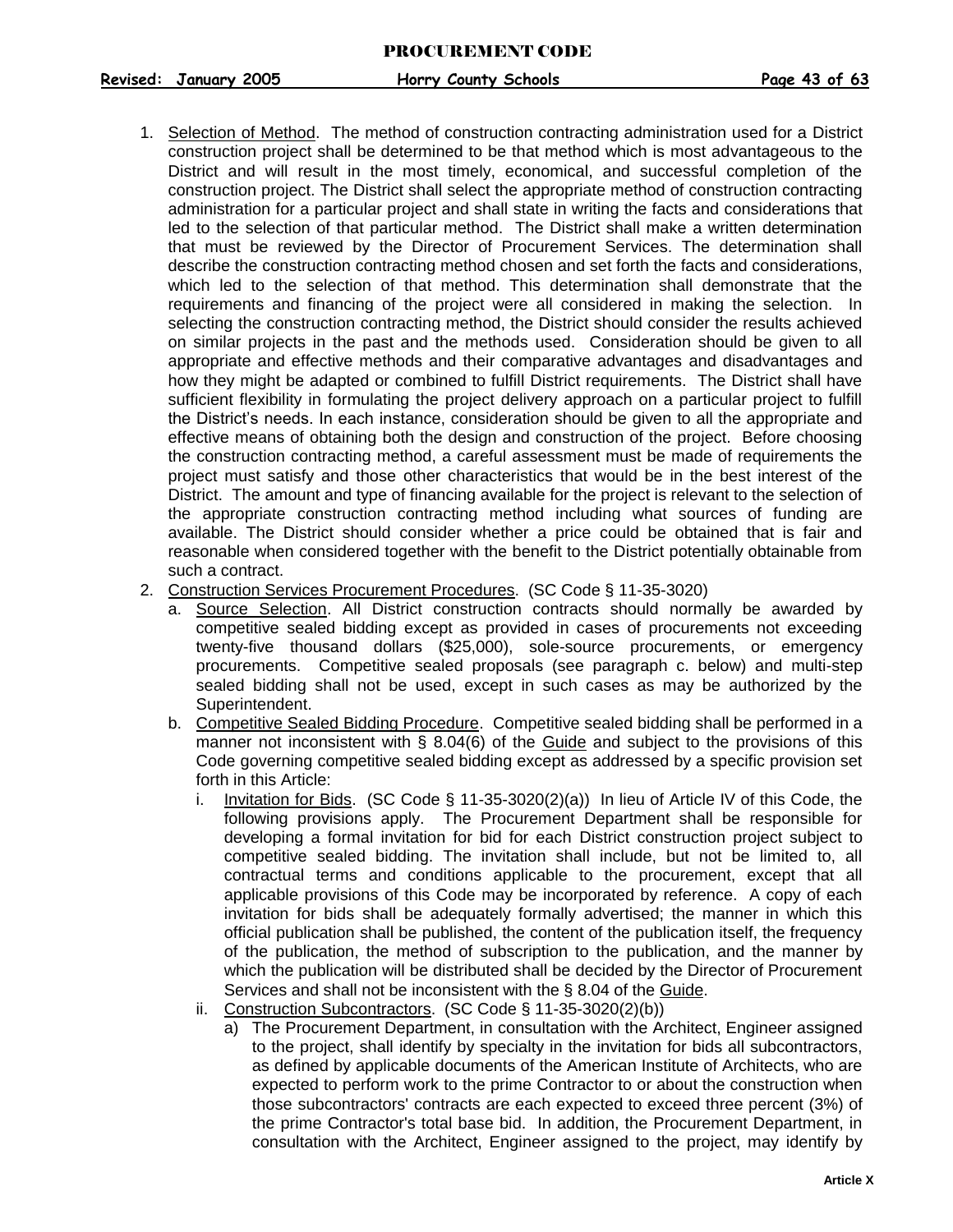specialty in the invitation for bids any additional subcontractors who are expected to perform work that is vital to the project. The determination of which subcontractors are included in the list provided in the invitation for bids is not protestable under this Code.

- b) Any Bidder in response to an invitation for bids shall set forth in his bid the name of only those subcontractor(s) that will perform the work as identified in the invitation for bids. If the Bidder determines to use his own employees to perform any portion of the work for which he would otherwise be required to list a subcontractor and if the Bidder is qualified to perform such work under the terms of the invitation for bids, the Bidder shall list himself in the appropriate place in his bid and not subcontract any of that work except with the approval of the District for good cause shown. Failure to complete the list provided for in the invitation for bids renders the Bidder's bid unresponsive.
- c) No prime Contractor to whom the contract is awarded shall substitute any person as subcontractor in place of the subcontractor listed in the original bid, except for one
	- (1) or more of the following reasons:
	- (1) Upon a showing satisfactory to the District by the Contractor that a subcontractor who was listed is not financially responsible.
	- (2) Upon a showing satisfactory to the District by the Contractor that the scope of work bid by a listed subcontractor did not include a portion of the work required in the plans and specifications, and the exclusion is not clearly set forth in the listed subcontractor's original bid.
	- (3) Upon a showing satisfactory to the District made by the Contractor that the subcontractor was listed as a result of an inadvertent clerical error.
	- (4) Upon a showing satisfactory to the District by the Contractor that the listed subcontractor failed or refused to submit a performance and payment bond when requested by the prime Contractor after the subcontractor had represented to the prime Contractor that he could obtain a performance and payment bond.
	- (5) Upon a showing satisfactory to the District by the Contractor that the listed subcontractor is required to be licensed and does not have the license at the time it is required to perform; however, where a bid is non-responsive because at the Bid Opening it lists a subcontractor who, at the moment the bid was submitted, was not sufficiently licensed under State law to perform the work for which it was listed, such non-responsiveness is not subject to cure by substitution.
	- (6) When the listed subcontractor fails or refuses to perform his subcontract.
	- (7) When the work of the listed subcontractor is found by the District to be substantially unsatisfactory.
	- (8) Upon mutual agreement of the Contractor and subcontractor.
	- (9) With the consent of the District for good cause shown.
- d) The request for substitution must be made to the District in writing. This written request does not give rise to any private right of action against the prime Contractor in the absence of actual malice.
- e) Where substitution is allowed, the prime Contractor, before obtaining prices from any other subcontractor, must attempt in good faith to negotiate a subcontract with at least one (1) subcontractor whose bid was received prior to the submission of the prime Contractor's bid. Nothing in this section affects a Contractor's ability to request withdrawal of a bid in accordance with the provisions of this Code.
- iii. Receipt and Safeguarding of Bids. See Article IV of this Code.
- iv. Bid Opening. The provisions of Article IV of this Code apply, except that the Procurement Department shall send all responsive Bidders a copy of the bid tabulation within ten (10) working days following the bid opening.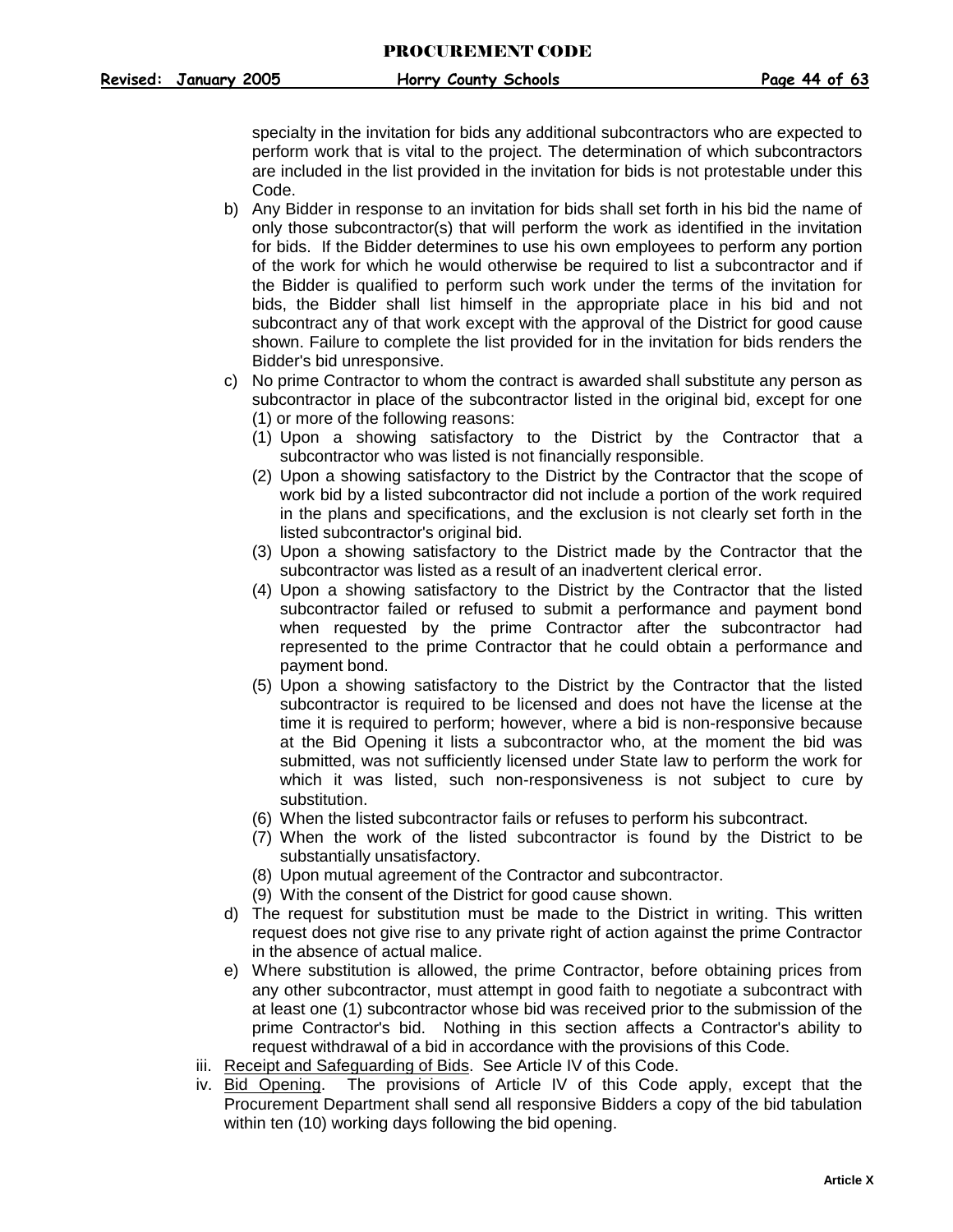- v. Bid Evaluation and Acceptance.
	- a) After the bids are opened, they shall be irrevocable for the period specified in the invitation for bids or instructions to Bidders. Bids must be accepted unconditionally without alteration or correction, except as otherwise authorized in this Code. Specific criteria for evaluation of the responsiveness of bids and responsibility determinations shall be as published in the Bid Instructions and related project documents for each project, including the mandatory clauses established in this Code; provided however, that any provision of law which preempts the project documents — including but not limited to provisions of federal law or regulations applicable to specific projects, or the State Contractor licensure laws — necessarily must also be considered in making responsiveness and responsibility determinations for each bid.
	- b) Identification of the apparent low Bidder will be based on the "base bid" work and the alternates, if any, which the District actually chooses to implement.
- vi. Correction or Withdrawal of Erroneous Bids. Correction or withdrawal of inadvertently erroneous bids before bid opening, withdrawal of inadvertently erroneous bids after award, or cancellation of awards or contracts after award but prior to performance may be permitted.
	- a) Prior to the bid opening date and time, a bid submitted may be modified or withdrawn by notice to the District's Director of Procurement Services. Any modifications to a response prior to bid opening must be handled in the same manner as the response to the competitive sealed bidding. Such notice shall be in writing with the signature of the individual signing the original bid documents and shall be mailed or hand delivered to the Office of Procurement Services to be received no later than the bid opening date and time. No explanation for withdrawal is required. If sufficient time does not allow for delivery of the bid withdrawal by the bid opening date and time, a facsimile may be transmitted prior to the bid opening date and time. A change in any base bid, alternate bid or unit pricing amounts shall be worded so as not to reveal the original amount submitted in the sealed bid. Should the change in base bid or any alternate bid result in an overall increase in the total bid price, the Bidder shall be required to submit a revised bid security for the corrected bid price or a confirmation from the bond surety that the difference is incorporated in the original Bid Bond. A withdrawn bid may be resubmitted up to the published bid opening date and time provided it is in full conformance with the Bid Instructions at the time of resubmission.
	- b) After bid opening no changes in bid prices or other provisions of bids prejudicial to the interest of the District or fair competition shall be permitted. Except as otherwise provided, all decisions to permit the correction or withdrawal of bids, or to cancel awards or contracts after award but prior to performance, shall be supported by a written determination of appropriateness made by the Director of Procurement Services. A Bidder must submit in writing a request to withdraw a bid to the Director of Procurement Services. Each written request must document the fact that the Bidder's mistake is clearly an error that will cause the Bidder substantial loss, as set forth in paragraph c) below. To maintain the integrity of the competitive sealed bidding system, a Bidder shall not be permitted to correct a bid mistake after bid opening that would cause such Bidder to have the low bid unless the mistake, in the judgment of the Director of Procurement Services, is clearly evident from examining the bid document.
	- c) For the District to give consideration to the withdrawal after the bid opening date and time, when a clerical error has been made, the following conditions shall be met:
		- (1) A request for withdrawal is received by the District's Director of Procurement Services, in writing, on company stationery, via United States mail or facsimile,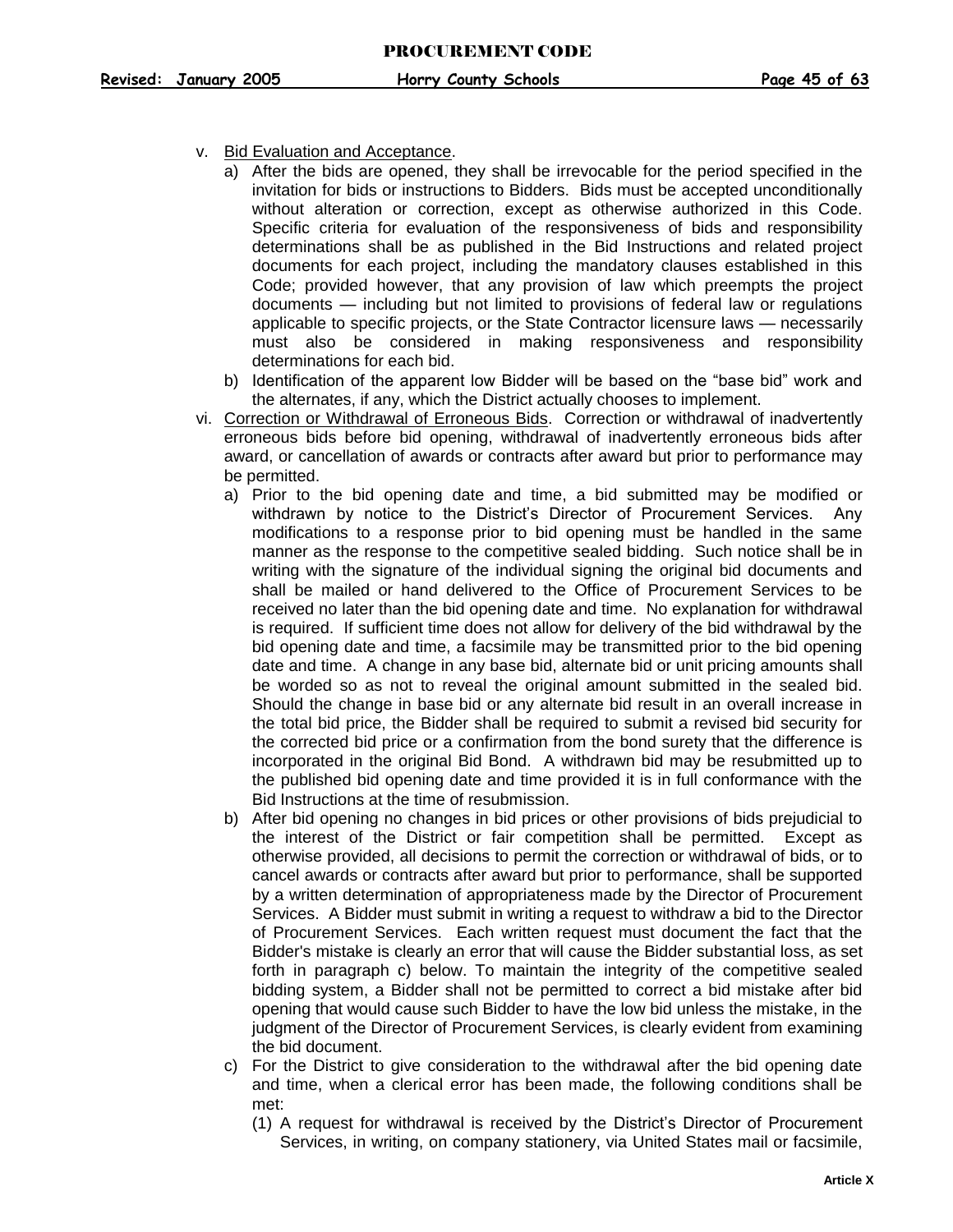with the signature of the original signatory on the Official Bid Form within three (3) consecutive days following the bid opening date and time; and

- (2) The bid was submitted in good faith; and
- (3) The mistake was a clerical error, such as misplacement of a decimal point rather than an error in judgment; and
- (4) Objective evidence drawn from the original work papers, documents, and other materials used in the preparation of the bid demonstrates clearly that the mistake was an unintentional error in arithmetic or other such mistake; and
- (5) The bid price is substantially lower than the next lowest bid indicating a mistake may have been made, and requiring the Bidder to honor the bid price would be unconscionable.
- d) Negligence or error on the part of any Bidder in preparing a bid confers no right of withdrawal or modification after the bid opening date and time. The decision of the District to accept or not accept the withdrawal or modification of a bid after the bid opening date and time shall be solely at the discretion of the District's Director of Procurement Services and in accordance with this Code.
- e) No Bidder who is permitted to withdraw a bid shall, for compensation, supply any material or labor to or perform any subcontract or other services for the Bidder to whom the contract is awarded or shall otherwise benefit from the contract.
- vii. Notice of Intent to Award. (SC Code § 11-35-3020(2)(c))
	- a) Unless there is a compelling reason to reject bids, Notice of Intent to Award a contract to the lowest responsive and responsible Bidder whose bid meets the requirements set forth in the invitation for bids shall be given by posting such notice at a location which has been specified in the invitation for bids. The invitation for bids and the posted notice must contain a statement of the Bidder's right to protest under this Code and the date and location of posting must be announced at bid opening. In addition to posting notice as provided above, the Procurement Department shall promptly send all responsive Bidders a copy of the notice of intended award and of the bid tabulation. Such mailed notice must indicate the posting date and must contain a statement of the Bidder's right to protest under this Code.
	- b) For purposes of this Article, the Notice of Intent to Award does not constitute "award." Award occurs when the contract is executed between the Contractor and the District, and not sooner. A determination of responsibility must be made before award.
	- c) Sixteen (16) days after notice is given the District may enter into a contract with the Bidder named in the Notice of Intent to Award. If, after bid opening, only one (1) bid is received and determined to be responsive and responsible and within the District's construction budget, award may be made without the sixteen (16) day waiting period.
- viii. Negotiations After Unsuccessful Competitive Sealed Bidding. (SC Code § 11-35- 3020(2)(d) When bids received pursuant to an invitation for bids exceed available funds and it is determined in writing by the District that circumstances will not permit the delay required to re-solicit competitive sealed bids, a contract may be negotiated pursuant to this section with the lowest responsible and responsive Bidder, provided that this base bid, less any deductive alternates, does not exceed available funds by an amount greater than five percent (5%) of the construction budget established for that portion of the work. The District may change the scope of the work to reduce the cost to be within the established construction budget but shall not reduce the cost below the established construction budget more than ten percent (10%) without approval of the Superintendent. When the lowest base bid received pursuant to an invitation for bids exceeds approved available funds and the District is able to identify additional funds for the project in the amount of the difference between the lowest base bid and the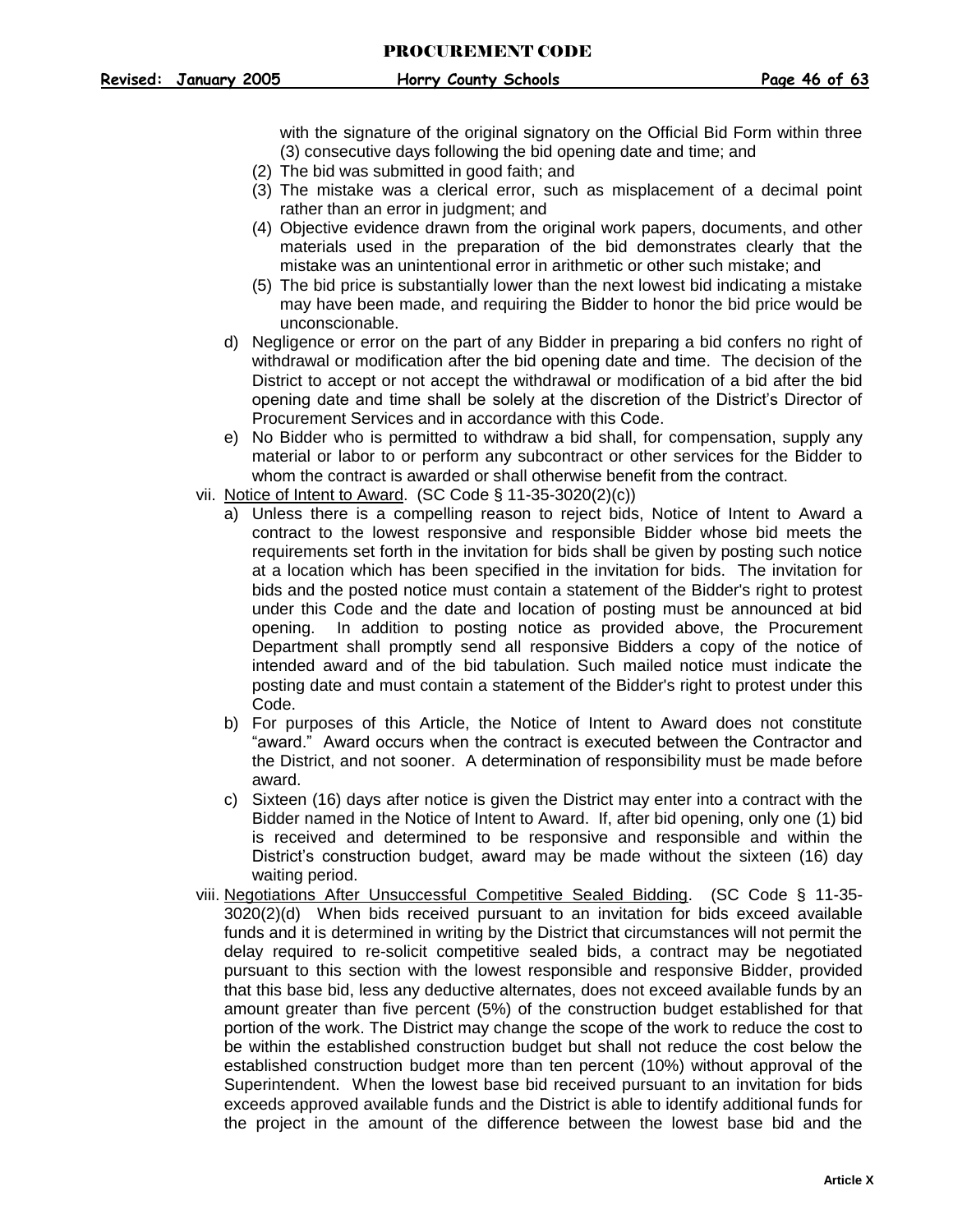approved available funds for the project, the administration shall submit its request to use such additional funds to the Superintendent for approval.

- c. Competitive Sealed Proposals. (SC Reg. § 19-445.2095(F)). Article IV(B)(9)(j) of this Code provides that the following types of services or construction may be procured by competitive sealed proposals:
	- i. Architect/Engineer services and construction services to be awarded in the same contract for an indefinite delivery of a specialized service (e.g. Hazardous waste remedial action).
	- ii. Design/Build or Lease/Purchase contracts where there must be selection criteria in addition to price.
	- iii. Energy conservation or other projects to be financed by vendors who will be paid from the District's savings.
	- iv. Supplies, services, or construction, where consideration of alternative methods or systems would be advantageous to the District.
- <span id="page-47-1"></span><span id="page-47-0"></span>E. Bonds And Security. (SC Code § 11-35-3030; SC Reg. § 19-445-2145(C))
	- 1. Bid Security.
		- a. Requirement for Bid Security. Bid security is required for all competitive sealed bidding for construction contracts in excess of one hundred thousand dollars (\$100,000), such other contracts as may be prescribed by the Office of School Facilities, and where otherwise required by State law. Bid Security shall be a certified cashier's check or a bond provided by a surety company licensed in South Carolina with an "A" minimum rating of performance as stated in the most current publication of "Best Key Rating Guide, Property Liability", which company shows a financial strength rating of at least five (5) times the contract price. In the case of a construction contract under one hundred thousand dollars (\$100,000), the agency may, with the approval of the Superintendent or designee, allow the use of a "B" rated bond when bid security is required. Each bond shall be accompanied by a "Power of Attorney" authorizing the attorney-in-fact to bind the surety.
		- b. Amount of Bid Security. Bid security shall be in an amount equal to at least five percent (5%) of the amount of the bid at a minimum.
		- c. Rejection of Bids for Noncompliance with Bid Security Requirements. When the invitation for bids requires security, noncompliance requires that the bid be rejected except that a Bidder who fails to provide bid security in the proper amount or a bid bond with the proper rating shall be given one (1) working day from bid opening to cure such deficiencies. If the Bidder cannot cure these deficiencies within one (1) working day of bid opening, his bid shall be rejected.
		- d. Withdrawal of Bid. If a Bidder is permitted to withdraw its bid before bid opening pursuant to the provisions on Withdrawal of Bids in this Code no action shall be had against the Bidder or the bid security.
	- 2. Contract Performance and Payment Bonds.
		- a. Required Bonds. When a Notice of Intent to Award is acknowledged by a Contractor, the following bonds or security shall be delivered with the Contractor's acknowledgement of the Notice of Intent to Award to the Procurement Department, and shall become binding on the parties upon the execution of the contract:
			- i. A performance bond satisfactory to the District, executed by a surety company meeting the criteria established set forth below, or otherwise secured in a manner satisfactory to the District, in an amount equal to one hundred percent (100%) of the price specified in the contract.
			- ii. A payment bond satisfactory to the District, executed by a surety company meeting the criteria established below, or otherwise secured in a manner satisfactory to the District, for the protection of all persons supplying labor and material to the Contractor or its subcontractors for the performance of the work provided for in the contract. The bond shall be in an amount equal to one hundred percent (100%) of the contract price.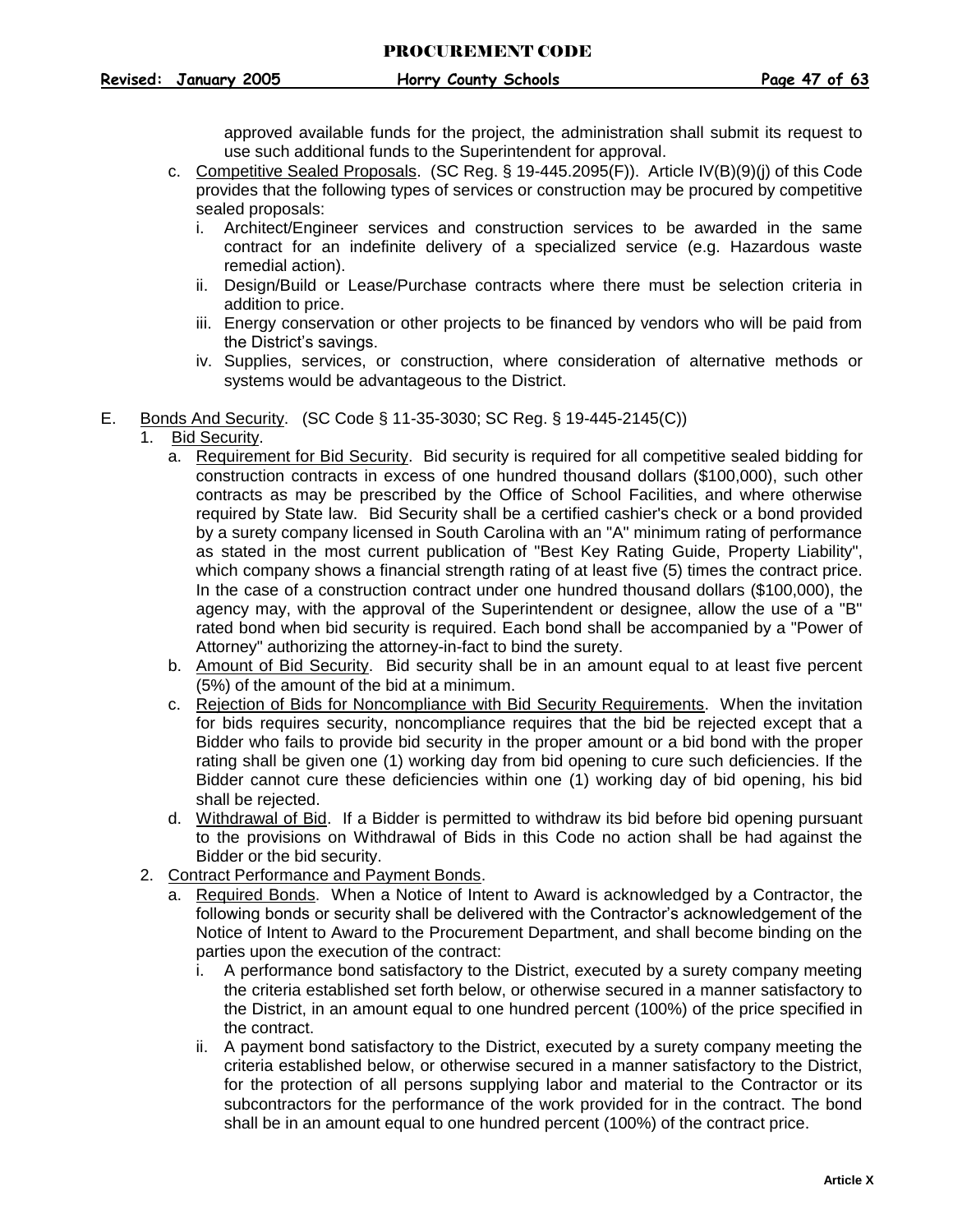- iii. In the case of a construction contract valued at one hundred thousand dollars (\$100,000) or less, the District may waive the requirements of (1) and (2) above, provided that the District is protected.
- iv. Criteria. The Contractor shall provide a certified cashier's check in the full amount of the Performance and Payment Bonds or may provide, and pay for the cost of, Performance and Payment Bonds in the form of AIA Document A311 "Performance Bond and Labor and Material Bond," as may be amended by the District. The District will supply the required version of Document A311 or District form. Each bond shall be in the full amount of the Contract Sum, issued by a Surety Company licensed in South Carolina with an "A" minimum rating of performance as stated in the most current publication of "Best Key Rating Guide, Property Liability", which company shows a financial strength rating of at least five (5) times the contract price. In the case of construction under \$100,000, the District may, with the approval of the Superintendent or designee, allow the use of a "B" rated bond when bid security is required. Each bond shall be accompanied by a "Power of Attorney" authorizing the attorney-in-fact to bind the surety.
- b. Authority to Require Additional Bonds. Nothing in this section shall be construed to limit the authority of the Superintendent to require a performance bond or other security in addition to these bonds, or in circumstances other than specified in item (a) of such subsection, when the District deems such bonds to be in the best interests of the District.
- c. Suits on Payment Bonds. S.C. Code Ann. § 11-35-3020(2)(c)-(d) provides for legal actions on payment bonds.
- d. Bond Copies. Any person may request and obtain from the Procurement Department a certified copy of a bond upon payment of the cost of reproduction of the bond and postage, if any. A certified copy of a bond shall be prima facie evidence of the contents, execution and delivery of the original.
- e. Additional Bond Requirements. See S.C. Code §29-6-250 for additional bond requirements for projects over \$50,000.
- <span id="page-48-0"></span>3. Retention. (SC Code § 11-35-3030(4))
	- a. Maximum amount to be withheld. In any contract or subcontract for construction which contract or subcontract provides for progress payments in installments based upon an estimated percentage of completion, with a percentage of the contract's proceeds to be retained by the District or general Contractor pending completion of the contract or subcontract, the retained amount of each progress payment or installment shall be no more than ten percent (10%).
	- b. Release of Retained Funds. When the work to be performed on a District construction project or pursuant to a District construction contract is to be performed by multiple prime Contractors or by a prime Contractor and multiple subcontractors, the work contracted to be done by each individual Contractor or subcontractor will be considered a separate division of the contract for the purpose of retention. As each such division of the contract is certified as having been completed that portion of the retained funds which is allocable to the completed division of the contract shall be released forthwith to the prime Contractor, who shall, within ten (10) days of its receipt, release to the subcontractor responsible for the completed work the full amount of any retention previously withheld from him by the prime Contractor.
- <span id="page-48-1"></span>F. Contract Clauses And Their Administration (SC Code § 11-35-3040)
	- 1. Contract Clauses. Horry County Schools construction contracts and subcontracts may include clauses providing for adjustments in prices, time of performance and other appropriate contract provisions including but not limited to:
		- a. The unilateral right to order in writing:
			- i. All changes in the work within the scope of the contract.
			- ii. All changes in the time of performance of the contract that do not alter the scope of the contract work.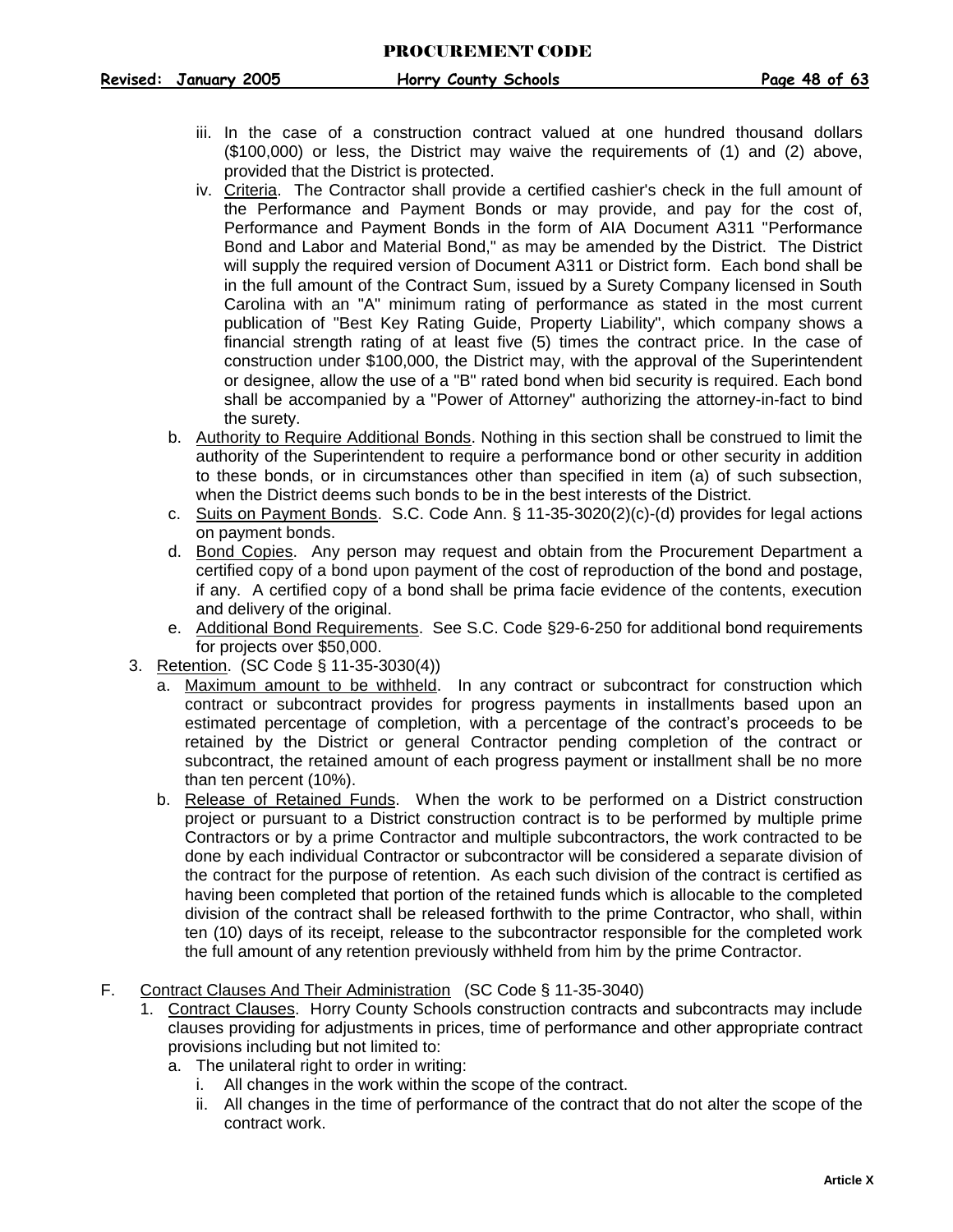- 
- iii. Variations occurring between estimated quantities of work in the contract and actual quantities.
- iv. Suspension of work.
- v. Site conditions differing from those indicated in the contract or ordinarily encountered, except that differing site condition clauses promulgated by the Board need not be included in a contract.
- vi. When the contract is negotiated.
- vii. When the parties have otherwise agreed with respect to the risk of differing site conditions.
- <span id="page-49-0"></span>2. Price Adjustments.
	- a. Adjustments in price pursuant to clauses promulgated under subsection F(1) of this section shall be computed and documented with a written determination. The price adjustment agreed upon shall approximate the actual cost to the Contractor and all costs incurred by the Contractor shall be justifiably compared with prevailing industry standards, including reasonable profit. Costs shall be properly itemized and supported by substantiating data sufficient to permit evaluation before commencement of the pertinent performance or as soon thereafter as practicable, and shall be arrived at through whichever one (1) of the following ways is the most valid approximation of the actual cost to the Contractor:
		- i. By unit prices specified in the contract or subsequently agreed upon.
		- ii. By the costs attributable to the events or situations under such clauses with adjustment of profits or fee, all as specified in the contract or subsequently agreed upon.
		- iii. By agreement on a fixed price adjustment.
		- iv. In such other manner as the contracting parties may mutually agree.
		- v. In the absence of agreement by the parties, through unilateral determination by the District of the costs attributable to the events or situations under such clauses, with adjustment of profit or fee, all as computed by the District and subject to the process for contract dispute resolution provided by this Code.
	- b. A Contractor shall be required to submit cost or pricing data if any adjustment in contract price is sought.
- <span id="page-49-1"></span>3. Additional Contract Clauses. The construction contracts and subcontracts may include clauses providing for appropriate remedies, which cover as a minimum:
	- a. Specified excuses for delay or nonperformance;
	- b. Termination of the contract for default;
	- c. Termination of the contract in whole or in part for the convenience of the District.
	- d. Liquidated damages in case of late completion and/or certification for occupancy.
- <span id="page-49-2"></span>4. Modification of Required Clauses. The Director of Procurement Services may vary the clauses referenced subsection F(1) and subsection F(3) of this section in any particular construction contract; provided, that any variations from the usual and customary clauses on these matters appearing in the District's standard construction contract models are supported by a written determination that states the circumstances justifying such variations; and provided, further, that notice of any such material variation be stated in the invitation for bids.
- <span id="page-49-3"></span>5. Changes to Architect, Engineer and Construction Contracts.
	- a. Change Orders which significantly change the scope of the project or cause the budget authorized for the project by the Superintendent to be exceeded shall be submitted for review by the Office of School Facilities and Planning when so required by the provisions of Guide § 9.05(c).
	- b. Change Orders which do not significantly change the scope of the project or exceed the budget authorized by the Board may be executed by the Superintendent or designee without prior approval.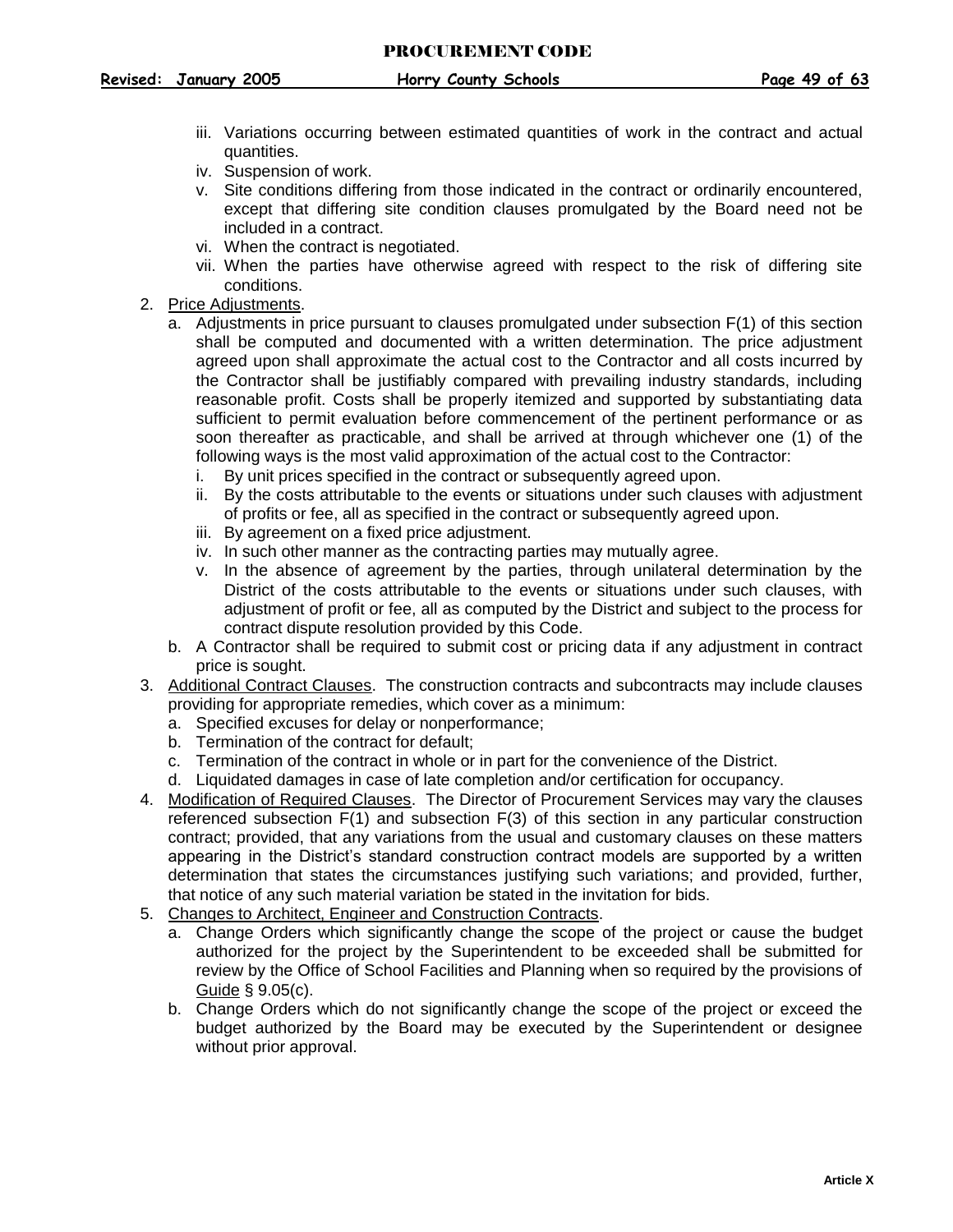**Revised: January 2005 Horry County Schools Page 50 of 63**

- <span id="page-50-0"></span>G. Cost Principles Regulations For Construction Contractors. The District may establish, in the construction project documents for each project, any cost principles, which shall be used to determine the allowability of, incurred costs for the purpose of reimbursing costs under provisions in construction contracts which provide for the reimbursement of costs.
- H. Sole Source Construction Procurement. See Article IV of this Code.
- I. Emergency Construction Procurement. See Article IV of this Code.
- <span id="page-50-1"></span>J. Indefinite Delivery.
	- 1. General Applicability. Indefinite delivery contracts may be awarded on an as-needed basis for construction services and for architectural-engineering and land surveying services pursuant to the procedure in this Article X.
		- a. Construction services. When construction services contracts are awarded, each contract shall be limited to a total expenditure of \$750,000.00 for a two-year period with individual project expenditures not to exceed \$150,000.00.
		- b. Architectural-engineering and Land Surveying Services. When architectural-engineering and land surveying services contracts are awarded, each contract shall be limited to a total expenditure of \$300,000.00 for a two-year period with individual project expenditures not to exceed \$100,000.00.
	- 2. Small Indefinite Delivery Contracts. Small indefinite delivery contracts for architectural, engineering and land surveying services may be procured as provided in subsection (B)(7) of Article X. A contract established under this section shall be subject to and included in the limitations for individual and total contract amounts provided subsection (B)(7)(a) and (b) of Article X.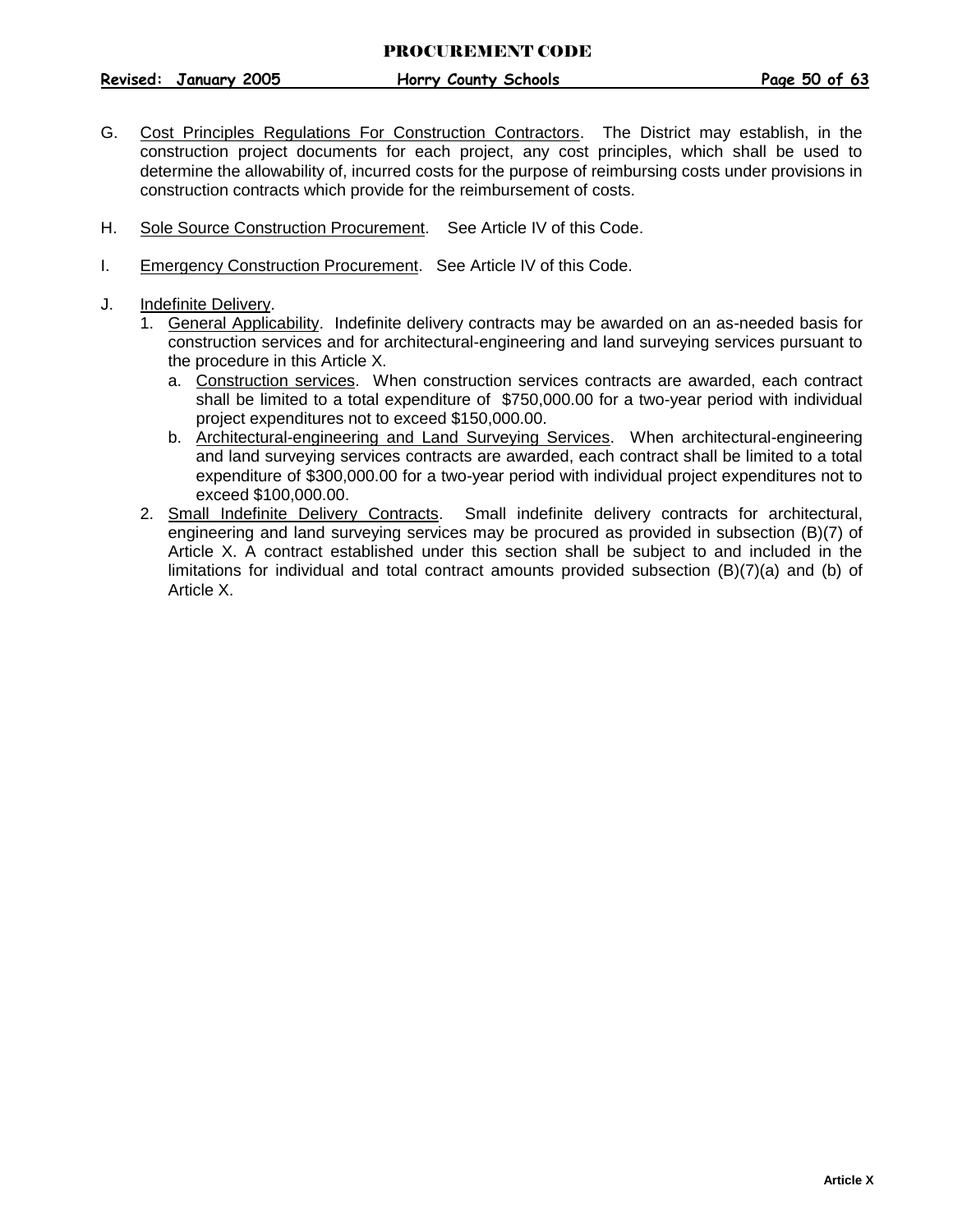## **ARTICLE XI DISPOSAL OF PROPERTY**

- <span id="page-51-5"></span><span id="page-51-4"></span><span id="page-51-3"></span><span id="page-51-2"></span><span id="page-51-1"></span><span id="page-51-0"></span>A. Disposal of Personal Property. (SC Code §§ 11-35-3810 *et seq.,* -4020; SC Reg. § 19-445.2150)
	- 1. Authority. The sale of all District-owned surplus supplies, equipment, and property not in actual public use shall be conducted by the District at such places and in such manner most advantageous to the District. The District shall deposit the proceeds from such sales, less expense of the sales, in an expense account of the general fund or capital fund.
	- 2. Disposition of Surplus Supplies. Surplus supplies and property shall be offered through competitive sealed bids or public auction. It is recognized, however, that some types and classes of items can be sold or disposed of more readily and advantageously by other means, including barter. In such cases, and also where the nature of the supply or unusual circumstances call for its sale to be restricted or controlled, the Procurement Director or designee may employ such other means, including, but not limited to, appraisal, provided such officer makes a written determination that such procedure is advantageous to the District. Only cashiers' checks, United States' currency or personal checks shall be accepted for sales of surplus supplies or property.
	- 3. Competitive Sealed Bidding.
		- a. Solicitation and Opening. Except as specially provided for herein, when competitive sealed bidding is used, the procedures of Article IV of this Code apply. When making sales by competitive sealed bidding, notice of the sale should be given at least once fifteen (15) days before the date set for opening bids. Notice shall be given by mailing a Notice of Sale to prospective Bidders, including those Bidders on lists maintained for this purpose, and by making the Notice of Sale publicly available. Newspaper advertisement may also be used. The Notice of Sale shall list the supplies or property offered for sale; designate their location and how they may be inspected; and state the terms and conditions of sale and instructions to Bidders including the place, date and time set for bid opening. Bids shall be opened publicly.
		- b. Award. Award shall be made in accordance with the provisions of the Notice of Sale to the highest responsive and responsible Bidder, provided that the price offered by such Bidder is acceptable to the Procurement Director. Where such price is not acceptable, the Procurement Director may reject the bids in whole or in part and negotiate the sale provided the negotiated sale price is higher than the highest responsive and responsible bid.
	- 4. Auctions. An experienced auctioneer to cry the sale and assist in preparation of the sale may sell supplies at auction. The solicitation to Bidders should stipulate, at a minimum, all the terms and conditions of any sale and the fact that the District retains the right to reject and all bids. Auctioneer services shall be obtained by competition in accordance with the Procurement Code and these Regulations.
	- 5. Allocation of Proceeds from Sale or Disposal of Surplus. (SC Code § 11-35-3820) The sale of all District owned supplies, equipment or property not in actual public use shall be conducted and directed by the Director of Procurement Services. Such sales shall be held at such places and in such manner as in the judgment of the Procurement Director will be most advantageous to the District. Unless otherwise determined sales shall be by either public auction or competitive sealed bid to the highest Bidder. Proceeds from the sale, lease or disposal of surplus supplies and property shall be deposited in the District general fund.
	- 6. Trade-in Sales. (SC Code § 11-35-3830) The District may trade in its tangible personal property if the original unit purchase price did not exceed \$5,000, as long as the trade in value is applied to the purchase of new items. When the original unit purchase price exceeds \$5,000, the District shall refer the matter to the Chief Financial Officer for disposition. The Chief Financial Officer shall have the authority to determine whether the property shall be traded in and the value applied to the purchase of new like items or classified as surplus and sold in accordance with the provisions of the Procurement Code. When the original purchase price exceeds \$100,000, the Chief Financial Officer shall make a written determination as to its reasonableness and report such trade-in transaction to the Board as information.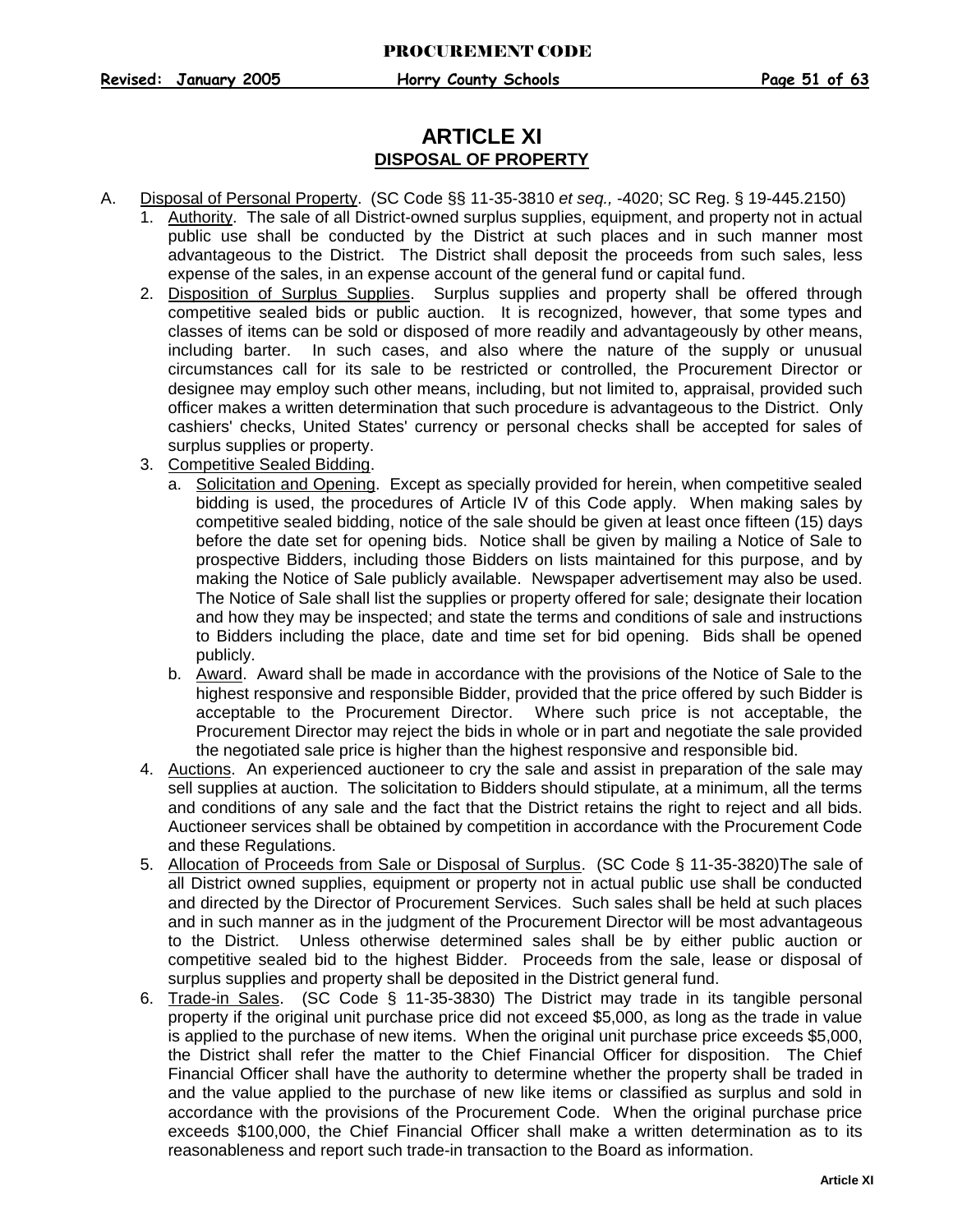- <span id="page-52-0"></span>7. Sale of Unserviceable Materials and Equipment ("Junk"). (SC Reg. § 19-445.2150(H)) The District may sell any supplies owned by it after such supplies have become entirely unserviceable and can properly be classified as "junk. It shall be the responsibility of the Fixed Assets Office to inspect and/or declare items as junk. Upon declaration as junk, if the owning agency determines to sell the property, it shall advertise the property in a newspaper of general circulation at least once fifteen (15) days prior to the sale. All sales of unserviceable supplies by the District shall be made in public to the highest Bidder, after advertising.
- <span id="page-52-3"></span><span id="page-52-2"></span><span id="page-52-1"></span>B. Disposition of Real Property. (SC Code §§ 59-19-90, -120, -125, -190, -250; § 59-23-310)
	- 1. Demolition. The Superintendent or designee must authorize demolition of structures.
	- 2. Moving. The Superintendent or designee must approve moving existing buildings.
	- 3. Sale. If the Superintendent determines that it is in the best interests of the District to dispose of real property owned or leased by the District, the disposal will be conducted under the general principles and procedures for either "competitive sealed bidding" or "competitive sealed proposals" set forth in this Code, *mutatis mutandis*.
		- a. Recovery of Useful Fixtures, Equipment, and Inventory. Prior to the disposal of any real property the District shall remove and recover useful fixtures, equipment, and inventory. Removal should occur prior to making the real property available for view by prospective purchasers, or items to be removed prior to conveyance should be clearly marked or described.
		- b. Appraisal. Prior to offering the real property for sale, an appraisal shall be obtained providing a basis for the value of the property.
		- c. Approvals. Where disposal of a parcel of land acquired with state funds after the year 1952 requires prior written approval of the State Board of Education, the offer of sale is contingent upon such approval.
		- d. Bid Deposit. All Bidders or proposers must submit a cashier's check or certified check with the bid or proposal, as the case may be, payable to the District in the amount of ten percent (10%) of the bid or value of the proposal. If a bid or proposal is accepted, the deposit is applied to the purchase price. If a Bidder or proposer defaults, the District may retain the deposit. Deposits on all bids and proposals not accepted are returned without interest or penalty.
		- e. Right of Rejection. Unless otherwise specifically set forth in the specific invitation for bids or request for proposals, Horry County Schools reserves the right to accept or reject any and all bids or proposals in whole or in part and to waive any informalities in the competitive bid or sealed proposals process; further, the District reserves the right to enter into any contract deemed to be in its best interests; finally, the District reserves the right to withdraw any property from the sale process at any time prior to closing, without liability of any kind whatsoever.
- <span id="page-52-4"></span>C. Unauthorized Disposal. (SC Reg. § 19-445.2150(I))

The ratification of an act of unauthorized and/or improper disposal of property by any persons without the requisite authority to do so by an appointment or delegation under the Procurement Code rests with the Procurement Director. In all cases, the Procurement Director shall prepare a written determination describing the facts and circumstances surrounding the act, corrective action being taken to prevent recurrence, and action taken against the individual committing the act and shall report the matter in writing to Chief Financial Officer within ten (10) days after the determination.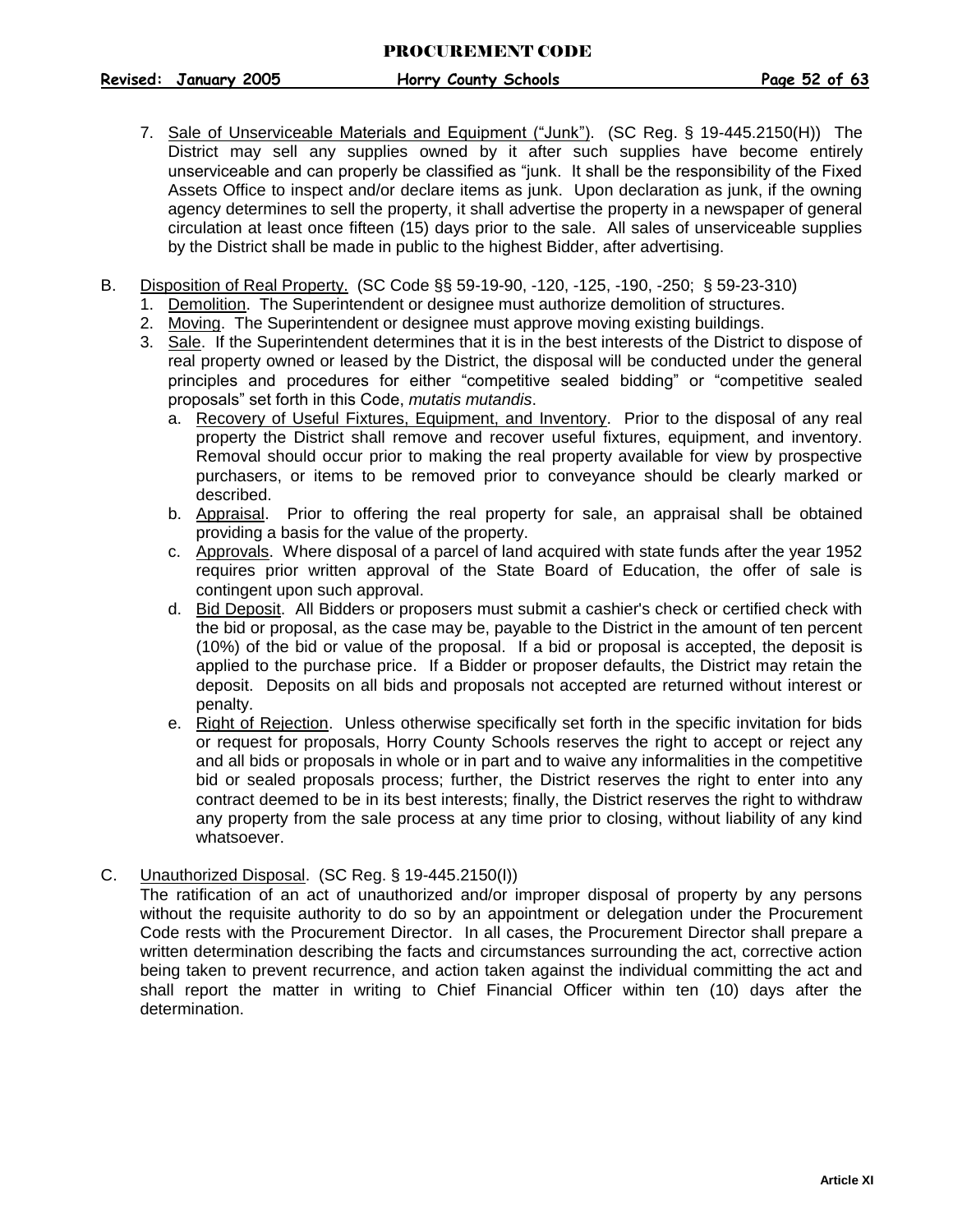## **ARTICLE XII LEGAL AND CONTRACTUAL REMEDIES**

#### <span id="page-53-0"></span>A. Resolving Protests.

- 1. Right to Protest and Exclusive Remedy. (SC Code § 11-35-4210(1))
	- a. Any prospective Bidder, Offeror, Contractor, or subcontractor who is aggrieved in connection with the solicitation of a contract shall protest to the Procurement Director in the manner stated below within fifteen (15) days of the date of issuance of the Invitation for Bids or Requests for Proposals or other solicitation documents, whichever is applicable, or any amendment thereto if the amendment is at issue.
	- b. Any actual Bidder, Offeror, Contractor, or subcontractor who is aggrieved in connection with the intended award or award of a contract shall protest to the Procurement Director in the manner stated below within fifteen (15) days of the date notification of intent to award is posted in accordance with this code.
	- c. The rights and remedies granted in this article to a disappointed Bidder, Offeror, Contractor, or subcontractor are to the exclusion of all other rights and remedies of such disappointed Bidder, Offeror, Contractor, or subcontractor against the District at common law or otherwise for the loss or potential loss of an award of a contract under the District's Procurement Code, Policies, and Regulations.
- <span id="page-53-1"></span>2. Protest Procedure. (SC Code § 11-35-4210(2)) A protest shall be in writing, submitted to the Procurement Director and shall set forth the grounds of the protest and the relief requested with enough particularity to give notice of the issues to be decided.
- <span id="page-53-2"></span>3. Authority. (SC Code § 11-35-4210(3)) The Procurement Director or designee thereof shall have authority, prior to the commencement of an administrative review, to settle and resolve a protest of an aggrieved Bidder, Offeror, Contractor or subcontractor, actual or prospective, concerning the solicitation or award of a contract. This authority shall be utilized in a manner consistent with this Code and any other applicable statutes, regulations, court decisions, Board policies, or administrative adjudicatory decisions governing the procurement of supplies, services, equipment and construction for the District.
- <span id="page-53-3"></span>4. Review and Decision. (SC Code § 11-35-4210(4)) If the protest is not resolved by mutual agreement, the Procurement Director shall promptly conduct an administrative review, which in his or her discretion may include, but shall not necessarily be limited to, requesting position statements from affected parties, conducting *ex parte* interviews, seeking the assistance and opinions of other government agencies, and holding one (1) or more conferences with the affected parties. In protests seeking to set aside a Notice of Intent to Award or similar act of the District, the party selected by the District for the intended award or intended contract promptly shall be notified of the protest, shall be a party to the protest, and may appear in the matter. After the review is complete, the Procurement Director shall issue a decision in writing within ten (10) days. The decision shall state the reasons for the action taken.
- 5. Notice of Decision. (SC Code § 11-35-4210(5)) A copy of the decision along with a statement of appeal rights shall be mailed or otherwise furnished to the protestant and any other party intervening. The Director of Procurement Services shall also post a copy of the decision at a date and place communicated to all parties participating in the administrative review, and such posted decision shall indicate the date of posting on its face and shall be accompanied by a statement of the protestant's appeal rights under this Code.
- <span id="page-53-4"></span>6. Finality of Decision. (SC Code § 11-35-4210(6)) A decision shall be final and conclusive, unless fraudulent, or unless any person adversely affected by the decision requests, in writing, a further administrative review by the District Procurement Review Panel setting forth the grievance, to the Chief Financial Officer, within ten (10) days of the posting of the decision. The request for review shall set forth the reasons why the person disagrees with the decision of the Procurement Director or designee.
- <span id="page-53-5"></span>7. Stay of Procurement During Protests. (SC Code § 11-35-4210(7)) In the event of a timely protest, the District shall not proceed further with the solicitation or award of the contract until a decision is rendered by the Director of Procurement Services, or, in the event of timely appeal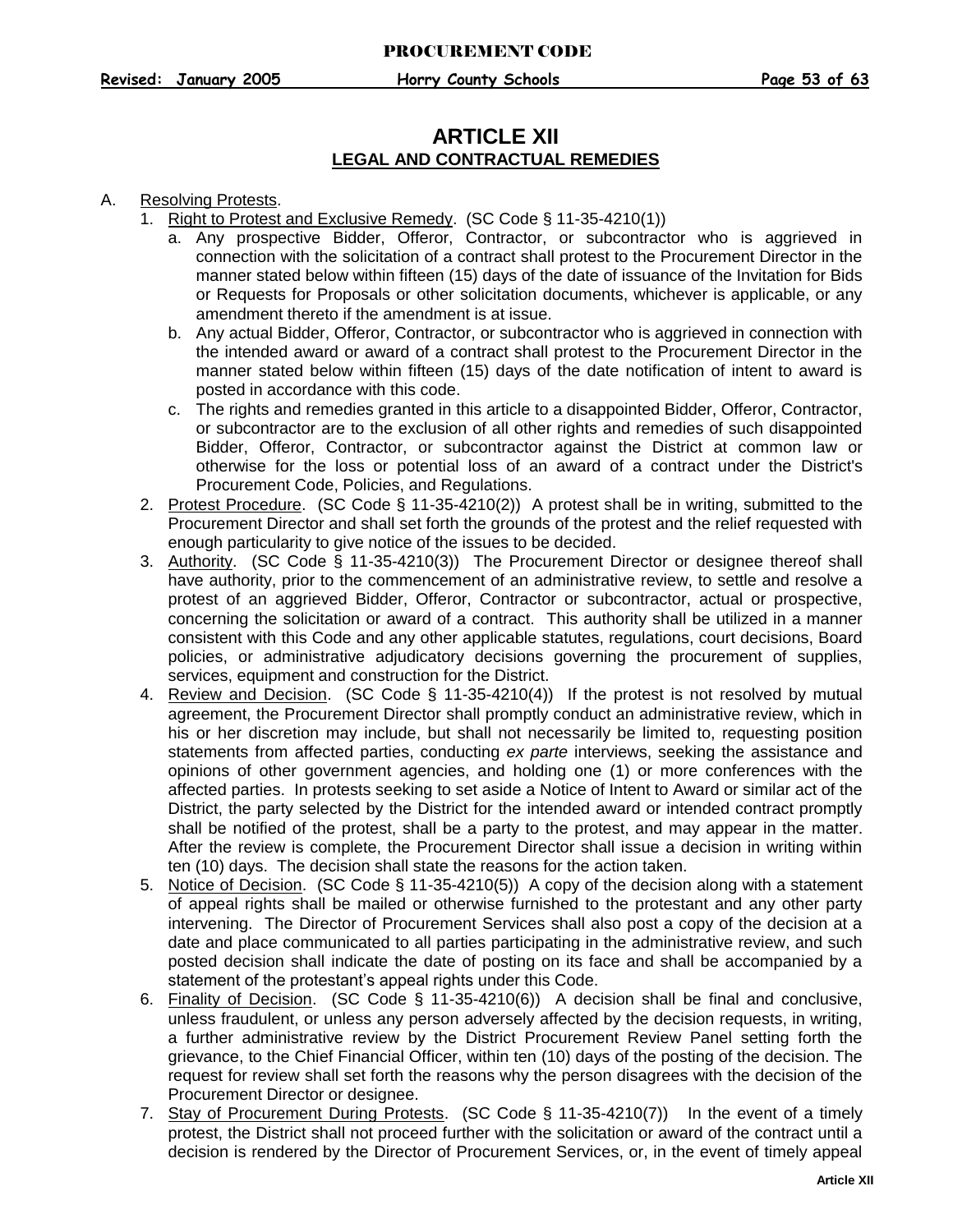to the District Procurement Review Panel, until a decision is rendered by the panel; provided, however, that solicitation or award of a protested contract will not be stayed if the Director of Procurement Services, after consultation with the Superintendent, makes a written determination that the solicitation or award of the contract without delay is necessary to protect the best interests of the District.

- <span id="page-54-0"></span>8. Reimbursement for Reasonable Costs. (SC Code § 11-35-4310(4)) In the event a protestor should have been awarded the contract under a solicitation but is not, then such party may apply to the District Procurement Review Panel for reimbursement of the actual costs, not to exceed five thousand dollars (\$5,000), incurred in connection with the solicitation including bid preparation. Upon receipt of such application the District Procurement Review Panel may order the computation of a reasonable reimbursement amount and make such recommendations to the Superintendent, as it deems equitable, including reimbursement of bid preparation costs, not to exceed five thousand dollars (\$5,000).
- <span id="page-54-1"></span>9. Protest Bond. (SC Code § 11-35-4215) The Procurement Director may require any Bidder or Offeror who files an action protesting the intended award or award of a contract solicited under this code and valued at one million dollars (\$1,000,000) or more to post with the Procurement Director a bond or irrevocable letter of credit payable to the Horry County Schools in an amount equal to one percent (1%) of the total potential value of the contract as determined by the Procurement Director. The Procurement Director's decision to require a bond or irrevocable letter of credit is not appealable. The bond or irrevocable letter of credit shall be conditioned upon the payment of all reasonable reimbursement costs which may be adjudged against the Bidder or Offeror filing the protest in the administrative hearing in which the action is brought and in any subsequent appellate court proceeding. For protests of intended award or award of a contract of the District's request for a sole source or emergency procurements, the bond or irrevocable letter of credit shall be in an amount equal to one percent (1%) of the District's estimate of the contact amount for the sole source or emergency procurement requested. In lieu of a bond or irrevocable letter of credit, the Procurement Director may accept a cashier's check or money order in the amount of the bond or irrevocable letter of credit. If, after completion of the administrative hearing process and any appellate court proceedings, the District prevails, it may request that the Procurement Review Panel allow it to recover all reasonable reimbursement costs and charges associated with the protest which shall be included in the final order or judgment, excluding attorney's fees. Upon payment of such costs and charges by the Bidder or Offeror protesting the intended award or award of a contract, the bond, irrevocable letter of credit, cashier's check, or money order shall be returned to the Bidder or Offeror. Failure to pay such costs and charges by the Bidder or Offeror protesting the intended award or award of a contract shall result in the forfeiture of the bond, irrevocable letter of credit, cashier's check, or money order to the extent necessary to cover the payment of all reasonable reimbursement costs adjudged against the protesting Bidder or Offeror. If the Bidder or Offeror prevails in the protest, the cost of providing the bond, irrevocable letter of credit or cashier check may be sought from the District.
- <span id="page-54-3"></span><span id="page-54-2"></span>B. Authority To Debar or Suspend. (SC Code § 11-35-4220)
	- 1. Applicability. This section applies to a debarment for cause from consideration for award of contracts or a suspension from such consideration during an investigation where there is probable cause for such debarment.
	- 2. Authority. After reasonable notice of debarment to the vendor involved, and a reasonable opportunity for the vendor to be heard, the Procurement Director shall have the authority to debar a vendor for cause from consideration for award of contracts, provided that doing so is in the best interest of the District and there is probable cause for debarment. The debarment shall be for a period as set forth by the Procurement Director. The Procurement Director may also suspend a vendor from consideration for award of contracts during an investigation where there is probable cause for debarment. The suspension shall be for a period as prescribed by the Procurement Director.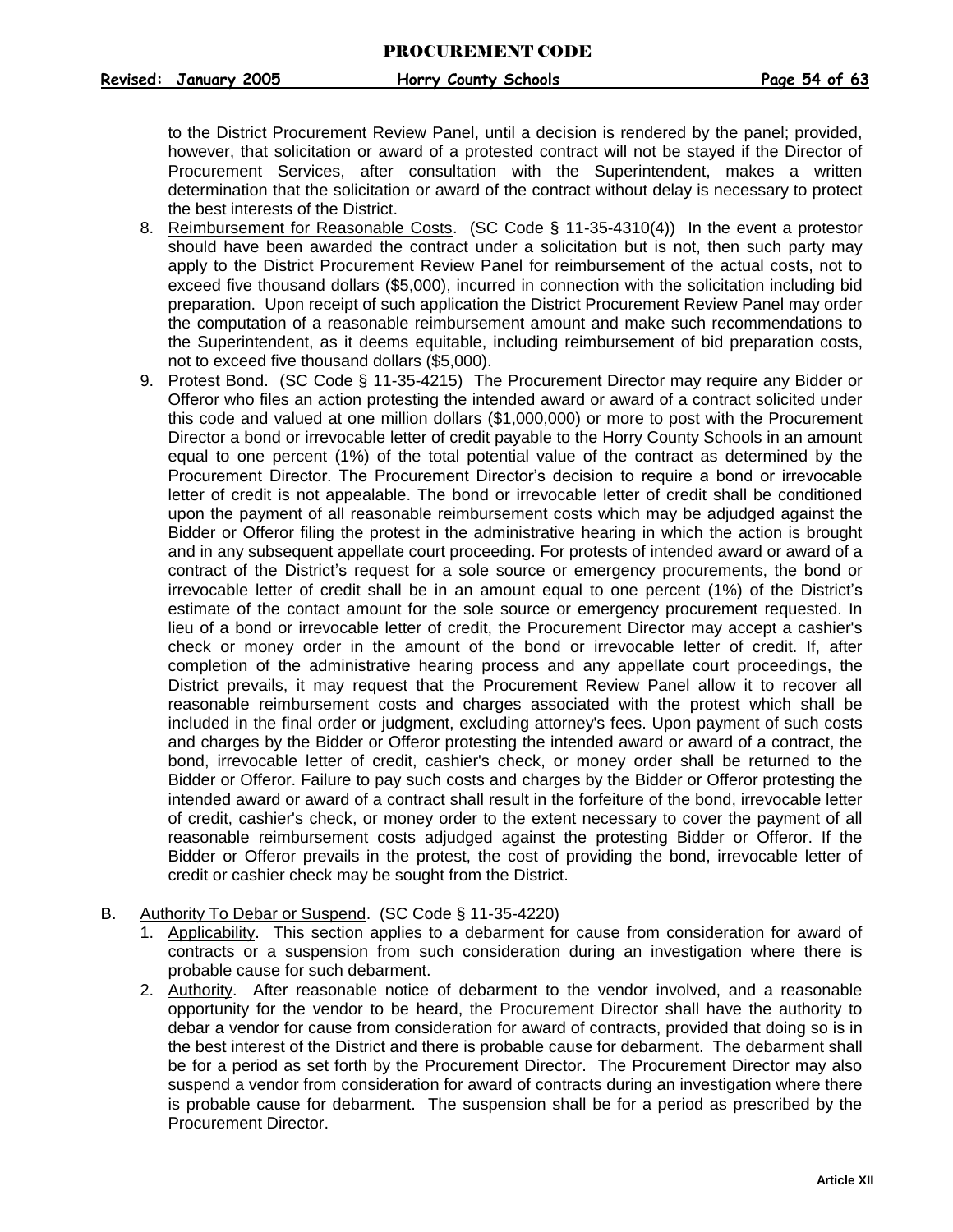- <span id="page-55-1"></span>3. Causes for Debarment or Suspension. The causes for debarment or suspension shall include, but not be limited to, the following:
	- a. Conviction for commission of a criminal offense as an incident to obtaining or attempting to obtain a public or private contract or subcontract, or in the performance of such contract or subcontract.
	- b. Conviction under state or federal statutes of embezzlement, theft, forgery, bribery, falsification or destruction of records, receiving stolen property or any other offense indicating a lack of business integrity or professional honesty which currently, seriously and directly affects responsibility as a Contractor.
	- c. Conviction under state or federal antitrust laws arising out of the submission of bids or proposals.
	- d. Violation of contract provisions, as set forth below, of a character which is regarded by the Procurement Director to be so serious as to justify debarment action:
		- i Deliberate failure without good cause to perform in accordance with the specifications or within the time limit provided in the contract.
		- ii A recent record of failure to perform or of unsatisfactory performance in accordance with the terms of one (1) or more contracts; provided, that failure to perform or unsatisfactory performance caused by acts beyond the control of the Contractor shall not be considered to be a basis for debarment.
	- e. Any other cause the Procurement Director determines to be so serious and compelling as to affect responsibility as a Contractor, including debarment by another governmental entity for any cause listed herein.
- <span id="page-55-2"></span>4. Decision. The Procurement Director shall issue a written decision to debar or suspend within ten (10) days of the completion of his/her administrative review of the matter. The decision shall state the specific reasons for the action taken and the period of debarment or suspension, if any.
- <span id="page-55-0"></span>5. Notice of Decision. A copy of the decision along with a statement of appeal rights shall be mailed or otherwise furnished immediately to the debarred or suspended person and any other party intervening. The Procurement Director shall also post a copy of the decision at a date and place communicated to all parties participating in the administrative review, and such posted decision shall indicate the date of posting on its face and shall be accompanied by a statement of the right to appeal.
- 6. Finality of Decision. A decision shall be final and conclusive, unless fraudulent, or unless the debarred or suspended person requests, in writing, a review before the District Procurement Review Panel setting forth the reasons, to the Chief Financial Officer within ten (10) days of the decision. The person may also request an interview at each level. An appeal may be made within ten(10) working days of the posting of the decision.

## <span id="page-55-3"></span>C. Authority To Resolve Contract and Breach of Contract Controversies. (SC Code § 11-35-4230)

- 1. Applicability. This section applies to controversies between the District and a Contractor or subcontractor when the subcontractor is the real party in interest, which arises under or by virtue of a contract between them. This includes without limitation controversies based upon breach of contract, mistake, misrepresentation or other cause for contract modification or revision. The procedure set forth in the section shall constitute the exclusive means of resolving a controversy between the District and a Contractor or subcontractor concerning a contract solicited and awarded under the provisions of the Horry County Schools Consolidated Procurement Code. Unless specifically included by the Procurement Director in conformity with the requirements of this Code for adding special contractual clauses, any arbitration clause in a contract under this Code is null and void *ab initio*.
- <span id="page-55-4"></span>2. Request for Resolution and Time for Filing. Either the District or the Contractor or subcontractor when the subcontractor is the real party in interest may initiate resolution proceedings before the Director of Procurement Services by submitting a request for resolution to the Director of Procurement Services in writing setting forth the general nature of the controversy and the relief requested with enough particularity to give notice of the issues to be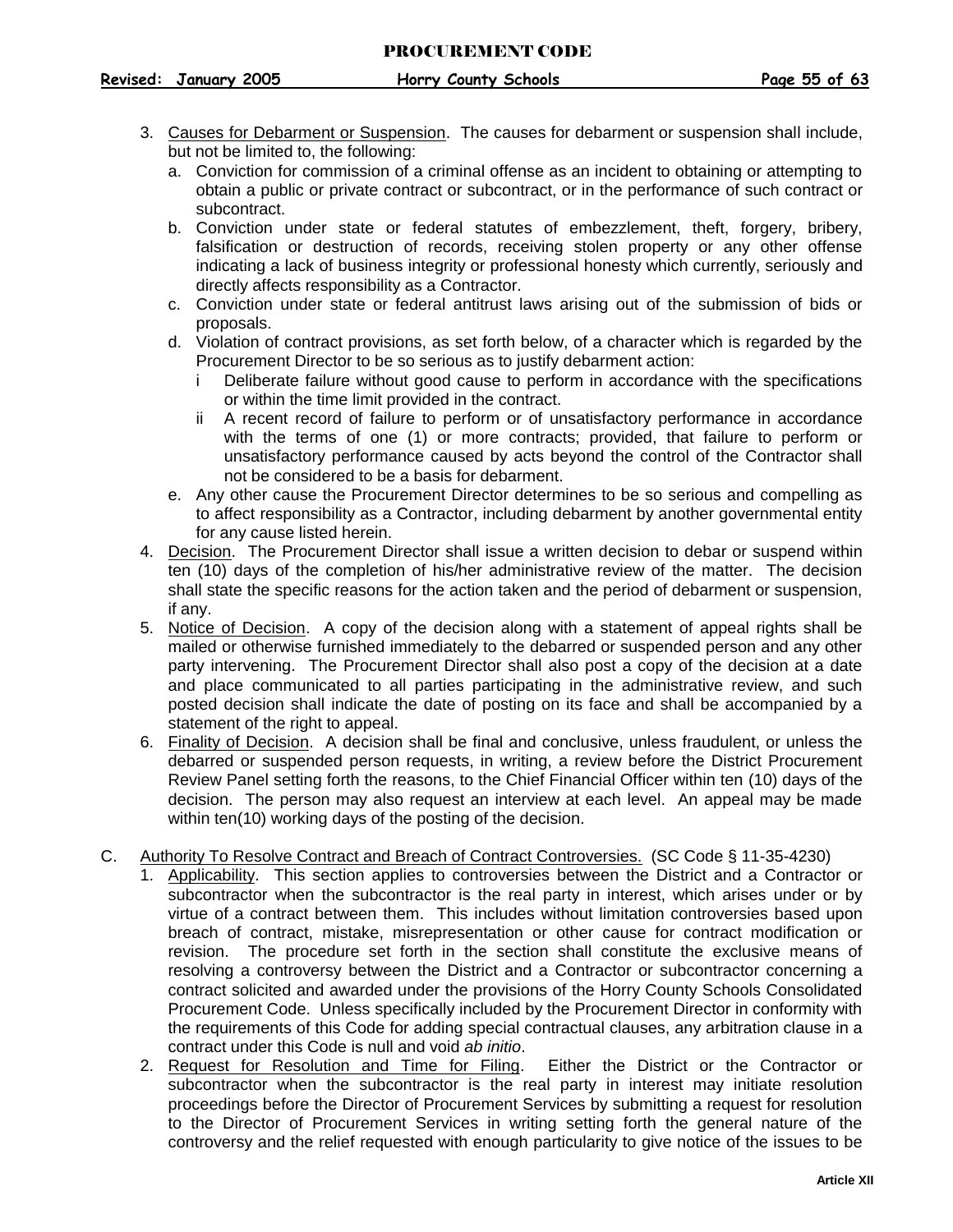decided. A request for resolution of contract controversy must be filed within one (1) year of the date the Contractor last performs work under the contract; provided however, that in the case of latent defects a request for resolution of a contract controversy must be filed within one (1) year of the date the requesting party first knows or should know of the grounds giving rise to the request for resolution.

- <span id="page-56-2"></span>3. Authority to Attempt to Settle Contract Controversies. Prior to commencement of an administrative review as provided in subsection below, the superintendent or designee shall attempt to settle by mutual agreement a contract controversy brought under this section. The superintendent or designee shall have the authority to approve any settlement reached by mutual agreement.
- <span id="page-56-3"></span>4. Administrative Review and Decision. If, in the opinion of the Procurement Director after reasonable attempt, a contract controversy cannot be settled by mutual agreement, the Procurement Director shall promptly conduct an administrative review and shall issue a decision in writing within ten (10) days of completion of the review. The decision shall state the reasons for the action taken.
- <span id="page-56-0"></span>5. Notice of Decision. A copy of the decision along with a statement of appeal rights shall be mailed or otherwise furnished immediately to the protestant and any other party intervening. The Director of Procurement Services shall also post a copy of the decision at a date and place communicated to all parties participating in the administrative review, and such posted decision shall indicate the date of posting on its face and shall be accompanied by a statement of the right to appeal.
- <span id="page-56-1"></span>6. Finality of Decision. The decision shall be final and conclusive, unless fraudulent, or unless the Contractor requests, in writing, a review before the District Procurement Review Panel setting forth the reasons, to the Chief Financial Officer within ten (10) days of the decision. The request for review shall set forth the reasons why the person disagrees with the decision of the Procurement Director or designee. The person may also request a hearing before the Procurement Review Panel. An appeal may be made within ten (10) days of the posting of the decision.
- <span id="page-56-4"></span>D. Remedies.
	- 1. Solicitation or Awards in Violation of the Law. (SC Code § 11-35-4310)
		- a. Applicability. The provisions of this section apply where it is determined by either the Director of Procurement Services or the District Procurement Review Panel upon administrative review, that a solicitation or award of a contract is in violation of the law. Following the appropriate proceedings established in this Code, the remedies set forth herein may be granted by either the Director of Procurement or by the District Procurement Review Panel.
		- b. Remedies Prior to Award. If, prior to award of a contract, it is determined that a solicitation or proposed award of a contract is in violation of law, then the solicitation or proposed award may be:
			- i. Canceled.
			- ii. Revised to comply with the law and re-bid.
			- iii. Awarded in a manner that complies with the provisions of this code.
		- c. Remedies After Award. If, after an award of a contract, it is determined that the solicitation or award is in violation of law:
			- i. The contract may be ratified and affirmed, provided it is in the best interests of the District.
			- ii. The contract may be terminated and the payment of such damages, if any, as may be provided in the contract, may be awarded.
		- d. Entitlement to Costs.

In addition to or in lieu of any other relief, when a protest is sustained, and it is determined that the protesting Bidder or Offeror should have been awarded the contract under the solicitation but is not, then the protesting Bidder or Offeror may request and be awarded a reasonable reimbursement amount, including reimbursement of its reasonable bid preparation costs.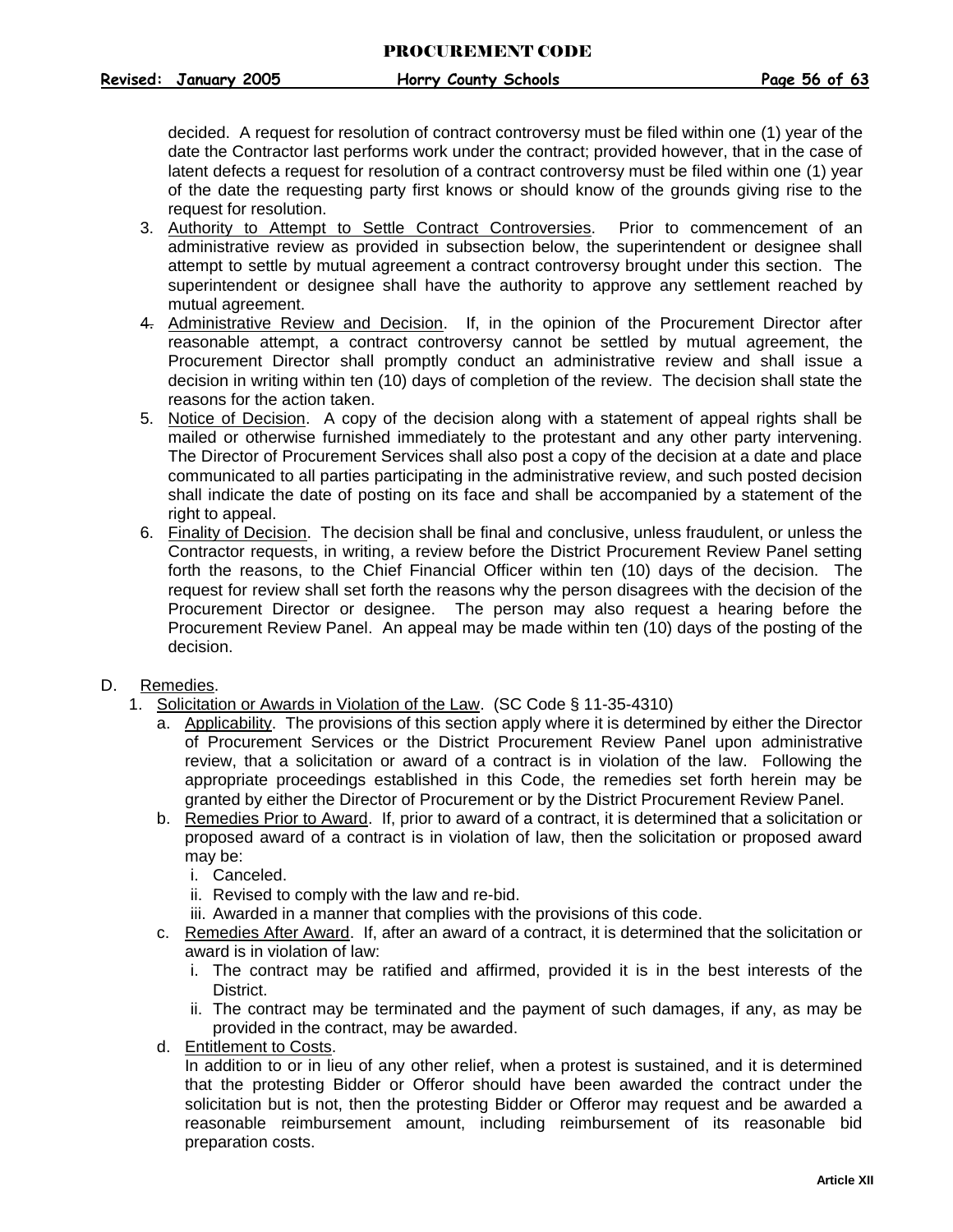<span id="page-57-0"></span>2. Contract Controversies. (SC Code § 11-35-4320)

The Director of Procurement Services or the District Procurement Review Panel may award such relief as is necessary to resolve the controversy as allowed by the terms of the contract or by applicable law.

- <span id="page-57-1"></span>3. Frivolous Protests. (SC Code § 11-35-4330)
	- a. Signature on Protest Constitutes Certificate. The signature of an attorney or party on a request for review, protest, motion, or other document constitutes a certificate by the signer that the signer has read such document, that to the best of the signer's knowledge, information, and belief formed after reasonable inquiry, it is well grounded in fact and is warranted by existing law or a good faith argument for the extension, modification, or reversal of existing law or a good faith argument for the extension, modification, or reversal of existing law, and that it is not interposed for any improper purpose, such as to harass, limit competition, or to cause unnecessary delay or needless increase in the cost of the procurement or of the litigation.
	- b. Sanctions for Violation. If a request for review, protest, pleading, motion, or other document is signed in violation of this subsection on or after appeal to the District Procurement Review Panel, the District Procurement Review Panel, upon motion or upon it's own initiative, may impose upon the person who signed it, a represented party, or both, an appropriate sanction, which may include an order to pay to the other party or parties the amount of the reasonable expenses incurred because of the filing of the protest, pleading, motion, or other paper, including a reasonable attorney's fee.
- <span id="page-57-2"></span>E. District Procurement Review Panel. (SC Code § 11-35-4410)
	- 1. Duties. The District Procurement Review Panel shall be charged with the responsibility of providing an administrative review and determination of formal protests of decisions arising from the solicitation and award of a contract under this Code, the debarment or suspension of a vendor from the consideration for award of contracts, a decision concerning the resolution of a contract or breach of contract controversy arising under this Code, or any other decision, policy or procedure arising from or concerning the expenditure of District funds for the procurement of any supplies, services, equipment or construction procured in accordance with the provisions of this Code. Requests for review under this paragraph shall be submitted to the Chief Financial Officer in writing, setting forth the grounds, within ten (10) days of the date of such written determinations, decisions, policies and procedures.
	- 2. Scope of Issues Considered. Any matter, which could have been brought before the Procurement Director in a timely and appropriate manner, but was not, shall not be the subject of review under this paragraph. This rule does not preclude additional or alternative legal arguments pertaining to the same basic matter in controversy.
	- 3. Membership.
		- a. The Chair of the Board of Education's Building Committee, who will chair the panel. If the Chair of the Building Committee is unavailable or unable to serve, the Chair of the Board of Education will appoint another member of the Building Committee to chair the panel as needed;
		- b. For one-year terms running from July 1 through June 30 annually, four (4) persons from the community who are well-respected representatives of several of the professions and businesses affected by this Code, including but not limited to goods and services supply, information technology supply, construction, architecture, engineering, construction management, and land surveying.
		- c. One (1) of these persons will be appointed by the Chair of the Board of Education, one (1) by the Vice-Chair of the Board of Education, one (1) by the Superintendent, and one (1) by the Chief Financial Officer, to be made in that order to assure a wide range of affected professions and businesses are represented; these persons shall recuse themselves in any matter in which they have an actual or apparent conflict of interest.
		- d. When a vacancy is created, the official responsible for originally appointing the member vacating his or her seat shall appoint the successor to complete the term of service.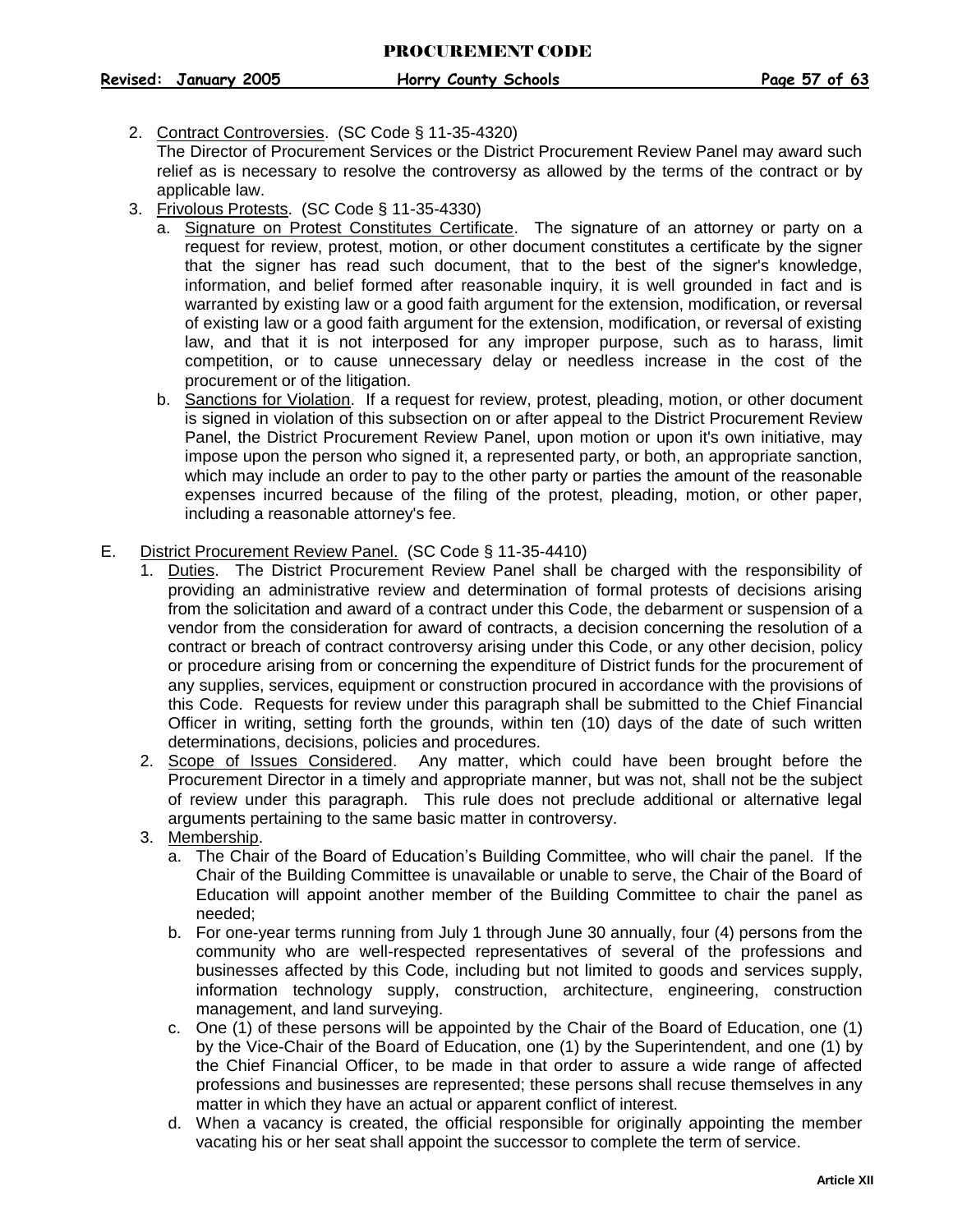- e. Members may be reappointed to succeed themselves.
- 4. Meetings. The panel shall meet as often as necessary to afford a swift resolution of the controversies submitted to it. Three (3) members present and voting shall constitute a quorum. The members of the Procurement Review Panel may be paid a *per diem* by the District for their attendance at meetings.
- 5. Administrative and Legal Support. The panel shall receive such administrative and clerical support as is necessary for the orderly transaction of business. The District will also provide the panel with independent legal counsel to assist the panel in all aspects of its operations.
- 6. Jurisdiction and Practices. The panel shall be vested with the authority to establish its own procedures for the conduct of its business and the holding of its hearings, to interview any person it deems necessary, to review all written decisions rendered, record all determinations, and make its report of the same in writing. The panel shall comply with any applicable requirements of the South Carolina Freedom of Information Act.
- 7. Determinations and Orders. When the District receives a proper appeal to the Procurement Review Panel as provided for in this Code, the Chair of the panel shall convene the panel within fifteen (15) days to conduct an administrative review of the determinations rendered. The panel shall make and record its determination within thirty (30) days of its meeting. The panel's disposition of the matter is the final District action on the matter, except when the matter is remanded to the Procurement Director for further action.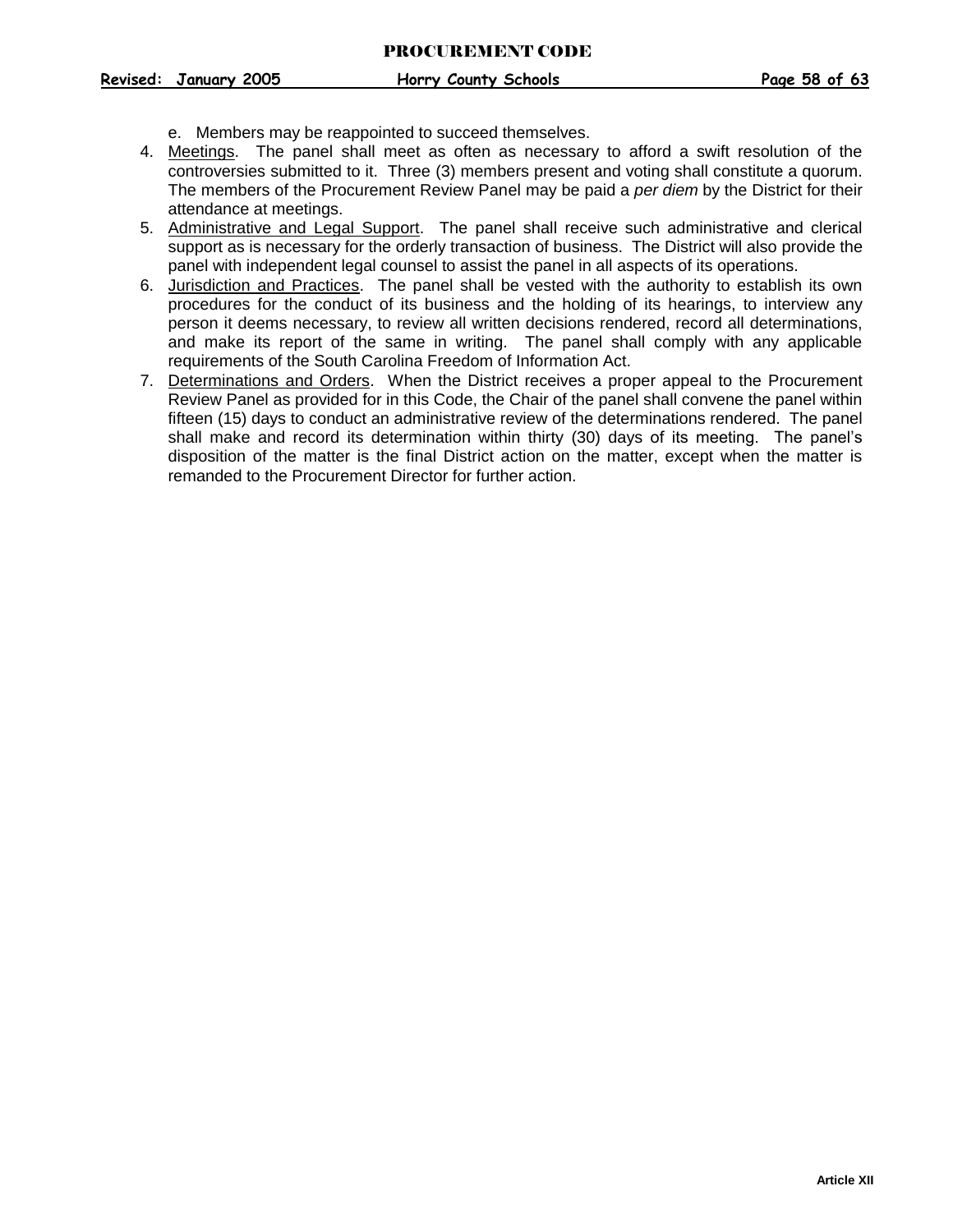## **ARTICLE XIII INTERGOVERNMENTAL RELATIONS**

#### <span id="page-59-0"></span>A. Cooperative Purchasing Authorized. (SC Code § 11-35-4810)

The Procurement Department may participate in, sponsor, conduct, or administer a cooperative purchasing agreement for the procurement of any supplies, services, equipment or construction with one (1) or more public agencies in accordance with an agreement entered into between the participants. Such cooperative purchasing may include, but is not limited to, joint or multi-party contracts between public agencies and open-ended state public procurement unit contracts which shall be made available to local public procurement units, except as provided in Selective Mandatory Opting or except as may otherwise be limited by the District through regulations.

#### <span id="page-59-1"></span>B. Selective Mandatory Opting. (SC Code § 11-35-4820; SC Reg. § 19-445.2155) The District may purchase from or through the State at any time; provided, however, that the State may impose – and the District may honor -- a requirement upon the District for mandatory opting in or out of any particular contract before it is established.

<span id="page-59-2"></span>C. Sale, Acquisition or Use of Supplies by a Public Procurement Unit. (SC Code § 11-35-4830) The Procurement Department may sell to, acquire from, or use any supplies belonging to another public agency in accordance with the competitive requirements of this code and regulations; provided, that such procurement shall take place only when the procuring entities have good reason to expect the intergovernmental procurement to be more cost effective than doing their own procurement.

### <span id="page-59-3"></span>D. Cooperative Use of Supplies or Services. (SC Code § 11-35-4840)

The Procurement Department may enter into an agreement with any other public agency for the cooperative use of supplies or services under the terms agreed upon between the parties in accordance with the competitive requirements of this code; provided, that such cooperative use of supplies or services shall take place only when the public agencies have good reason to expect the cooperative use to be more cost effective than utilizing their own supplies and services.

#### <span id="page-59-4"></span>E. Joint Use of Facilities. (SC Code § 11-35-4850) The District may enter into agreements for the common use or lease of warehousing facilities, capital equipment, and other facilities with another public agency under the terms agreed upon between the parties and approved by the Board.

- <span id="page-59-5"></span>F. Supply of Information and Technical Services. (SC Code § 11-35-4860)
	- 1. Supply of Personnel. In its discretion, upon written request from another public procurement unit or external procurement activity, the District may provide personnel services to the requesting public procurement unit or external procurement activity with or without pay by the recipient governmental unit as may be agreed upon by the parties involved.
	- 2. Supply of Services. The informational, technical and other services of the District unit may be made available to any other public procurement unit or external procurement activity provided that the requirements of the District shall have precedence over the requesting public procurement unit or external procurement activity. The payment shall be in accordance with an agreement between the parties.
	- 3. District Information Services. Upon request, the Procurement Director may make available to public agencies the following services among others:
		- a. Standard forms.
		- b. Printed manuals.
		- c. Product specifications and standards.
		- d. Quality assurance testing services and methods.
		- e. Qualified products lists.
		- f. Source information.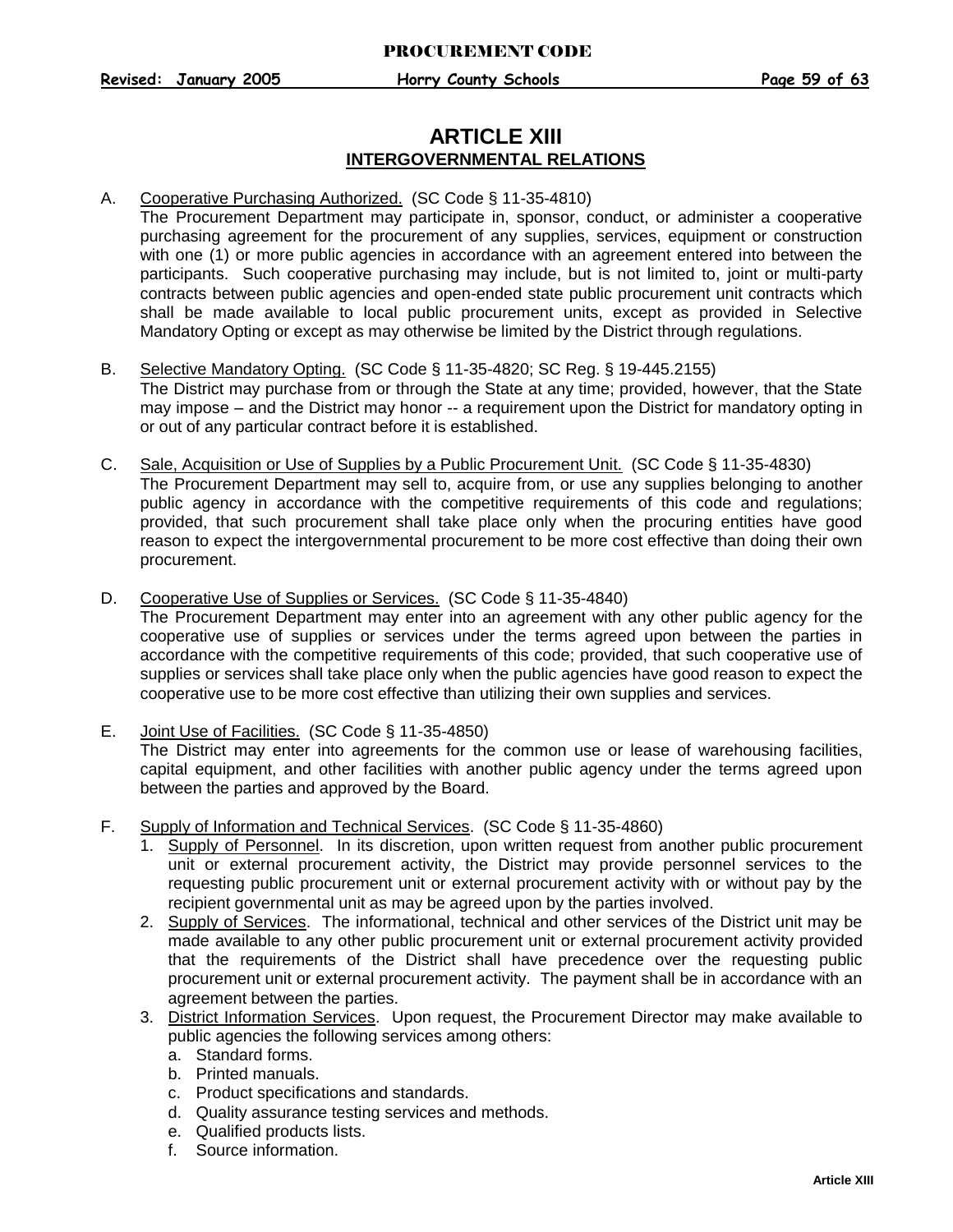- g. Common use commodities listings.
- h. Supplier pre-qualification information.
- i. Supplier performance ratings.
- j. Debarred and suspended Bidders lists.
- k. Forms for invitations for bids, requests for proposals, instruction to Bidders, general contract provisions and other contract forms.
- l. Contracts or published summaries thereof, including price and time of delivery information.
- 4. Fees. The Procurement Director may enter into contractual arrangements for fees for services provided.
- <span id="page-60-0"></span>G. Use of Payments Received by a Supplying Public Procurement Unit. (SC Code § 11-35-4870) All payments from any public agency received by the District for supplying personnel or services shall be governed by any provisions of law and deposited in the District's general fund.
- <span id="page-60-1"></span>H. Public Agencies in Compliance with Code Requirements. (SC Code § 11-35-4880) Where the District administers a cooperative purchase in compliance with the requirements of this code, any public agency participating in such a purchase shall be deemed to have complied with this code. The District shall not enter into a cooperative purchasing agreement for the purpose of circumventing this code.
- <span id="page-60-2"></span>I. Review of Procurement Requirements. (SC Code § 11-35-4890) The Procurement Director may collect information concerning the type, cost, quality and quantity of commonly used supplies, services, equipment or construction being procured or used by the District, which shall be required to respond appropriately as a precondition for participation in cooperative purchasing. The Procurement Director shall make available all such information to any public agency upon request.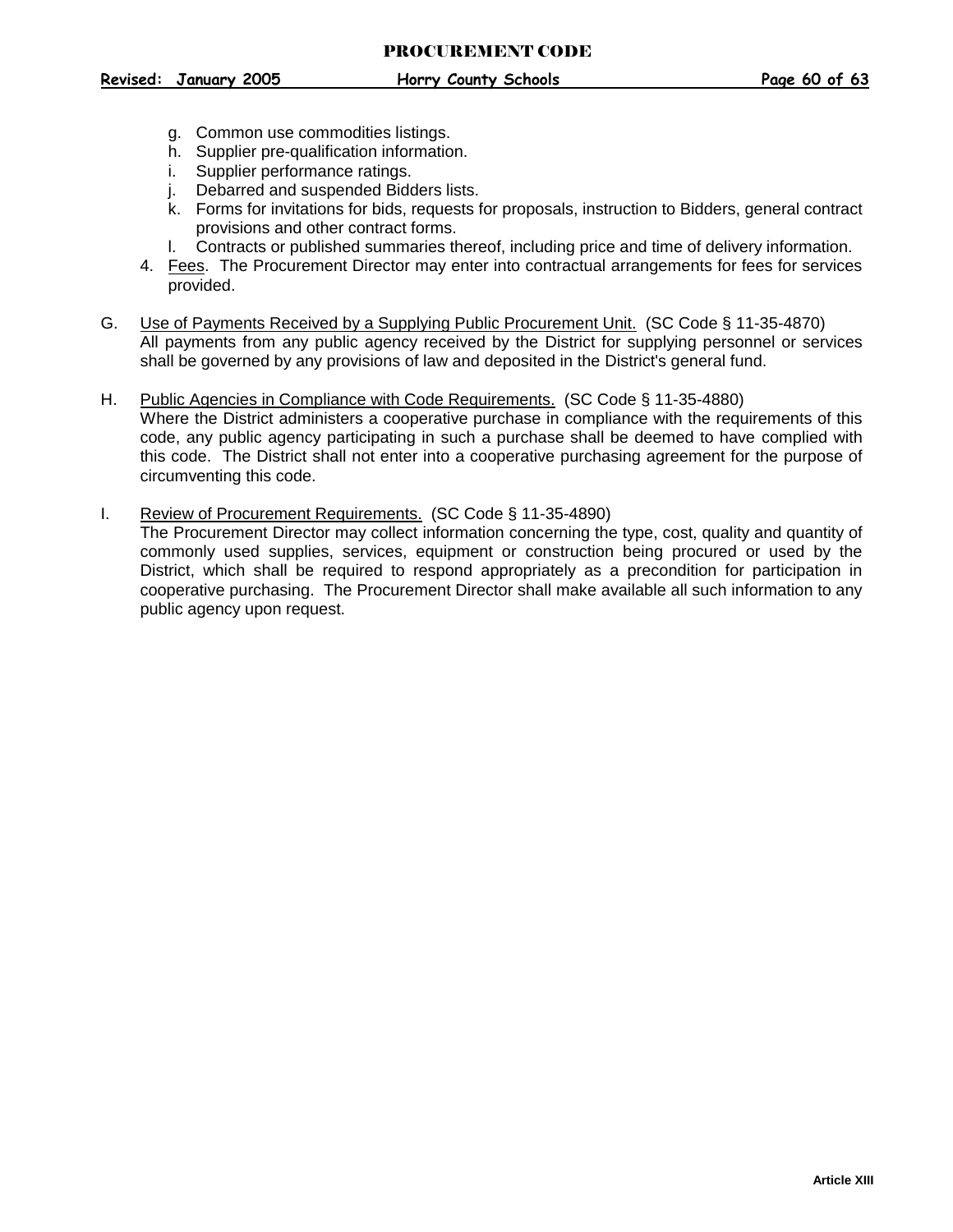## **ARTICLE XIV ASSISTANCE TO MINORITY BUSINESSES**

#### A. Statement of Implementation. (SC Code § 11-35-5210)

<span id="page-61-0"></span>The Board of Education of the Horry County Schools intends to ensure that those businesses owned and operated by minorities are afforded the opportunity to fully participate in the overall procurement process of the District. The Board of Education, therefore, takes this leadership role in setting procedures that will result in awarding contracts and subcontracts to minority business firms in order to enhance minority capital ownership, overall District and state economic development and reduce dependency on the part of minorities. The Procurement Director and Buyers shall implement this code in accordance with the provisions of Duties of the Procurement Director.

- <span id="page-61-1"></span>B. Duties of the Procurement Director. (SC Code § 11-35-5220)
	- 1. Assistance from the Procurement Director. The Procurement Director may provide appropriate staff to assist minority businesses in the interpretations of the regulations developed pursuant to this code.
	- 2. Special Publications. The Procurement Director and Buyers in cooperation with other appropriate private and state agencies may issue supplementary instructions designed to assist minority businesses with the District procurement procedures.
	- 3. Source Lists. The Purchasing Department shall maintain special source lists of minority business firms detailing the products and services, which they provide.
	- 4. Solicitation Mailing List. The Procurement Director and Buyers shall include and identify certified South Carolina based minority businesses on the District's Bidders' list and shall ensure that these firms are solicited on an equal basis.
- <span id="page-61-2"></span>C. Regulations for Negotiation with District and State Minority Firms. (SC Code § 11-35-5230) The District may designate such procurement contracts as it may deem appropriate for negotiation with South Carolina-based minority firms. Among the criteria that shall be used to determine such designations are:
	- 1. The total dollar value of procurement in South Carolina.
	- 2. The availability of South Carolina-based minority firms.
	- 3. The potential for breaking the contracts into smaller units, where necessary, to accommodate such firms.
	- 4. Insuring that the District shall not be required to sacrifice quality of goods or services.
	- 5. Insuring that the price shall have been determined to be fair and reasonable, and competitive both to the District and to the Contractor and results in no loss to the District.

Firms that subcontract with minority firms are advised that they may be eligible for an income tax credit equal to four percent (4%) of the payment to minority subcontractors. Such subcontractors must be certified as to the criteria of a minority firm as defined in State law and regulations.

<span id="page-61-3"></span>D. Minority Business Enterprise (MBE) Utilization Plan. (SC Code § 11-35-5240)

In order to emphasize the use of minority small businesses, the District shall develop a Minority Business Enterprise (MBE) Utilization Plan. The MBE Utilization Plan should include but not be limited to:

- 1. Policy Statement. A policy statement expressing a commitment by the Board of Education to use MBEs in all aspects of procurement.
- 2. Responsibility. The name of the MBE Liaison Office responsible for monitoring the MBE Utilization Plan.
- 3. Goals. Goals that include a reasonable percentage of the District's total procurements directed toward minority vendors.
- 4. Solicitation of MBEs. Solicitation of qualified minority vendors listed by the South Carolina Office of General Services, in each commodity category for which such minority vendor is qualified.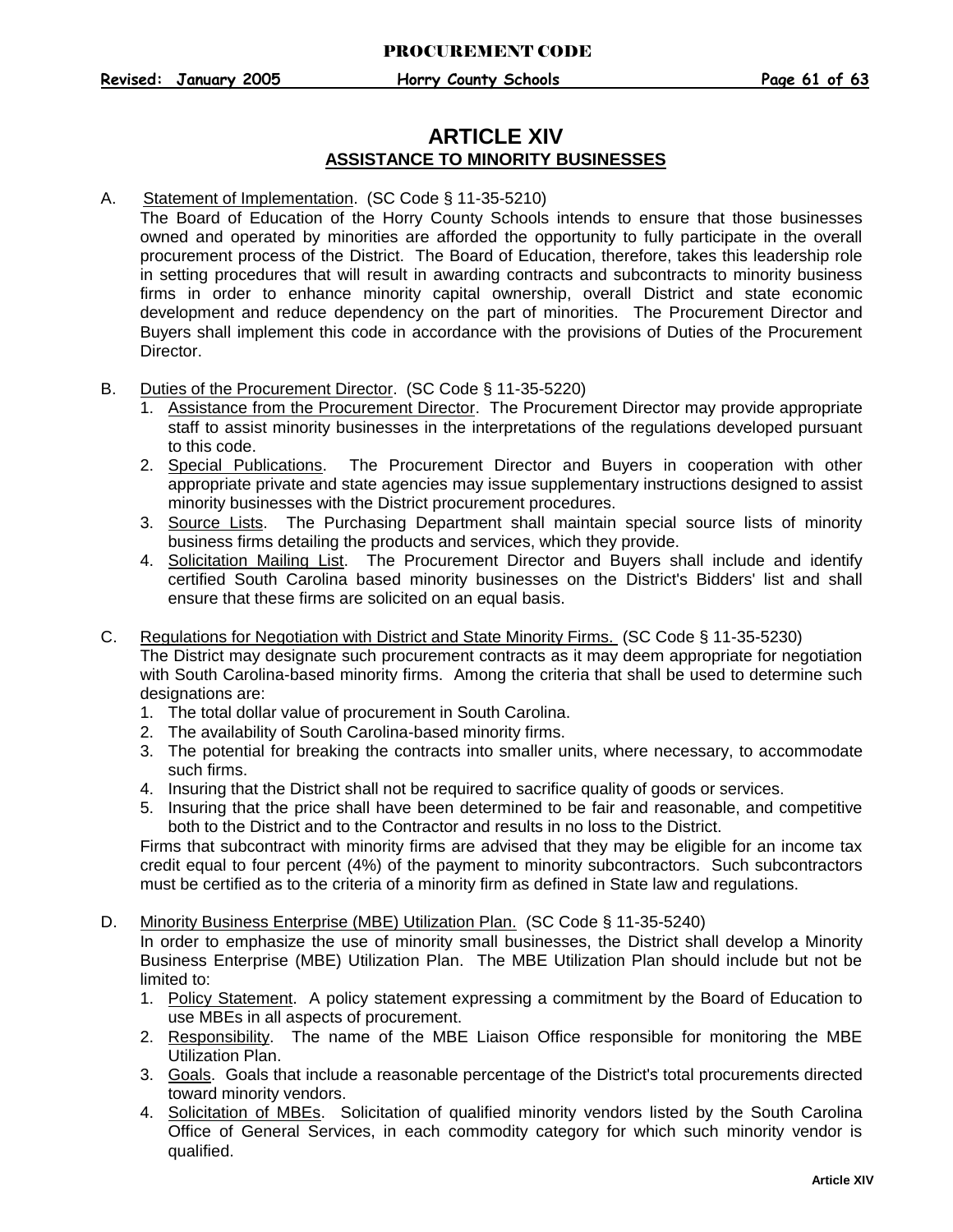- 5. Project Division Procedures. Procedures to be used when it is necessary to divide total project requirements into smaller tasks which will permit increased MBE participation.
- 6. Subcontracting to Governmental Body. Procedures to be used when the District subcontracts the scope of service to another governmental body; the responsible governmental body may set goals for the subcontractor in accordance with the MBE goal and the responsible governmental body may allow the subcontractor to present a MBE Utilization Plan detailing its procedure to obtain minority business enterprise participation.
- 7. Assistance to MBEs. Assistance to MBEs seeking to do business with the District may include, but not be limited to:
	- a. Referral Service. Federal and state governments provide several organizations to assist small and minority businesses. The District should maintain reference files of such organizations and make this reference information available to minority firms who need assistance.
	- b. Split Projects. The MBE plan should outline procedures to be used when it is considered feasible to divide larger projects into smaller tasks to allow small and minority business participation.
	- c. Contractor Requirements. The plan should include instruction to Contractors concerning the use of minority subcontractors. Solicitations should require all Bidders to address the use of minority subcontractors. Such utilization of minority subcontractors shall be made a part of the quarterly and annual report.
- 8. Progress Reports. Progress reports will be submitted quarterly to the Chief Financial Officer not later than fifteen (15) days after the last day of each fiscal quarter. Annual reports will be submitted to the Superintendent not later than sixty (60) days after the end of the fiscal year.
- <span id="page-62-0"></span>E. Progress Payments and Letter of Credit. (SC Code § 11-35-5250)
	- 1. Progress Payments.
		- a. Upon request from the Contractor, progress payments may be made on a monthly basis or upon completion of a stated percentage of the contract, normally upon completion of twenty-five percent (25%), fifty percent (50%), or seventy-five percent (75%) of the contract. Progress payments may be made at more frequent intervals if deemed in the best interest of the District.
		- b. Preliminary Requirements. If requested by the Procurement Director, the Contractor shall furnish a breakdown of contract costs at the time the progress payment is requested. Materials delivered to the site but not used and site preparation may be included in the contract costs. Upon payment of the progress payment, all on-site materials become the property of the District.
		- c. Retention. In arranging progress payments, the Chief Financial Officer or the Chief Construction Officer shall cause to be retained five percent (5%) of the estimated amount until final completion and acceptance of the contract work. However, if the appropriate Director finds that satisfactory progress is being achieved during any period for which progress payment is requested and there is no reason to believe satisfactory progress will not continue, he may authorize such payment to be made in full without retention of a percentage.
		- d. Contractor Responsibility. All material and work covered by progress payments shall become the property of the District but this provision shall not relieve the Contractor from the responsibility for all materials and work or the restoration of any damage to work until the contract has been completed and all terms of the contract fulfilled.
	- 2. Letter of Credit. Upon request, when a certified South Carolina based minority firm receives a District contract, the Chief Financial Officer or the Chief Construction Officer shall furnish a letter stating the dollar value, the duration, payment schedule, and other information concerning the contract, which may be used by the certified minority firm to negotiate lines of credit with a lending institution. When such lines of credit are established, the lending institution may request jointly with the owner in writing that such payments by the District relating to that